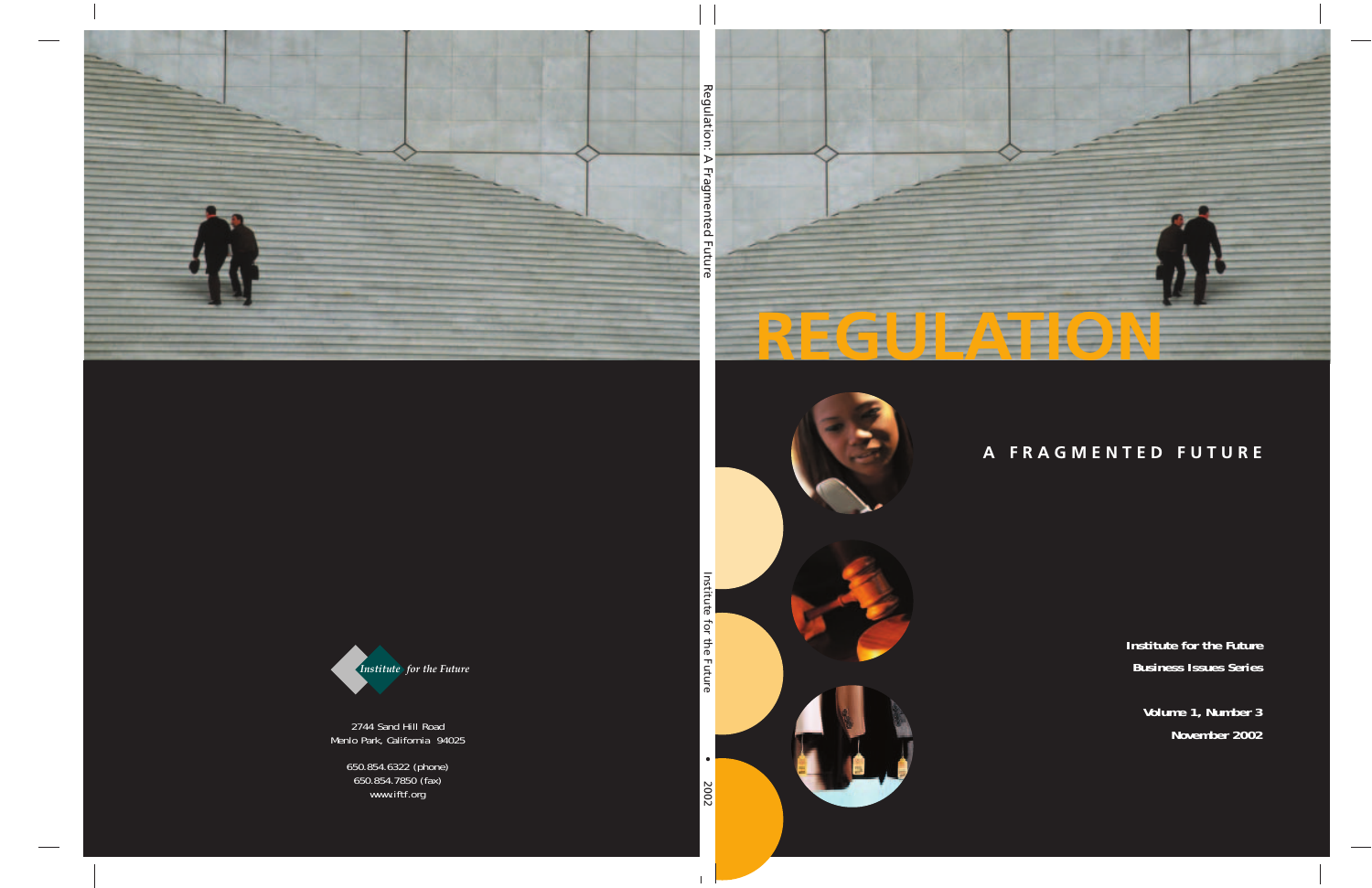# REGULATION:

## **A FRAGMENTED FUTURE**

Institute for the Future Business Issues Series

> Volume 1, Number 3 November 2002 SR-775

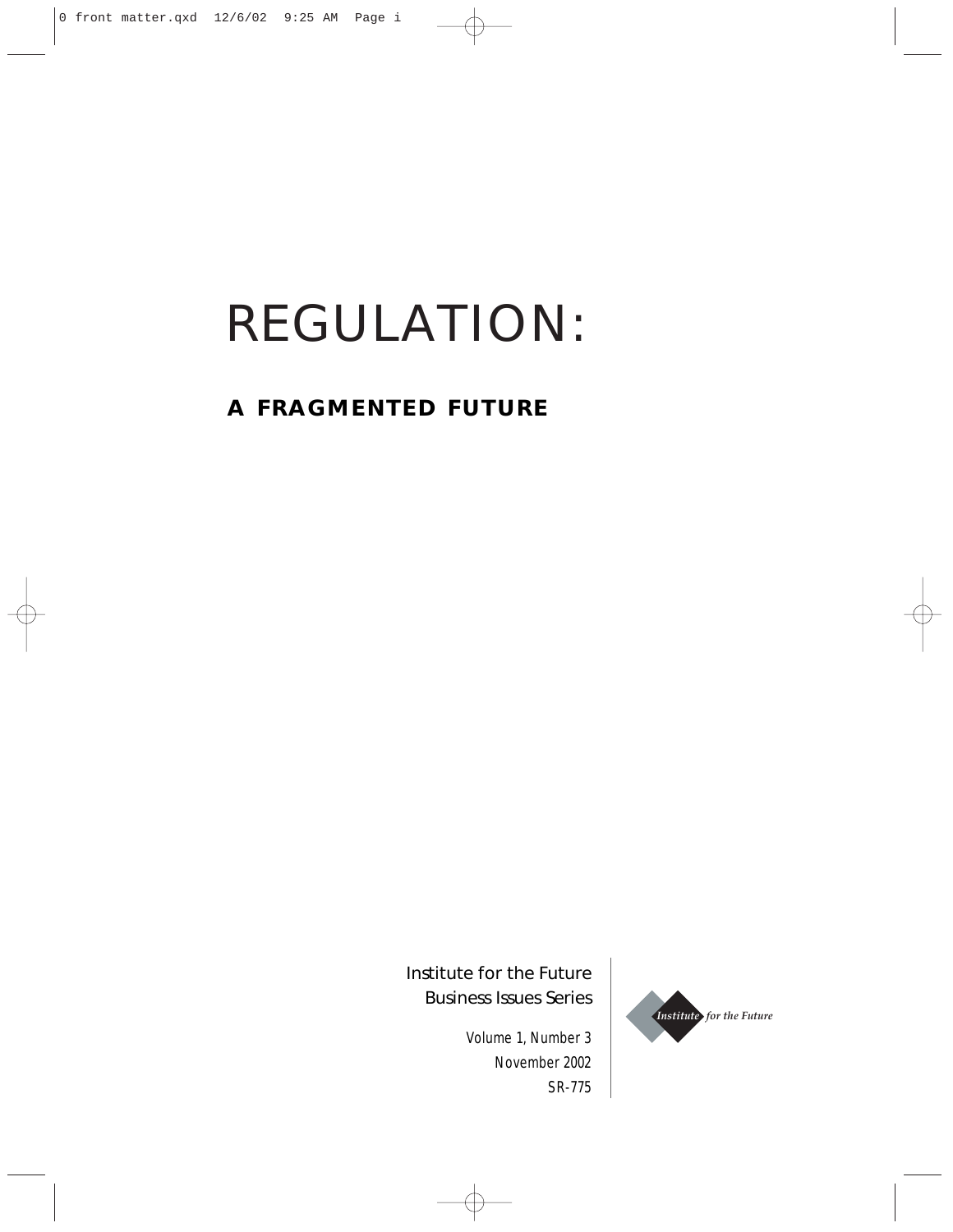## **ACKNOWLEDGMENTS**

| AUTHORS:                 | Maureen Davis, Ashley Manning, and Greg Schmid |
|--------------------------|------------------------------------------------|
| <b>ART DIRECTOR:</b>     | Jean Hagan                                     |
| EDITOR:                  | Maureen Davis                                  |
| <b>COVER DESIGN:</b>     | Karin Lubeck                                   |
| <b>GRAPHIC DESIGNER:</b> | Robin Bogott                                   |

© 2002 Institute for the Future. This report is proprietary to members of the Institute for the Future and may not be reproduced without written permission.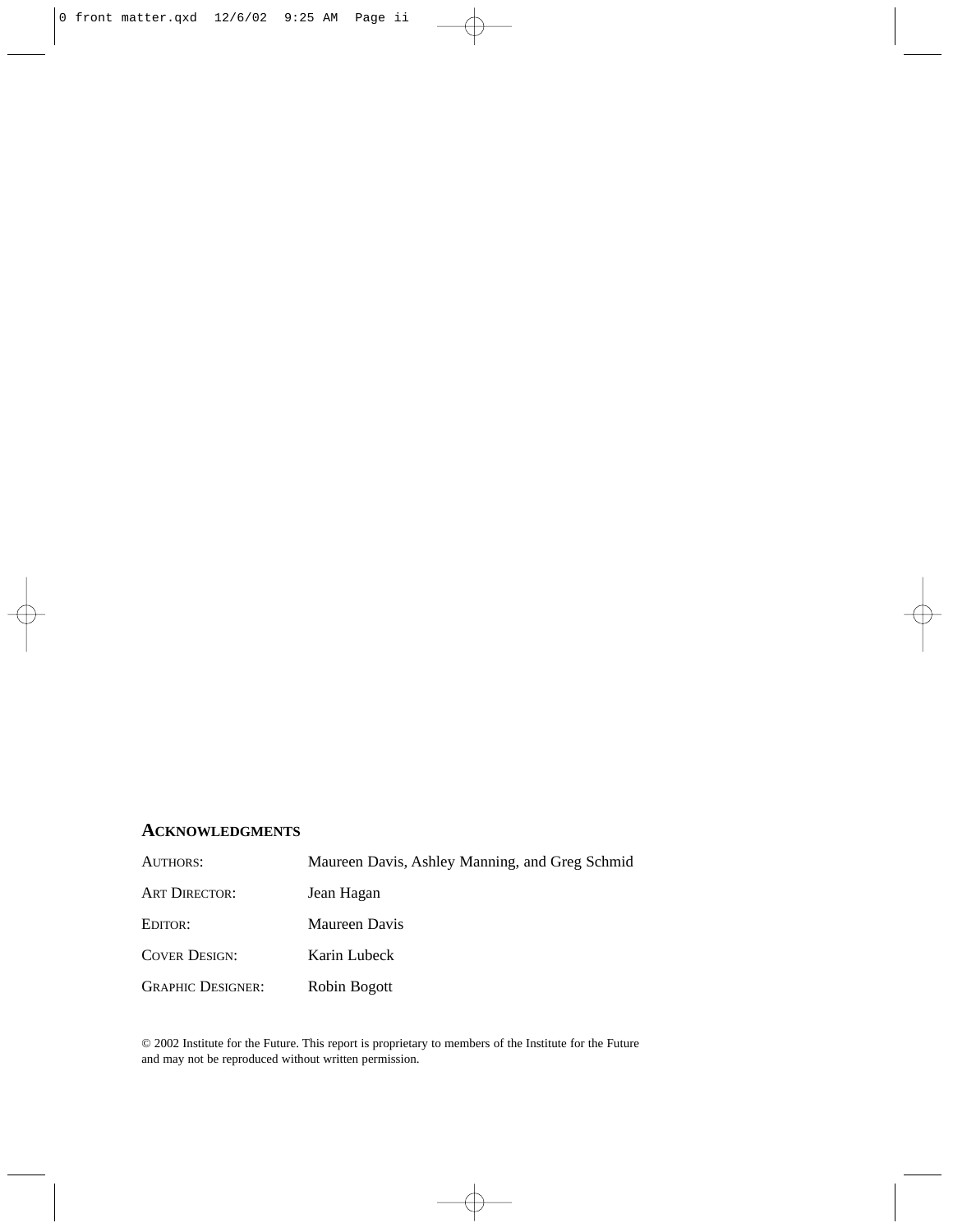## **WHAT ARE BUSINESS ISSUES?**

Business issues are focused, cross-cutting themes that will be of central importance for business in the next five to ten years. They are areas in the business landscape that are susceptible to a major change or shift in the future. Topics for the Business Issues Series are drawn from the key drivers presented in our annual *Ten-Year Forecast*. By exploring topics such as the future of globalization, regulation, and demographics, these reports will help companies think through the consequences of these changes for their investing, organizing, creating, communicating, and marketing efforts.

## **ABOUT THE INSTITUTE FOR THE FUTURE**

Located in the heart of Silicon Valley, the IFTF is a not-for-profit research organization with over 30 years of experience in long-term data-based forecasting. IFTF identifies future trends and key discontinuities that will transform the marketplace. We provide key foresights and guide our members in drawing insights as input to their strategy, as well as possible action steps. Through the exploration of possible futures, we help companies, government agencies, and private foundations make better decisions in today's uncertain world.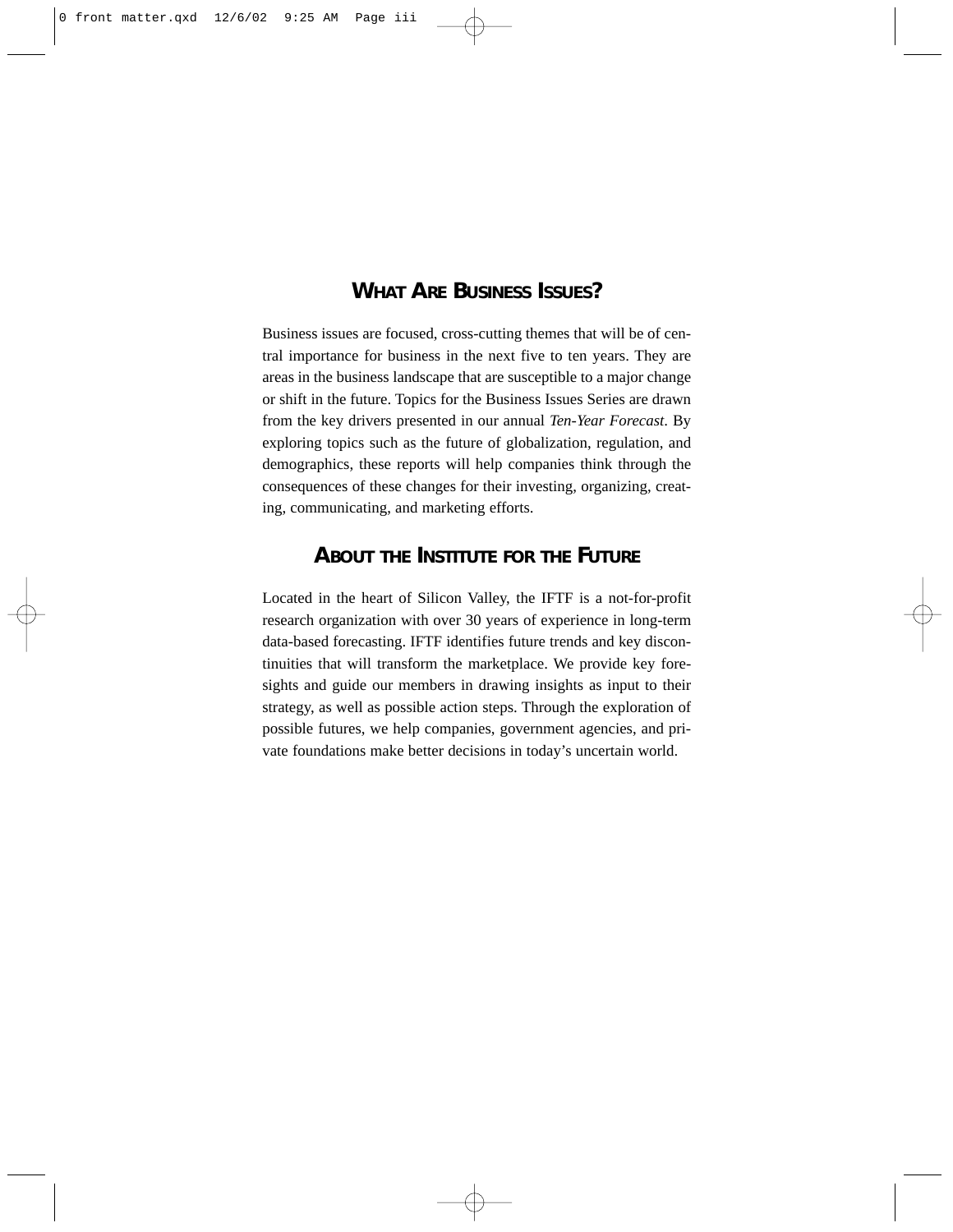## **TABLE OF CONTENTS**

| LIST OF FIGURES AND TABLES                                                                        | vii |
|---------------------------------------------------------------------------------------------------|-----|
| INTRODUCTION                                                                                      | iх  |
| Chapter 1<br>PRINCIPLES OF BUSINESS REGULATION                                                    | 1   |
| Chapter 2<br><b>ANTITRUST: EMBRACING WIDER CHOICE</b>                                             | 11  |
| Chapter 3<br>THE FOOD AND DRUG ADMINISTRATION:<br>FOCUS ON INFORMATION, SAFETY, AND CHOICE        | 19  |
| Chapter 4<br><b>TELECOM REGULATION</b><br>PROMOTING COMPETITION, INNOVATION, AND UNIVERSAL ACCESS | 29  |
| Chapter 5<br><b>REGULATORY LESSONS FROM OTHER INDUSTRIES</b>                                      | 39  |
| Chapter 6<br>A FRAGMENTED REGULATORY FUTURE                                                       | 45  |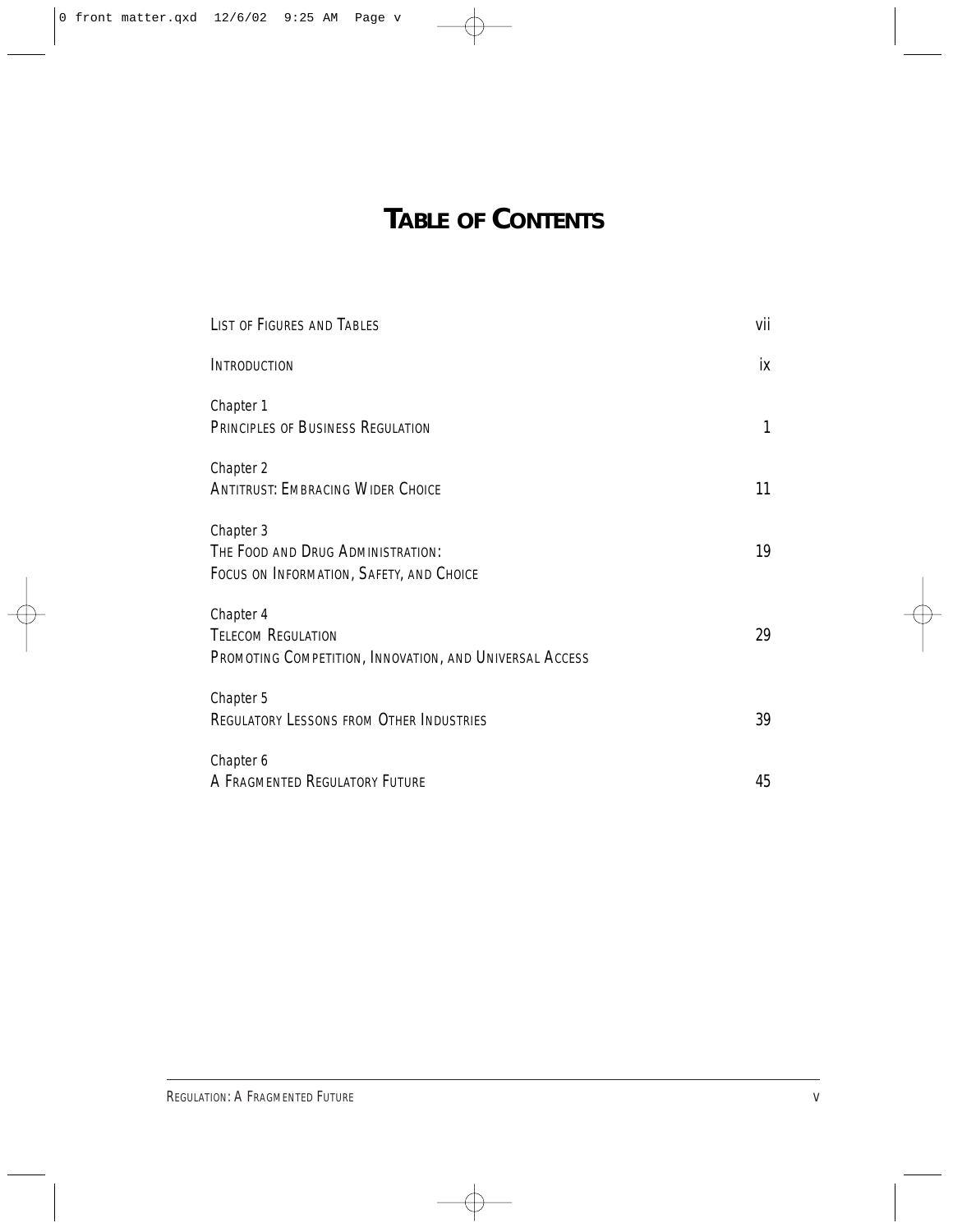## **LIST OF FIGURES AND TABLES**

| Figure | $1 - 1$ | The Gradual Accumulation of Regulatory Principles                         | 2  |
|--------|---------|---------------------------------------------------------------------------|----|
| Figure | $1 - 2$ | Information at the Core                                                   | 3  |
| Figure | $1 - 3$ | Regulatory Process Involves a Range of Institutions                       | 4  |
| Figure | $1 - 4$ | Consumer Safety as a Key Goal                                             | 5  |
| Figure | $1 - 5$ | Access to Necessities and Networked Products                              | 6  |
| Figure | $1 - 6$ | Fostering Wider Choices for Consumers                                     | 7  |
| Figure | $1 - 7$ | The Emergence of Broader Markets and Wider Choice                         | 8  |
| Table  | $2 - 1$ | <b>Antitrust Regulation Over Time</b>                                     | 12 |
| Figure | $2 - 1$ | Mergers Soar After Baxter Rules                                           | 18 |
| Table  | $3 - 1$ | The Foundations for Food and Drug Regulation                              | 21 |
| Figure | $3 - 1$ | Generic Drug Market Share Doubles After Hatch-Waxman Act                  | 25 |
| Table  | $4 - 1$ | <b>Telecom Regulation Milestones</b>                                      | 30 |
| Table  | $4 - 2$ | Rise of New Competitive Entrants                                          | 35 |
| Table  | $4 - 3$ | Market Penetration Rates of New Players                                   | 36 |
| Figure | $6 - 1$ | Confidence in Business Leaders Is Way Down                                | 50 |
| Figure | $6 - 2$ | The Safety-Choice Trade-Off                                               | 53 |
| Figure | $6 - 3$ | The Safety-Choice Trade-Off in Light of Recent Business Regulation Issues | 56 |
| Figure | $6 - 4$ | A Fragmented Regulatory Path in the Future                                | 58 |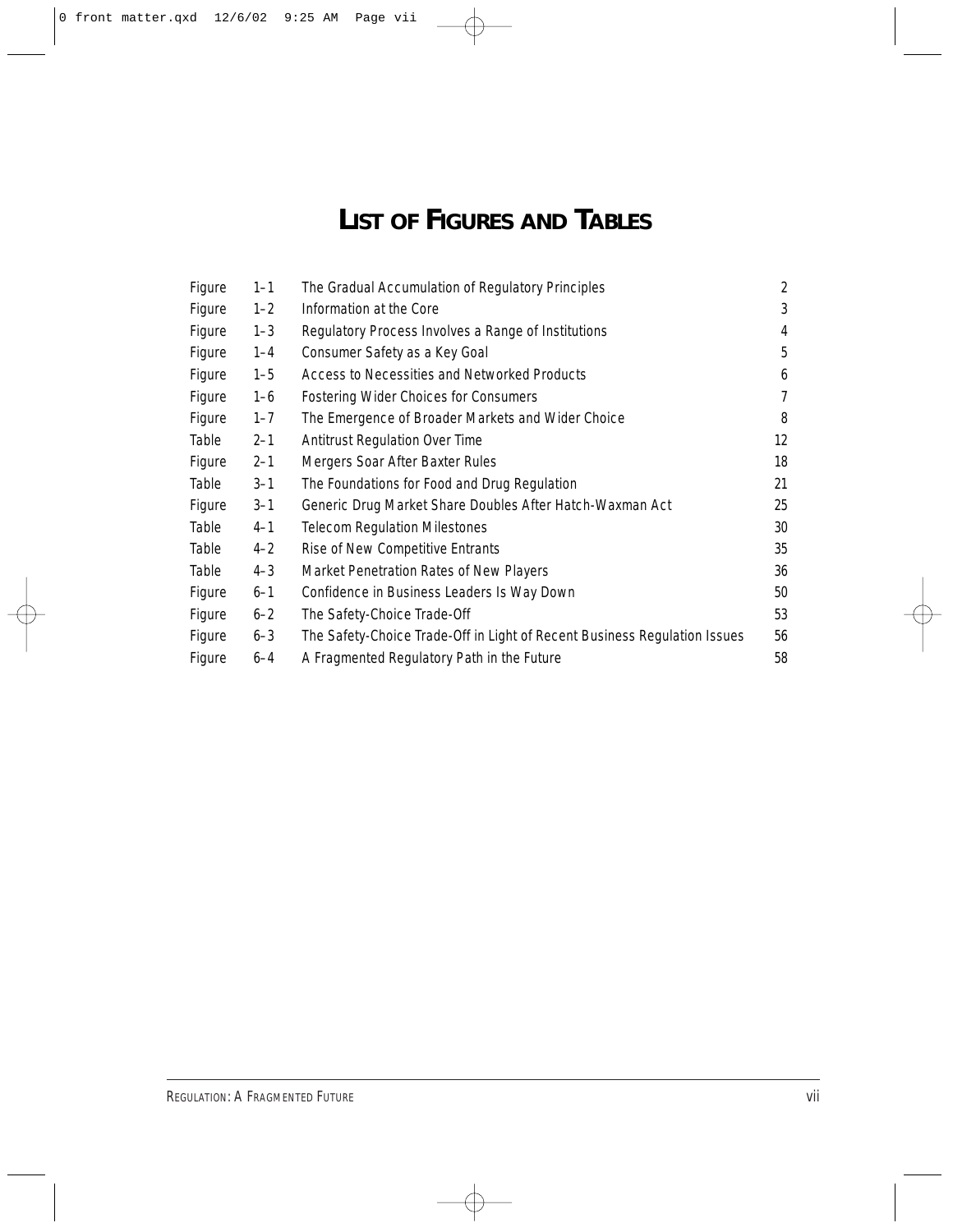## **INTRODUCTION**

The old notions of business regulation in the United States are<br>fading fast. While any change in regulation is gradual and painstaking, we are entering a period where there will be less ideology, fewer "natural" coalition partners, and a more delicate balancing of diverse positions mainly around the largely conflicting goals of protecting consumers while ensuring they have as much choice as possible. Look for regulation over the next decade to be more pragmatic in nature with diverse coalitions of advocates and opponents. Outcomes will depend more on careful balancing of positions than on ideology. We are headed toward an era of fragmented regulation.

#### **HISTORY: FROM PRINCIPLES TO FRAGMENTATION**

Beginning with the 18th century debates around the Peter Zenger freedom of the press case and the Stamp Tax during the colonial years preceding the American Revolution, regulation of business has been an important part of U.S. economic history. But it was only during the Progressive Era in the early 20th century that American political life defined the regulatory needs of an urban, manufacturing country that relied on large corporations as the dominate force in economic life. It was in this crucible that the principles of contemporary regulatory policy were defined and established. The principles that emerged as the building blocks of today's regulatory world are rooted in the following six beliefs.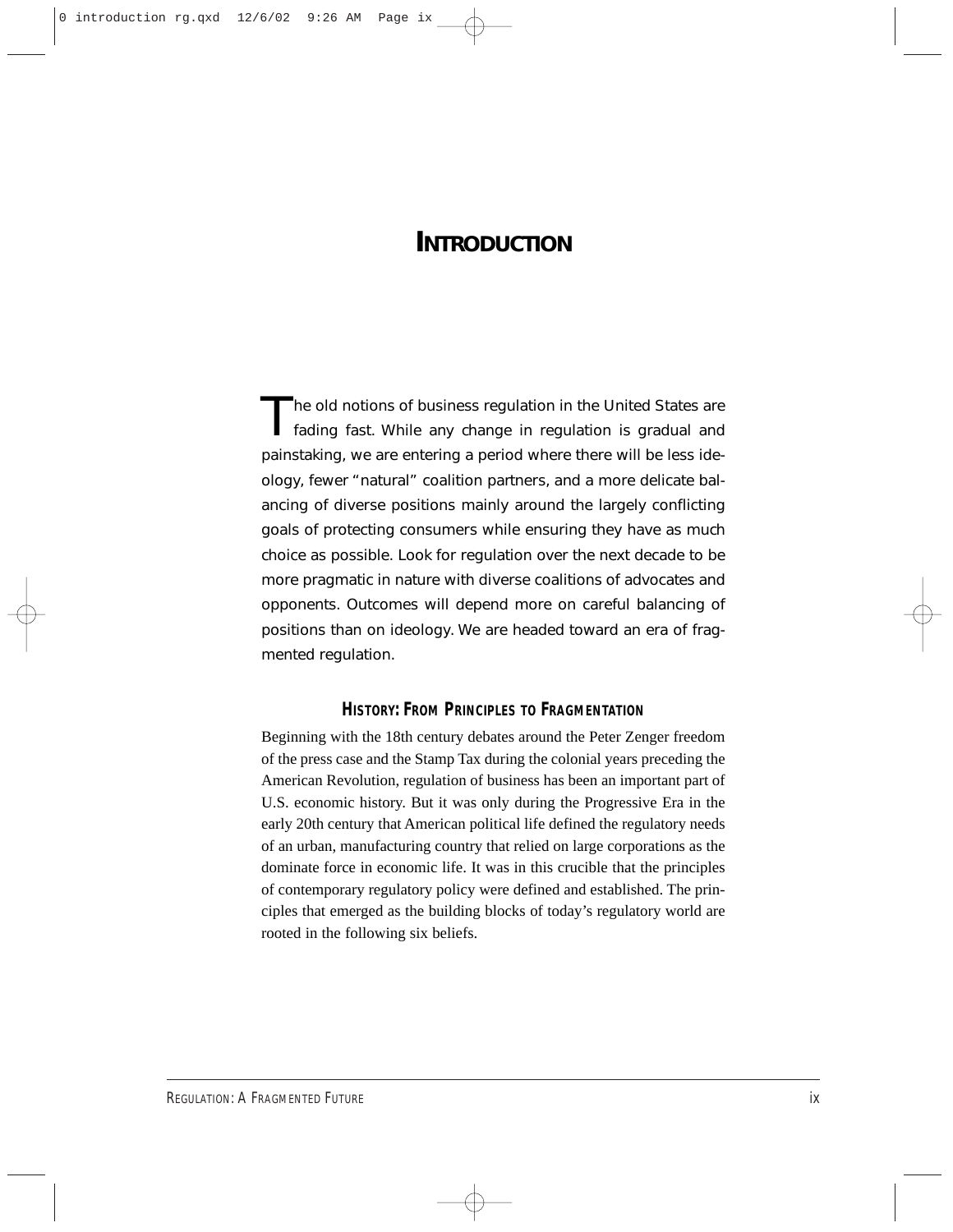- Accurate and widely disseminated information is at the core of effective regulation.
- Regulatory authority should be divided—legislative, administrative, and judicial functions are separated; regulatory agencies have independent, professional staffs; options for self-regulation are welcomed; and the public can participate through the courts.
- Consumers sometimes need protection from risks beyond their control.
- Some services are so essential that consumers need guaranteed access.
- Consumers should have the widest possible set of options available.
- Regulators must be able to take into account the unique characteristics of market situations.

Over the decades, the basic principles came under threats and challenges from the grand shifts of 20th century history—the two World Wars taught the value of industry-government cooperation, the Great Depression of the 1930s increased the perceived range of risks for individuals, new technologies blurred some of the boundaries between carefully regulated industries, and a new spirit of globalization redefined market size and scope.

## **PRINCIPLES UNFOLDING**

For many decades during the 20th century, there were clear ideological divides around regulatory issues. On one side were those who stressed the basic rights of private property and the efficiencies promised by the economies of scale in large-scale enterprises. On the other, there were others who were sensitive to the risks for individuals who did not have the resources to counterbalance the increasing economic power of large corporations. Debates over the basic principles took place in specific historical circumstances where the pendulum swung back and forth in response to contemporary needs. But a careful look at regulatory history in three bellwether areas of business regulation—antitrust, the FDA, and telecommunications—show that wide acceptance of a balance of the six principles are now standard. Contemporary regulatory efforts in these and many other areas of business regulation are not driven by ideology but by the particular effects of regulation on a wide variety of different groups involved.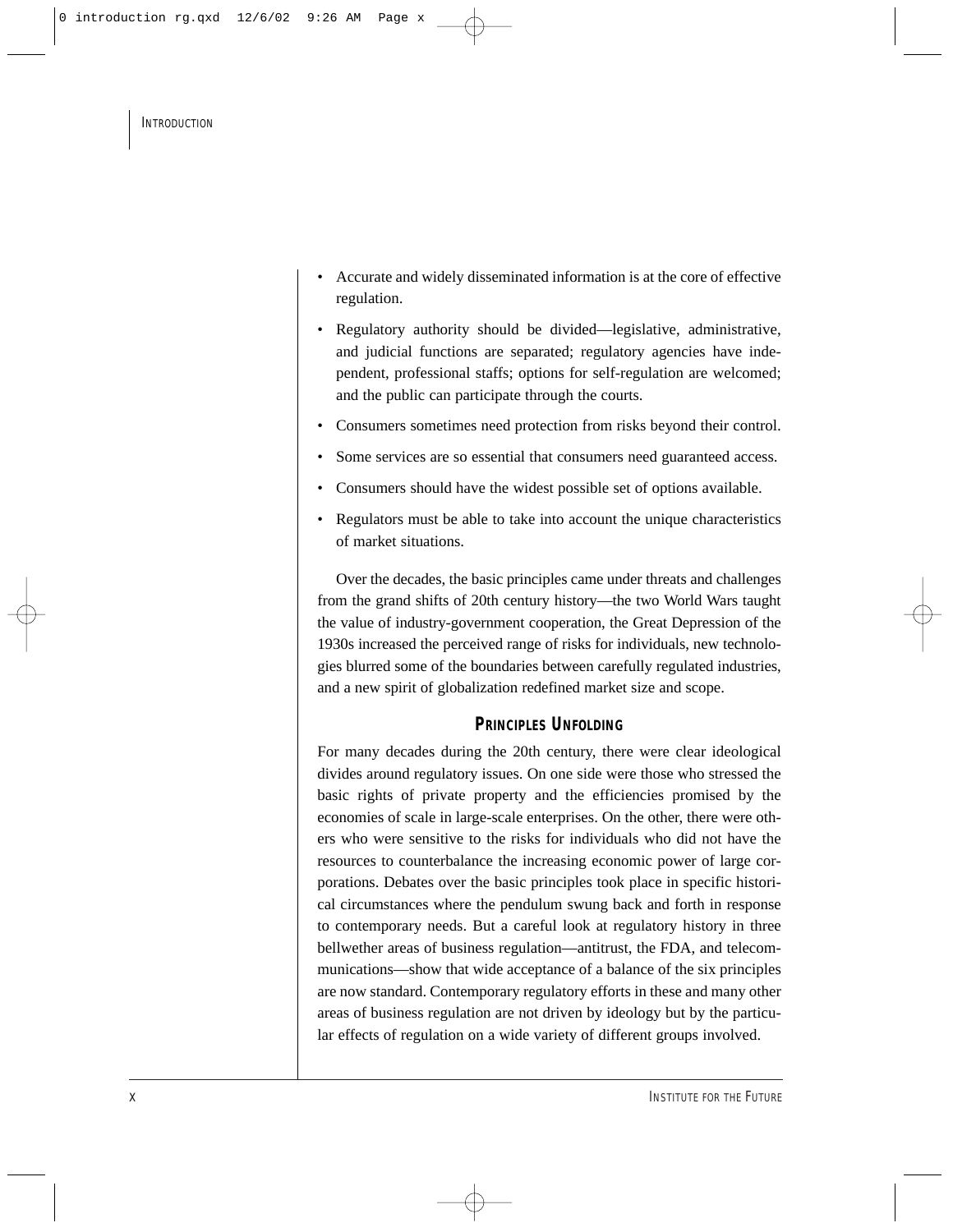#### **FORECAST FOR REGULATION IN THE NEXT DECADE**

Over the next decade, look for business regulation to be driven by the application of a set of basic principles—some of them in clear conflict with each other. Increasingly, diverse coalitions of various affected parties will band together on regulatory matters. On one side there might be businesses who must change the way they operate, consumer groups who are threatened by change or see increased risk in change, suppliers comfortable with the existing patterns of exchange, workers in affected industries, and a diverse lot of shareholders who have made decisions about their long-term savings and investments. On the other side, might be newer industries who feel they are unfairly excluded from the market, advocates of new technologies or products who want to enter new markets, consumers who want a broader choice of products and services, and workers who want more flexibility in the workplace. Increasingly we expect to see less regulatory debate around the general notion that more or less regulation is good and more debate around the concerns raised by the peculiar coalitions that form around specific issues.

Overall, regulatory debates, decisions, and impacts will be fragmented in the future. There are several kinds issues that are most likely to generate such activities. Specifically, there will be vociferous debates around deeply divisive issues of principle, for example, the market power of large corporations; access to life-saving drugs; and availability of the key channels of information and communications.

This report, *Regulation: A Fragmented Future,* begins in Chapter 1, with a look at the six basic principles that underlie business regulation. The following three chapters review key regulatory decisions in three areas that are at the cutting edge of resolving some of the current regulatory dilemmas and best reflect how future dilemmas will be resolved. We examine the historical underpinnings of the cornerstone of corporate regulation antitrust and the rules that define fair business competition—in Chapter 2. Regulation and fostering innovation in the critical areas of food and drugs is explored in Chapter 3. And, the issues of access and consumer benefits found in the critical flows of information are tackled in a look at telecommunications regulation in Chapter 4. To broaden our thinking on regulation, Chapter 5, looks across a broad range of contemporary regulatory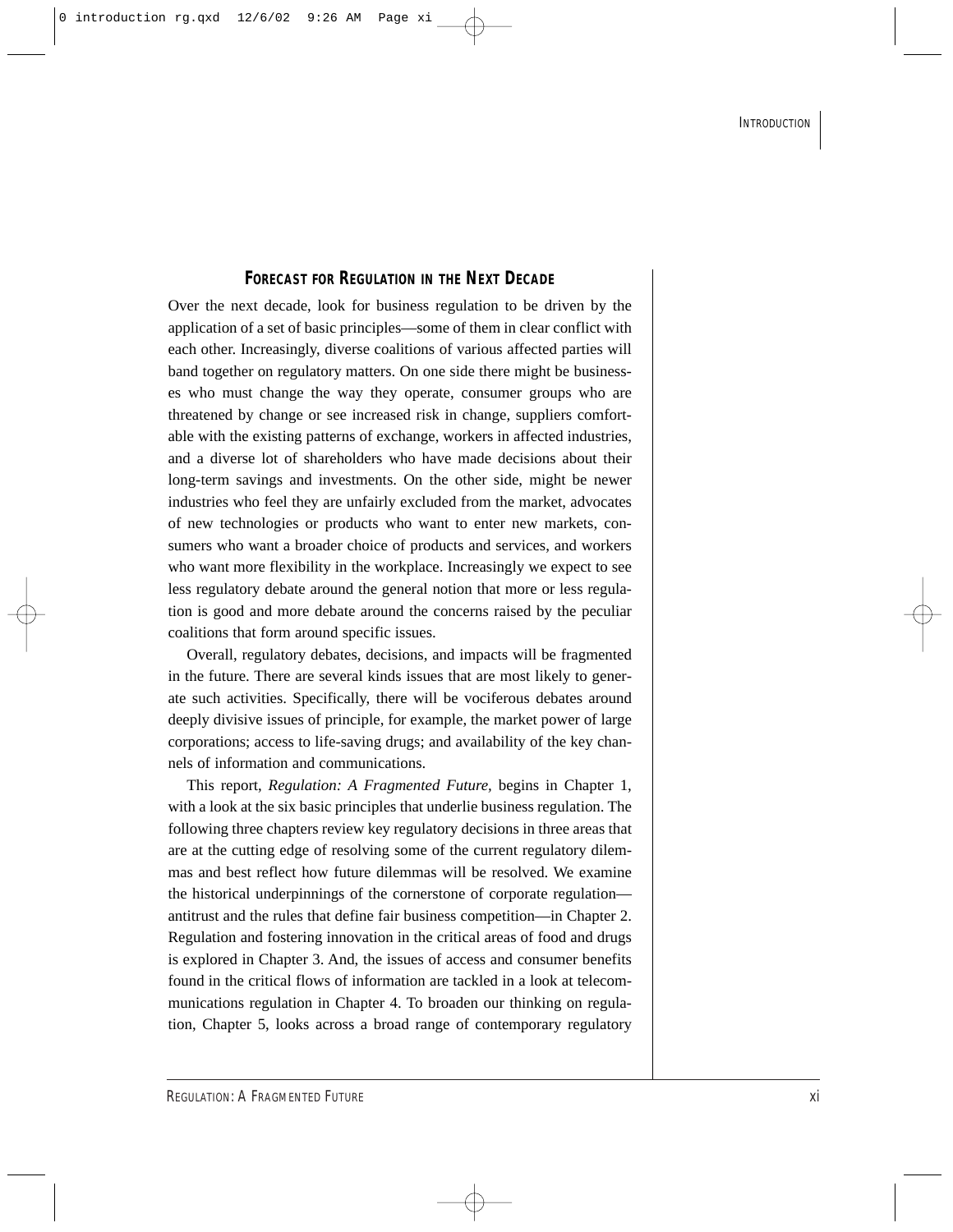issues exemplified in the areas of energy deregulation, privacy, financial services, corporate oversight, and intellectual property.

We use the insights garnered from these regulatory areas to understand how the six principles have evolved and will contribute to future adaptations and changes in regulation in the next ten years. In Chapter 6, we use them to build a forecast of regulation over the next decade and identify the most important implications for business.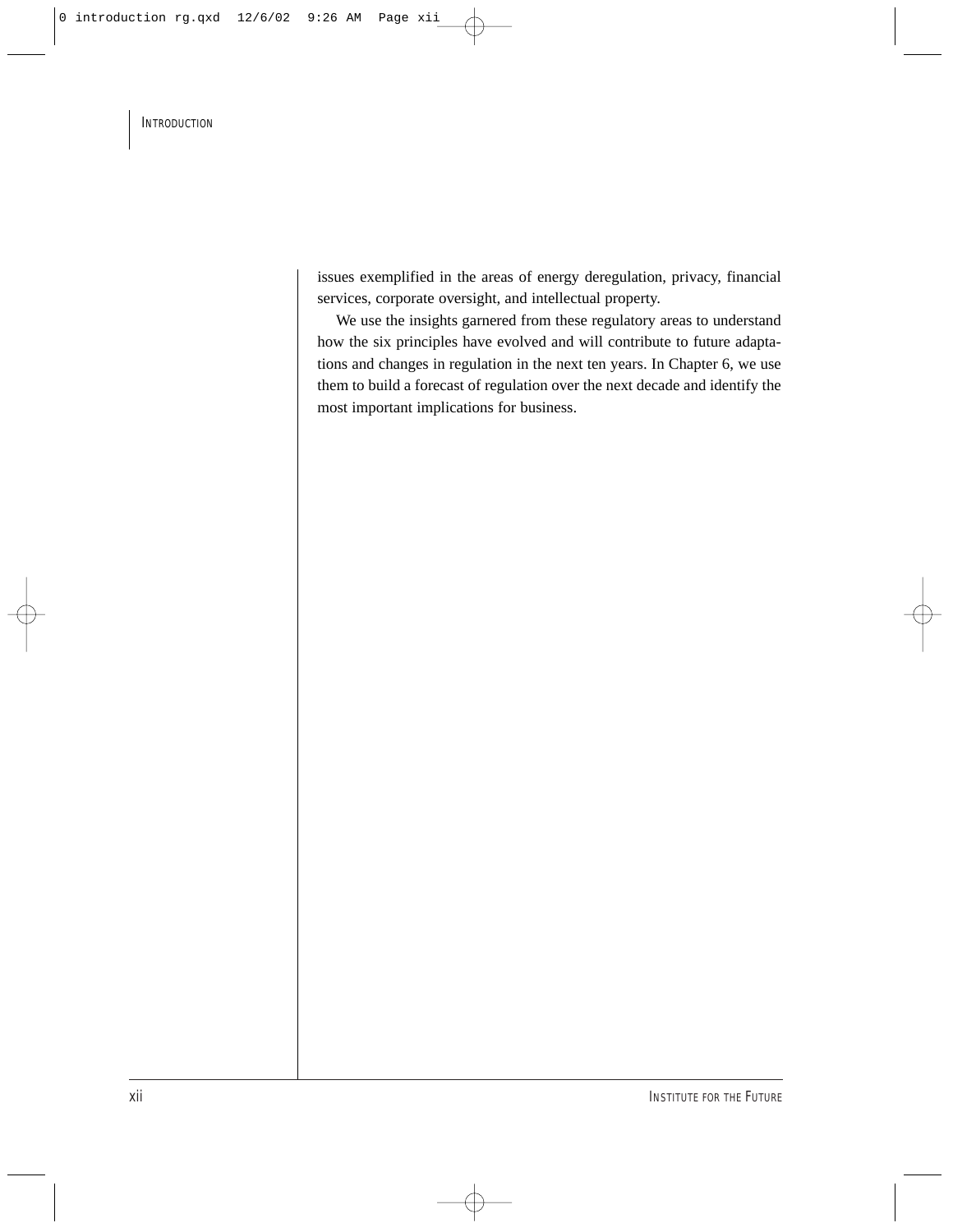## Chapter 1 **PRINCIPLES OF BUSINESS REGULATION**

**B** usiness regulation has been driven over the last century by the<br>
need to balance business freedom and consumer safety. Over time, dramatic changes in social and economic imperatives have been integrated into this balancing act. What has emerged is a set of basic principles for business regulation. The successive introduction of each principle reflected either a fundamental societal force or a specific crisis produced by business performance at the time. We are now at a stage where these principles are well established in the regulatory framework, with wide popular acceptance.

In the future, any major shift will have to break this subtle balancing of the principles. Fundamental challenges to an established principle will bring together odd and temporary coalitions of advocates. The formation of these quilt-like coalitions means that it is very hard to see business regulation as a simple conflict between large corporations and the public. Instead, over the next decade, we will see a much more fragmented view of regulatory change in the business arena, ruled less by ideology and with greater discord between winners and losers after each round of change.

### **THE SIX PRINCIPLES**

Business regulation has evolved over a long period of time, but institutional change has been especially notable since the beginnings of industrialization and urbanization at the end of the 19th century. It's evolution has reflected the ethos of the ages—responding to the abuses of power during the Progressive Era in the early 20th century, the emphasis on planning and cooperation during the two World Wars, the need for protection and security during the Great Depression, and the growing comfort with risk that emerged during the long period of prosperity in the latter part of the 20th century.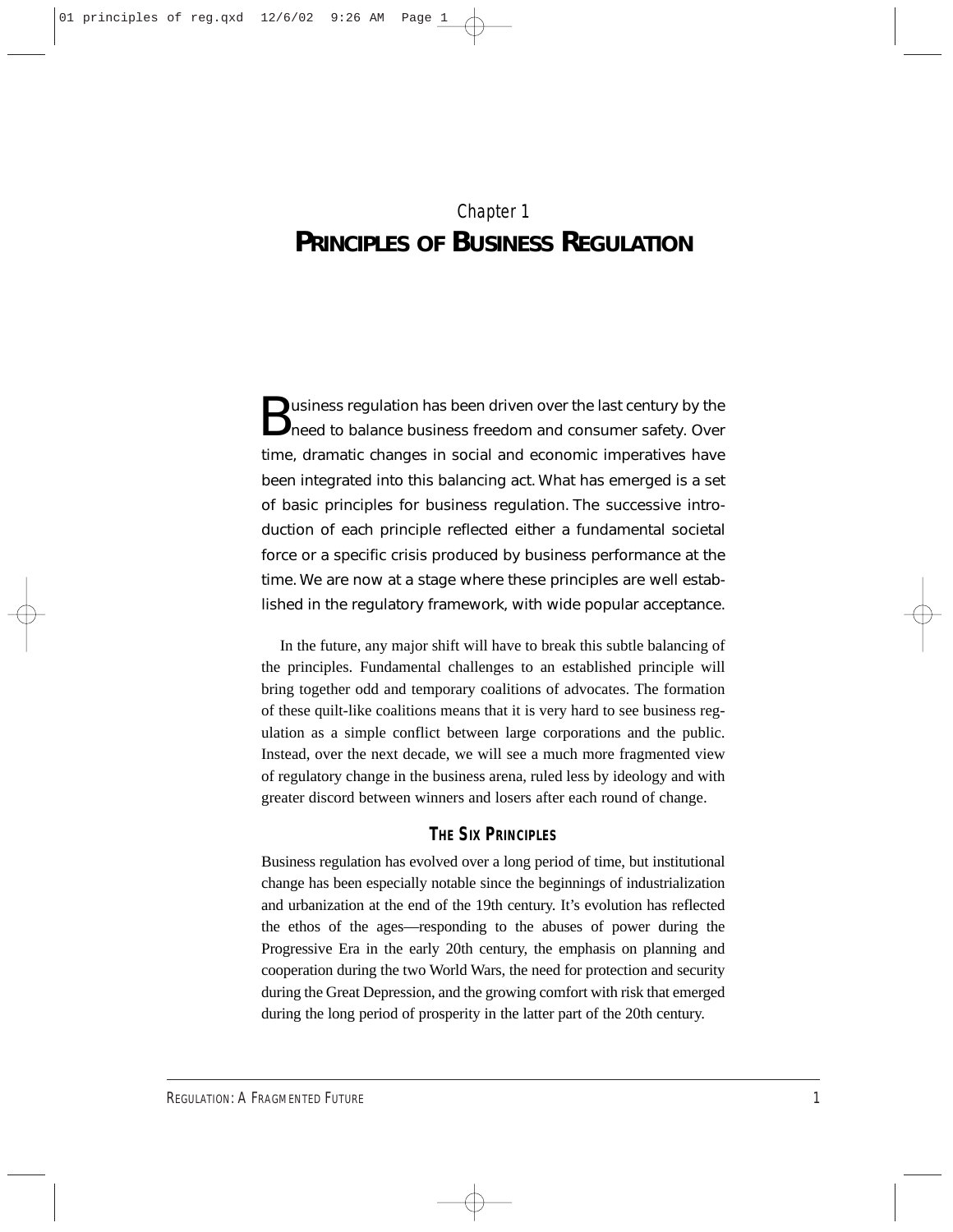The foundation of regulation in the Progressive Era left an imprint that bears the hallmark of what today's new consumer is looking for—good information that empowers people to make informed decisions, regulators that are experts in their field, guarantees of minimum levels of public safety, and room for consumers to exercise choice. Over the last century, the contradictions within these principles (for example, it is hard to both protect consumers and give them a wide range of choices) have led to conflict and debate, but basic principles have evolved that have resolved some of the dilemmas and set the tone for regulatory policy choices in the future.

Figure 1–1 shows how there has been an important sequencing in the order of these principles—moving from a belief in the efficacy of good information, through clear mandates for protection, to regulators as advocates for wider choice.

## Figure 1–1 The Gradual Accumulation of Regulatory Principles

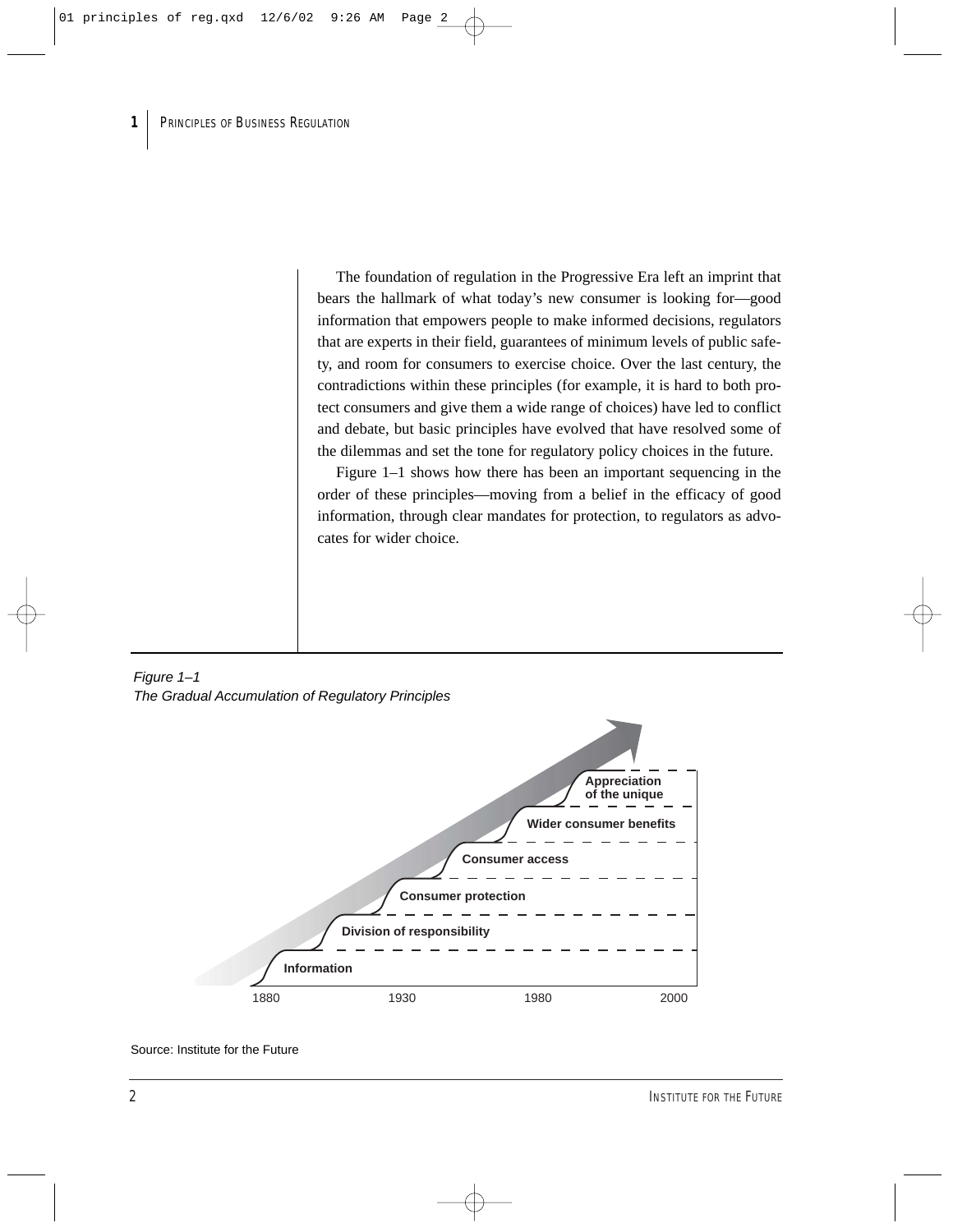#### **Information Is at the Core**

From the very start of aggressive business regulation at the end of the 19th century, there was a firm belief that good information is the key to effective regulation (see Figure 1–2). At the beginning of the 20th century, regulators put a great deal of effort into gathering and providing information—both inside and outside a regulatory structure. Books and news articles on the meat industry, urban life, and mislabeled drugs captured the public's attention. At the same time, reformers created a slew of regulatory agencies with sizeable budgets and staff expertise—the Interstate Commerce Committee, the Food and Drug Administration, and the Federal Trade Commission, for example. All of these agencies were given the resources to hire the topical expertise to then gather and make information available to the public so that the people could make their own decisions based on credible knowledge. This notion of good information is so important that, for many government agencies, the key to effective regulation is still in providing easily accessible information to the public.

Figure 1–2 Information at the Core



Source: Institute for the Future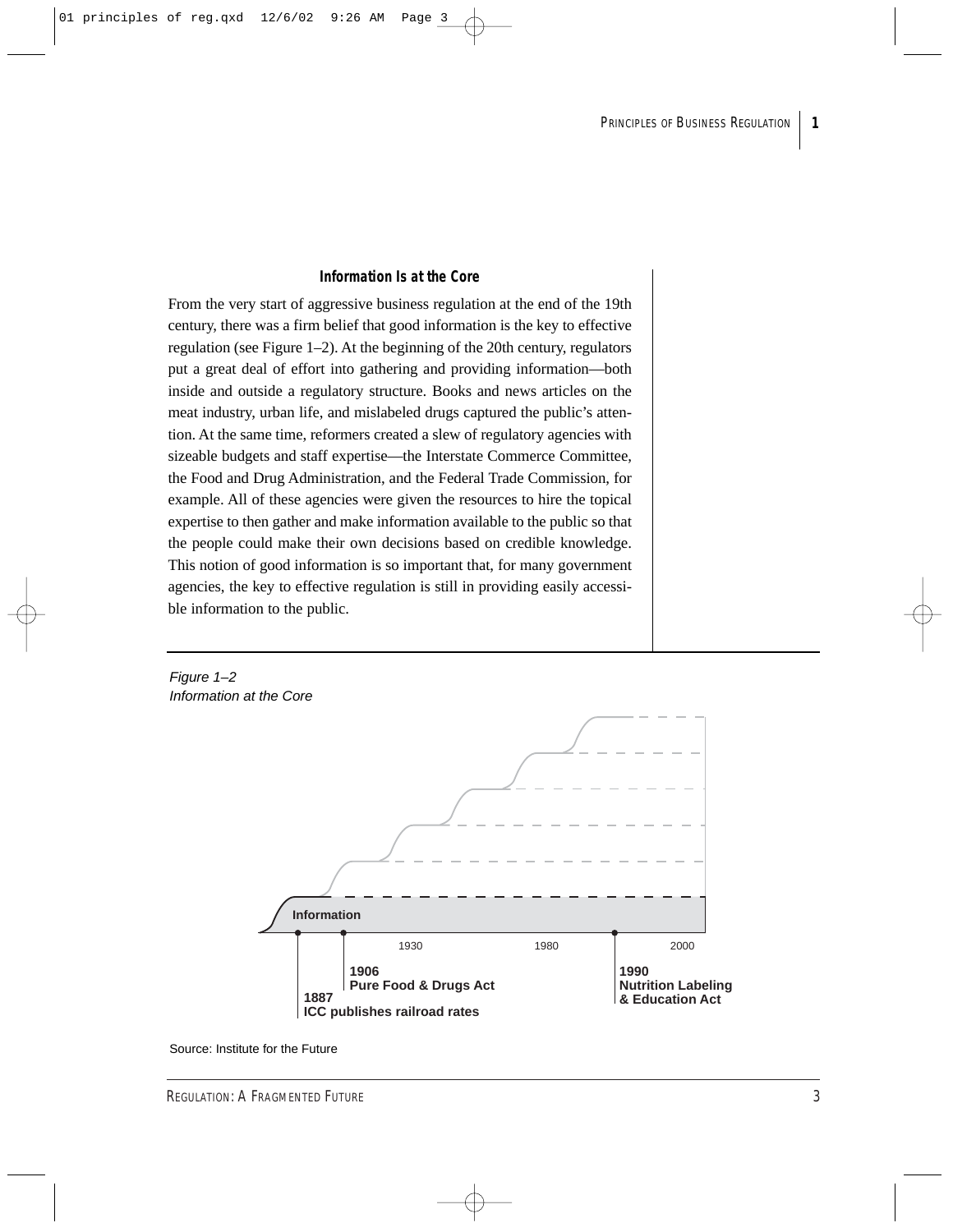#### **Division of Responsibility**

The second basic principle that was introduced at the turn of the 20th century was the division of responsibility—with different bodies involved in making the law, enforcing the law, and judging the law (see Figure 1–3). This means that the legislature would publicly debate and establish laws and procedures. The regulatory institutions themselves would administer the laws and set the rules of conduct. The regulatory bodies should have room for dissent and offer clear routes for appeal. And, the final arbiter of disputes around the fairness of the process of regulation would be the courts. At the same time, all parties would have the obligation of providing information directly to the public who would be the ultimate judge of regulatory fairness. Despite the need for openness—which by its very nature implies a time-consuming process—the decision-making process should be clear, open, and relatively quick.



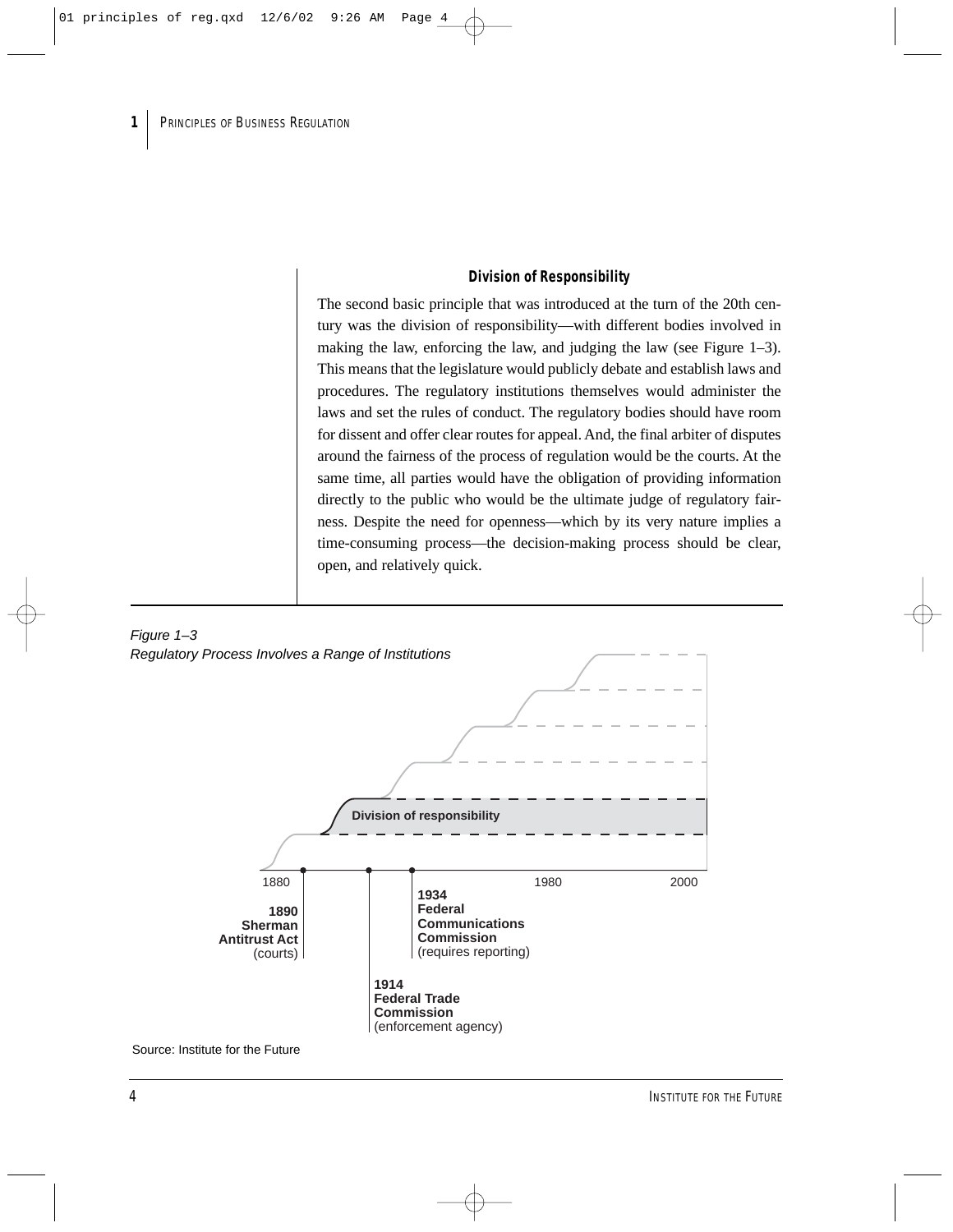#### **Consumer Protection**

Another key priority for government regulation of business that started at the turn of the 20th century and grew in prominence through the 1930s was the aggressive protection of the consumer from harm (see Figure 1–4). Safety regulation started in the 1900s in areas like food, drugs, and worker safety where consumers and workers needed protection from obvious dangers. But over time, the government became concerned in a number of critical product areas with potentially dangerous impacts that were not evident at first glance. Safety protections were extended to clothes, financial institution risk, complex technologies like cars and airplanes, unexpected complications from children's products, waste disposal, and subtle dangers from polluted water, air, and the environment.

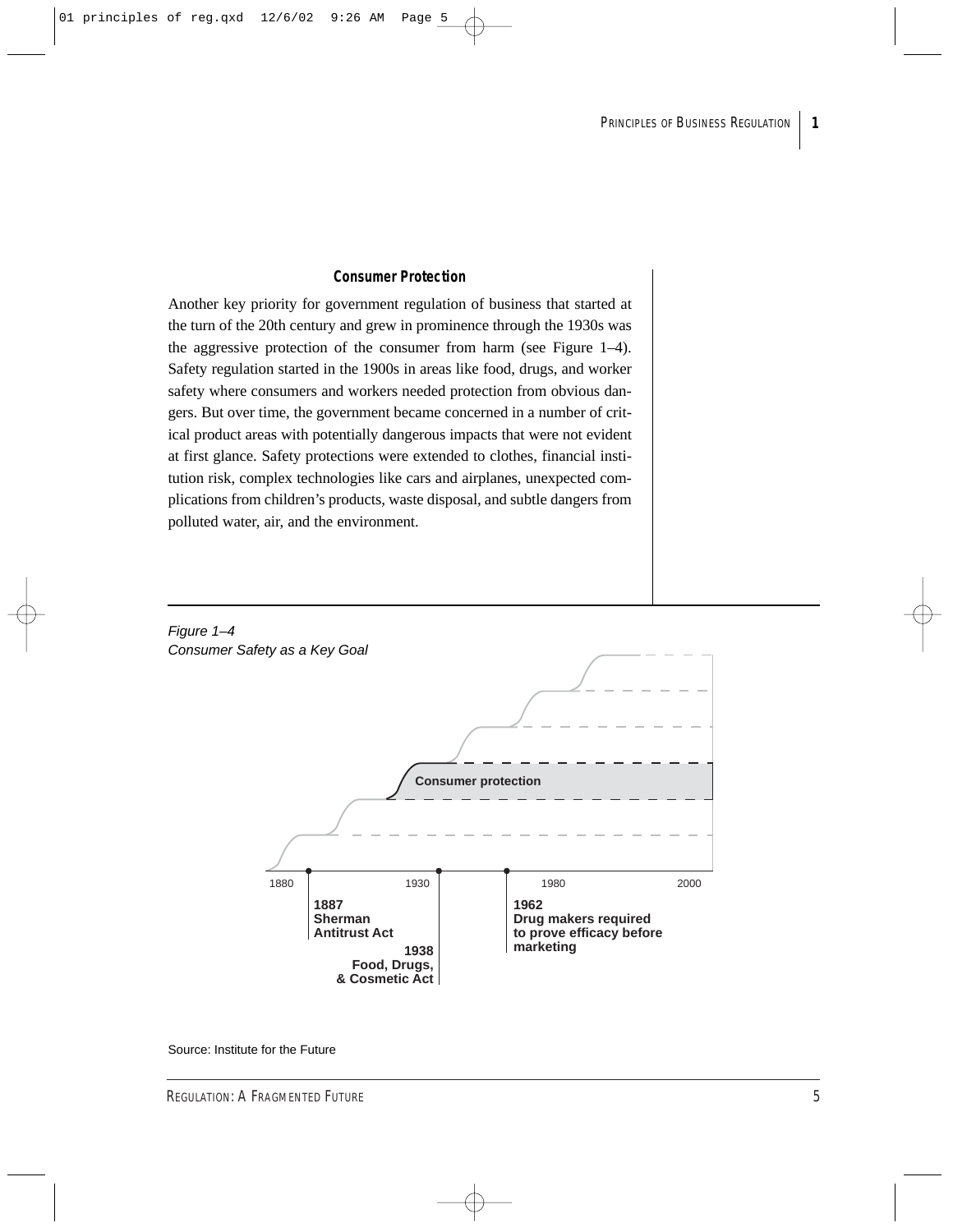#### **Consumer Access**

Regulation also played a role in ensuring access for all consumers to a set of basic services that are important elements in a modern society (see Figure 1–5). Regulations were set up to deal with the natural monopolies of urban living that included critical infrastructure elements such as mail, telecommunications, electricity, water, and urban transportation. But the principle of access was also extended into the wider networked worlds of rail transportation, long distance telecom, broadcast technologies, and the Internet.

As the 20th century progressed, other areas of life were defined as necessities. The same basic concept of universal access to some minimum level of food, housing, health care, and education gradually evolved into notions of public education, Social Security, Medicare, food stamps, and welfare.

#### Figure 1–5 Access to Necessities and Networked Products

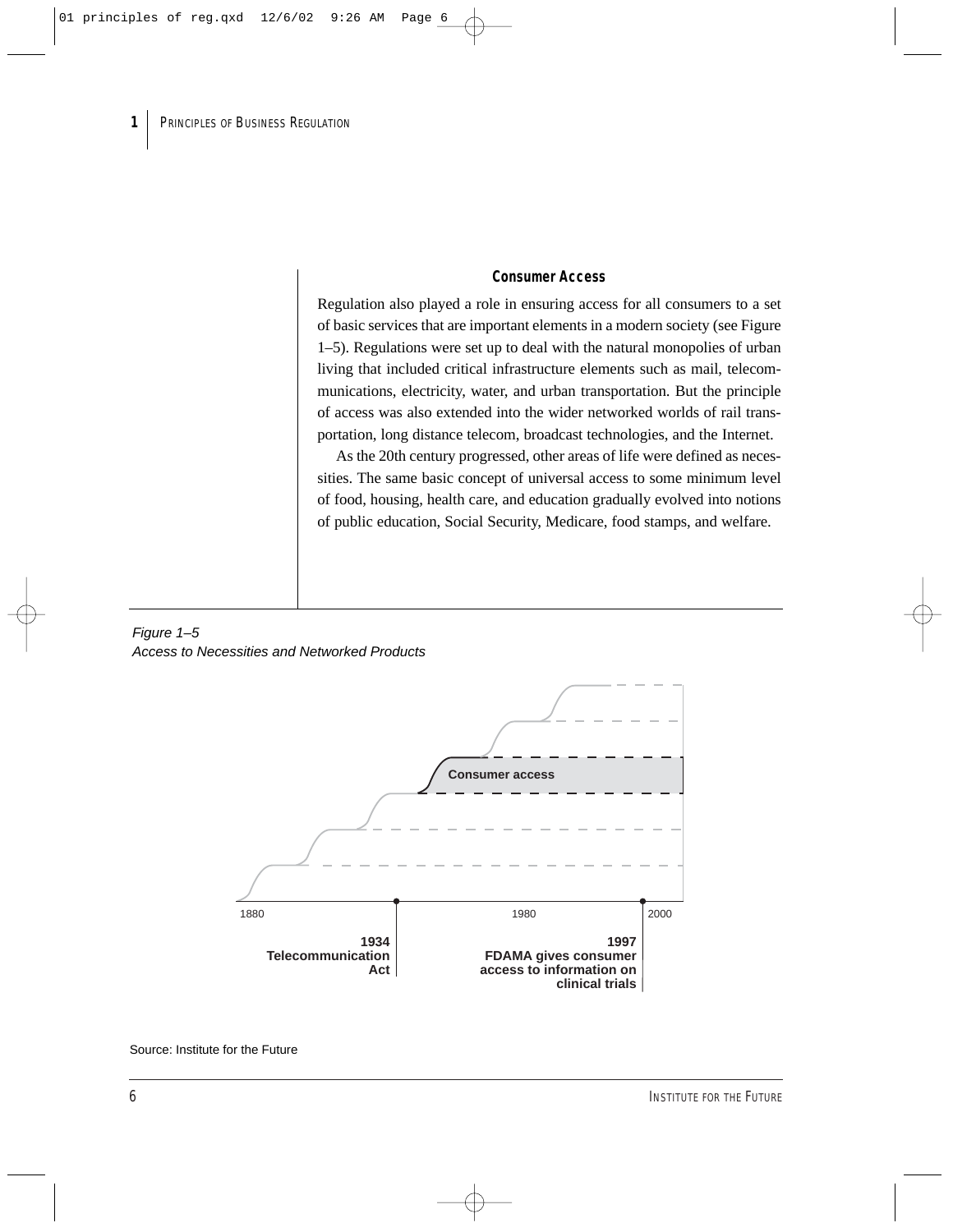#### **Assessing Wider Consumer Benefits**

In recent decades, a more expansive view of "consumer benefit" has developed with the growth of a large body of well-educated, sophisticated consumers. These consumers often feel that regulations limit the benefits that flow from a wider range of available choices. While the government as regulator is often the protector from harm, there is an increasing number of cases where the market can do a more effective job of presenting and fulfilling a diverse set of consumer needs. This principle states that regulations should assure that government policies protect the consumer when necessary, but also foster the flow of benefits to consumers—wider choice, efficient markets, and constant innovation (see Figure 1–6). In practice, this idea has been an important seed for change in the late 20th century.



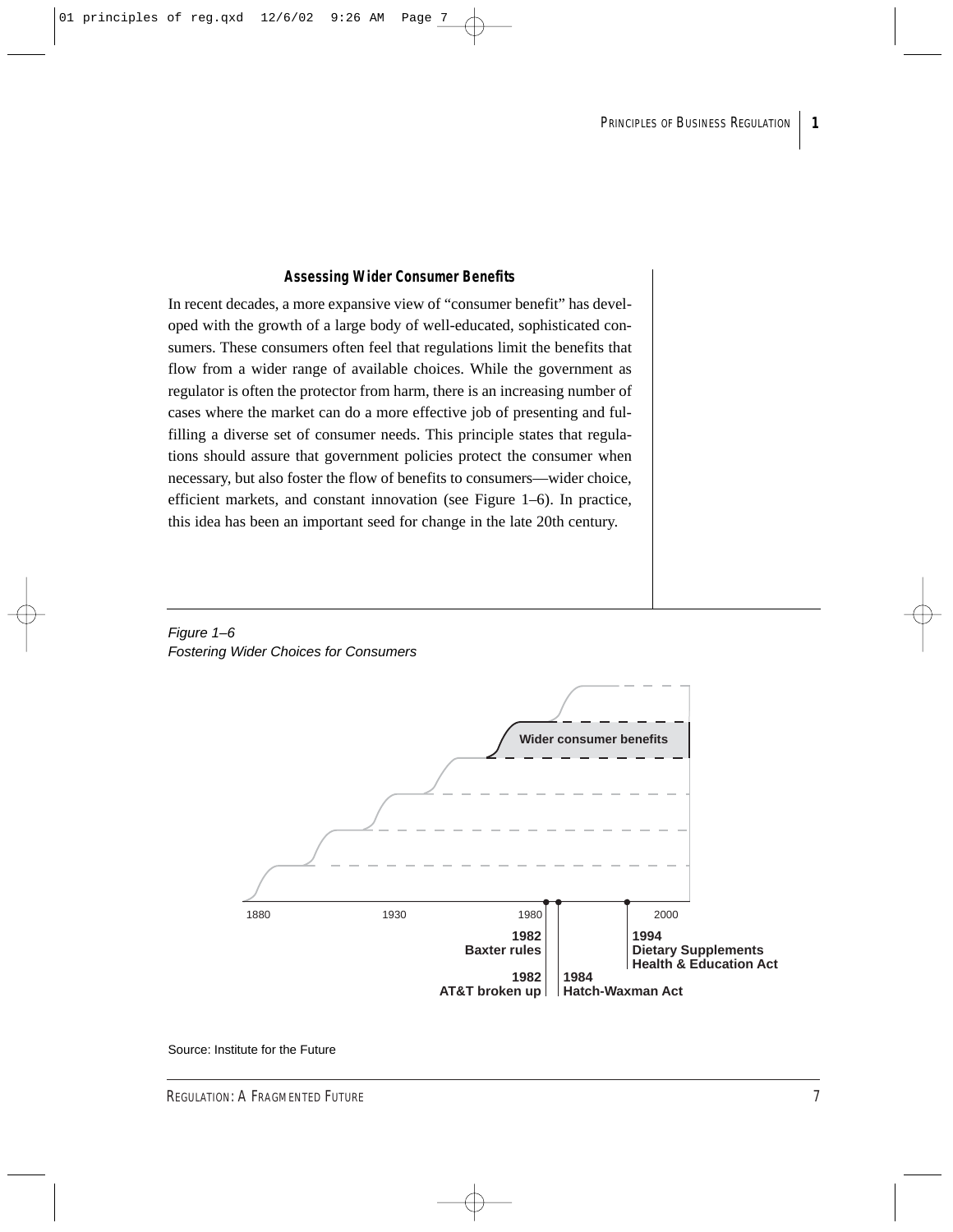#### **Appreciation of the Unique**

Today, effective competition can exist across a broad variety of areas—markets can be local, national, or global in nature; technology can permit effective competition across product categories; information about market conditions is easier to obtain; and services added to products can differentiate markets. And the sophistication of new consumers can produce a much higher risk profile that allows consumers to benefit from more open, efficient markets. Regulators must take all of these special characteristics of markets into account and adapt regulations to meet expanding consumer interests. To do this, regulators are moving away from narrow rules—for example, that owning a pre-defined percentage of the market is unacceptable and any actions that would increase a company's market share to or above that level is anti-competitive and will not be allowed—and relying more on understanding the unique characteristics of current market realities (see Figure 1–7).

#### Figure 1–7 The Emergence of Broader Markets and Wider Choice

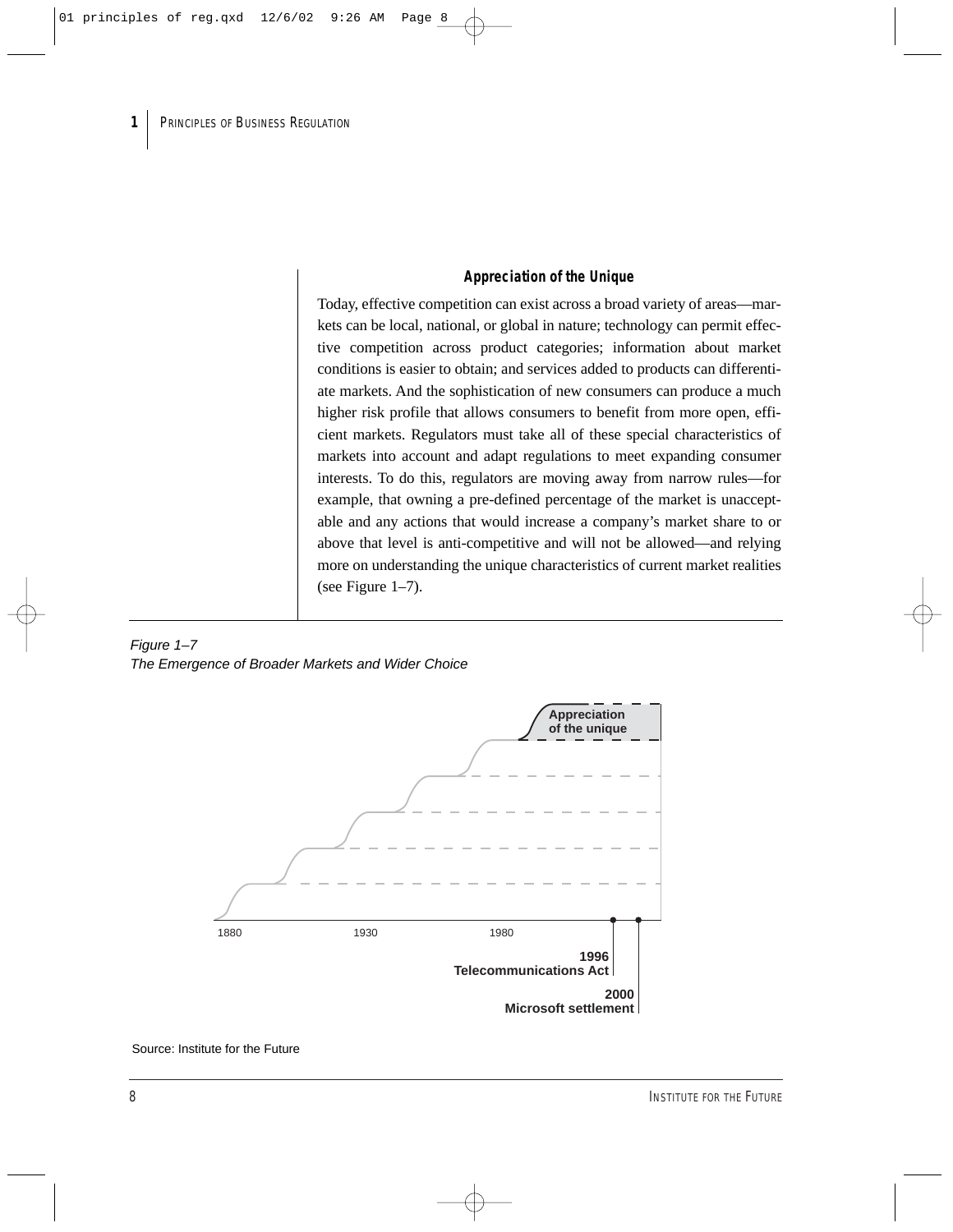While the appreciation of unique conditions can make for good regulations, the idea sets up a potential conflict with the notion that regulators should establish clear rules that all can understand and easily follow. It also raises the specter of overload within regulatory agencies, as each case must be reviewed individually, and is likely to further increasing involvement, and potentially the power, of special interest groups.

## **THE PRINCIPLES AS A TOOL FOR FORECASTING**

These six principles of business regulation emerged from our look at 100 years of regulatory evolution in the United States and are useful in our efforts to interpret contemporary changes. For example, the current debate over corporate responsibility reflects one of the longest-lived principles: honest and clear information made available to the public is the key to public choice.

The next three chapters review the key regulatory decisions in three areas—antitrust, telecommunications, and food and drugs—that have been the bellwethers of business regulation. Here we trace the evoloution of the six key principles by examining the past experiences of these specific industries (see side margins). This is a useful excercise when looking toward the future and toward resolving some of today's regulatory dilemmas.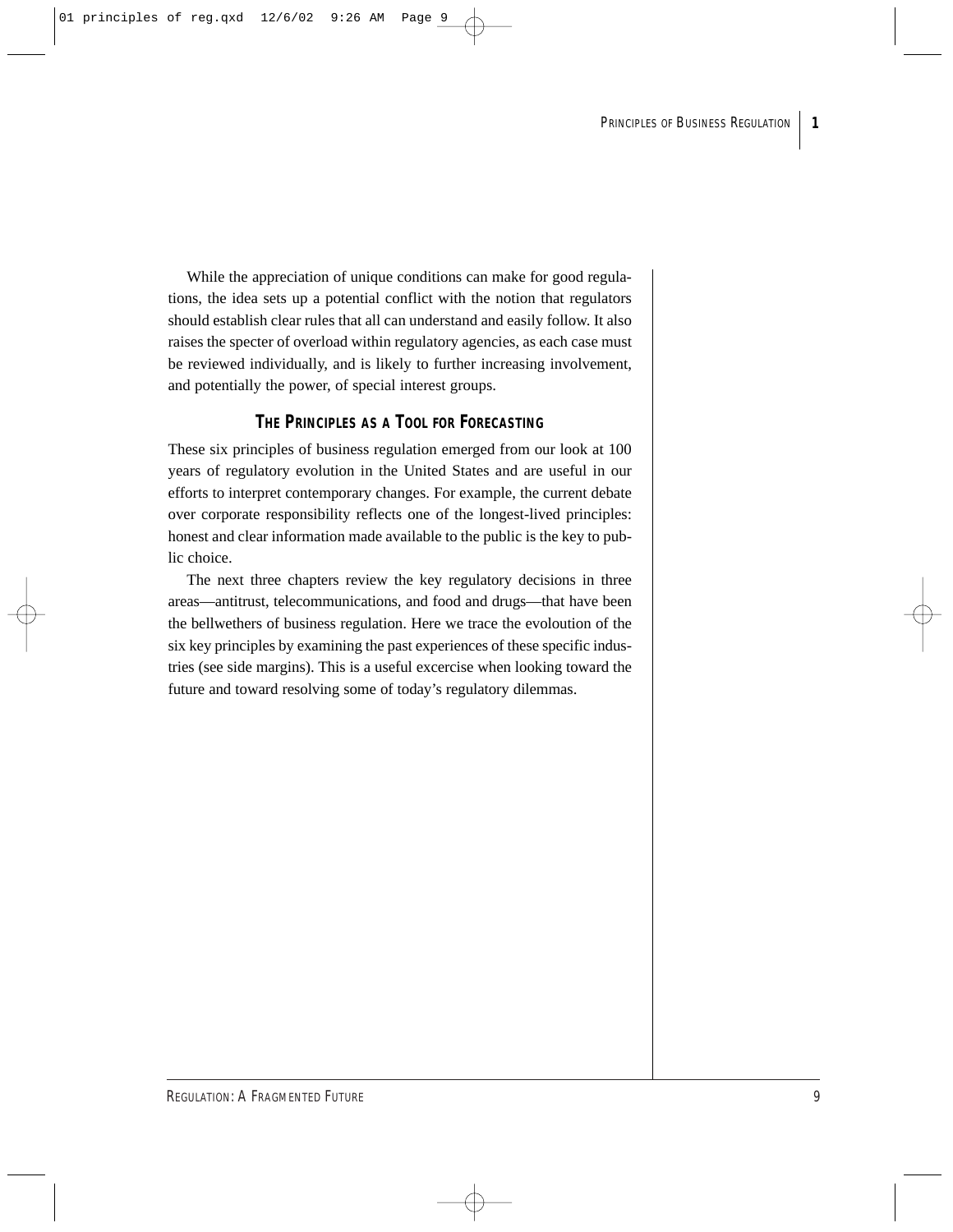## Chapter 2 **ANTITRUST: EMBRACING WIDER CHOICE**

In the United States, antitrust is the most sensitive regulatory<br>indicator of the business environment. As the prime definer of n the United States, antitrust is the most sensitive regulatory the competitive marketplace, it paves the path toward understanding where business regulation came from, its purposes, its practical working in the real world, and its future direction. It is the most important bellwether of regulatory change and adaptation.

Today, this bellwether is clearly pointing toward a consensus that regulatory policy will be driven more by economic analysis of market indicators than the application of narrowly defined rules. This trend will make applications of laws more diverse, raising the level of uncertainty about many specific actions and making enforcement more costly. The outcome of antitrust being a leader in setting a broad policy of competitive standards will influence the pacing and pattern of business regulations across a broad range of activities.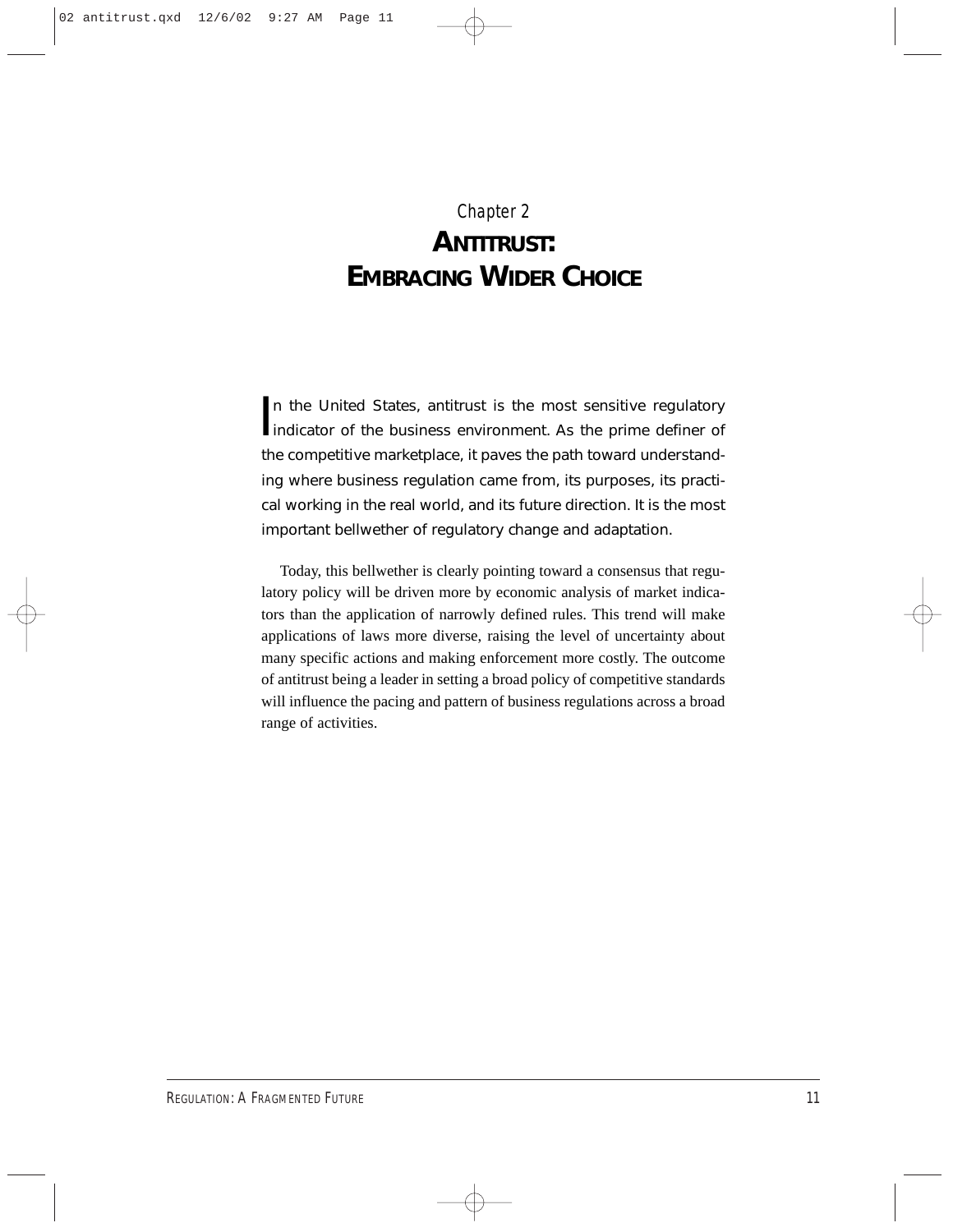## **THE MOST SENSITIVE OF REGULATORY INDICATORS**

Antitrust emerged with the evolution of the Industrial Age and was the first and most important regulatory doctrine at the dawn of the Progressive Era (1890-1914) in the United States. It helped establish the basic format of the modern regulatory structure of business that dominated the last 100 years broad legislative authority, interpreted by a technically proficient executive agency, with individuals able to bring cases of abuse to courts, and the appellate court system judging the relevance of action taken, and the Supreme Court acting as the final arbitrator.

Antitrust laws have the unique role of combining broad substantive provisions with common law interpretations around the critical issue of what makes a competitive market. Antitrust issues prompt frequent meeting grounds where all parts of the government—executive, legislative, and judicial; federal and state; economic and judicial—come together.

## **LEARNING OVER TIME**

There are have been many shifts in antitrust policy over time. And each one furthers the concept of how markets and competition should be defined. Table 2–1 shows the major steps in the progress of defining market competition through antitrust law and enforcement policies.

| Table $2-1$                           |  |
|---------------------------------------|--|
| <b>Antitrust Regulation Over Time</b> |  |

| 1887  | Interstate Commerce Commission  | First expert agency with information as base.       |
|-------|---------------------------------|-----------------------------------------------------|
| 1890  | Sherman Antitrust Act           | Legislative basis for opposing monopoly.            |
| 1904  | <b>Northern Securities Case</b> | Supreme Court stopped major railroad merger.        |
| 1914  | <b>Federal Trade Commission</b> | Agency with focused expertise on antitrust.         |
| 1933  | National Recovery Act           | Protect job by limiting competition.                |
| 1938  | Tougher enforcement             | Use antitrust policy to foster competitive markets. |
| 1982  | <b>Baxter rules</b>             | Recognize varieties of consumer benefits.           |
| 1990s | Redefinition of competition     | Acceptance of a much wider scope of market size.    |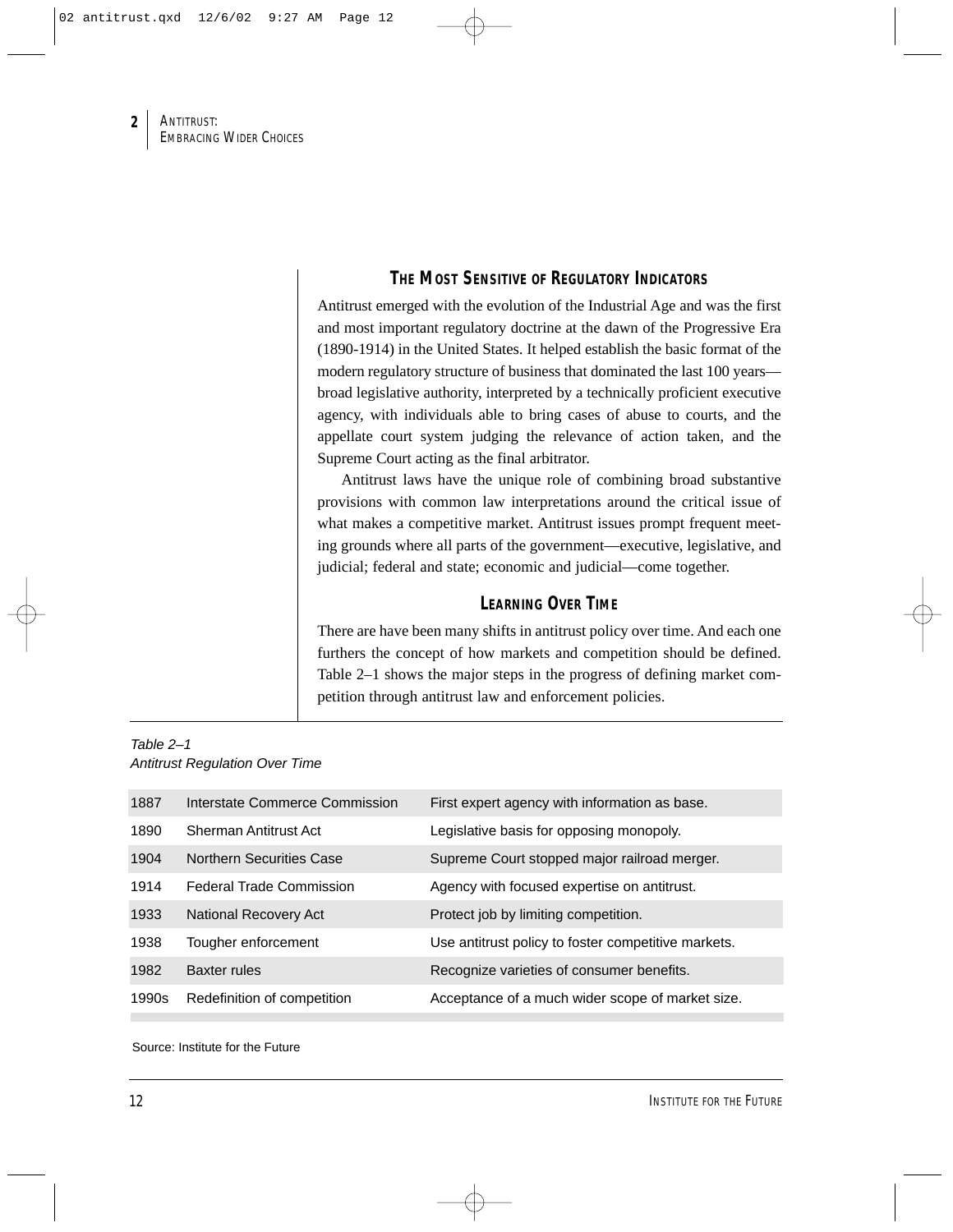#### **Origins in Public Information: 19th Century**

Antitrust laws arose in response to the huge opportunities in scale economies that were the result of industrialization in the late 19th century. In the United States, the growing dominance of the railroads as the key link between raw materials, processing plants, and markets was the first to emerge as a long-term threat to competitive markets. The railroads were characterized by the huge capital necessary for building them out and the huge network effects once in operation—that is, the ability to provide additional benefits to all as new miles of track were added to a unified system. Once a rail line was established, it was hard for competitors to emerge.

Railroads quickly became the dominant means of transport in the markets where they operated and essential to interstate commerce. They were the first to raise the issue of high and arbitrary pricing power. After a decade and a half of debate over railroad regulation, Congress approved the creation of the first modern regulatory agency with the establishment in 1887 of the Interstate Commerce Commission (ICC) that monitored rates and charges. Its role was clearly defined, however, when the Supreme Court rejected ICC's efforts to go beyond requiring the open publication of rates and tried to set actual rates.

#### **The Progressive Solution: 1890-1914**

The issues of abuse of dominant economic power quickly moved from the single issue of the railroads to the growing number of very large enterprises emerging throughout the economy. The Sherman Antitrust Act (1890) condemned any monopoly or market dominance that resulted in the restraint of trade. The use of the interstate commerce clause of the constitution allowed the federal government to assert its primacy over antitrust issues, since virtually every large business transacts some of its business across state lines.

The antitrust act allowed for the government or individuals to bring actions against abuse of power and left it to the discretion of the executive branch and the courts to decide what was "abusive." But the conservatism of the contemporary courts and the lack of executive direction allowed a proliferation of large trusts and the number of merged companies to grow. These corporate entities had substantial control of many key markets by the

**Information:**  published rates will protect consumers

## **Protect consumers from harm:**

legislature provides protection to consumers from very large companies that could utilize market dominance to impose unfair prices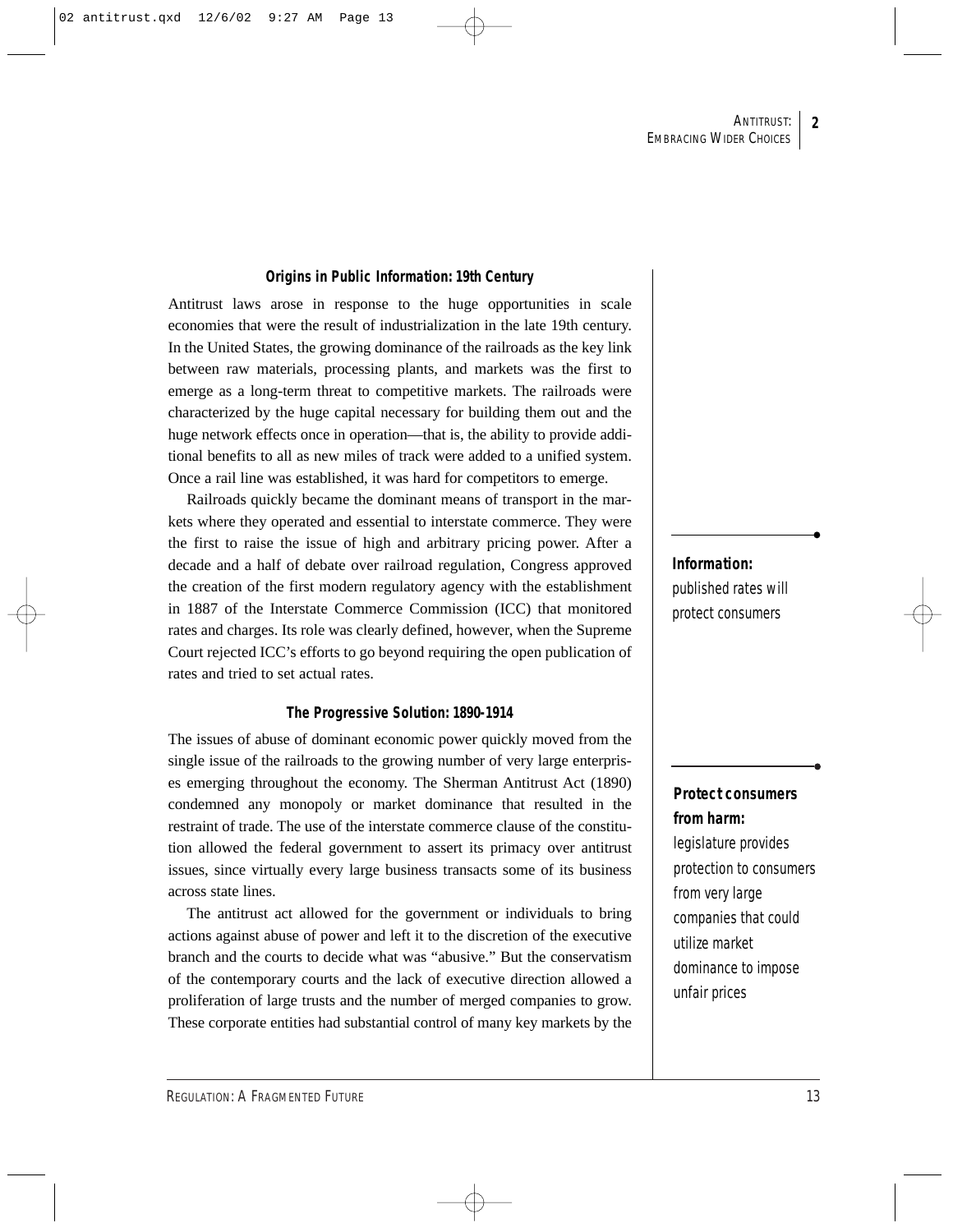turn of the 20th century—the Sugar Trust, Eastman Kodak in film, General Electric in electricity, U.S. Steel, DuPont in chemicals, and Standard Oil.

A major defining moment was when President Teddy Roosevelt had the Justice Department bring a successful antitrust suit against a railroad merger that would have set up an extensive rail monopoly in the Midwest (Northern Securities, 1904). This case established a key precedent that the executive branch of the government could act effectively with the courts against a monopoly power that was perceived as dangerous to a healthy, competitive market.

The antitrust authority was extended over the next few years. For example, the power to breakup existing dominant firms was established in the Standard Oil case (1911). This case established not only the power to oppose new measures but to stop those existing firms that were a danger to competition. An agency with economic and market expertise to regulate monopoly power—the Federal Trade Commission (FTC)—was approved by Congress (1914) along with the Clayton Act that forbid mergers between firms that threatened to reduce competition in any line of trade.

The basic legislation and institutions set in place by 1914 formed the basis for 20th century antitrust regulation. The Progressive accords set limits on monopoly dominance of clearly defined markets. They also set up a professional bureaucracy capable of setting rules and monitoring the effectiveness of those rules in maintaining competitive markets.

#### **Protection and Safety: 1915-1936**

The Progressive Era rules on market competition were applied with varying degrees of effectiveness through the next several decades. There were three contextual experiences that led to the modification of the base principles behind those laws. During the two World Wars and in the depths of the Great Depression, there was a consensus that companies could work cooperatively with each other in the national interest. For example, during both wars there were government-industry consortia that coordinated war production planning; during the Great Depression, the Roosevelt Administration passed the National Recovery Act (NRA) that allowed a broad range of businesses to cooperate on production and prices to protect them from failure (and the subsequent lose of jobs). Often national needs cooperating to fight the Great War or overcoming a devastating depres-

**Regulatory process is broad:** executive agency with market expertise works with courts to limit

monopoly power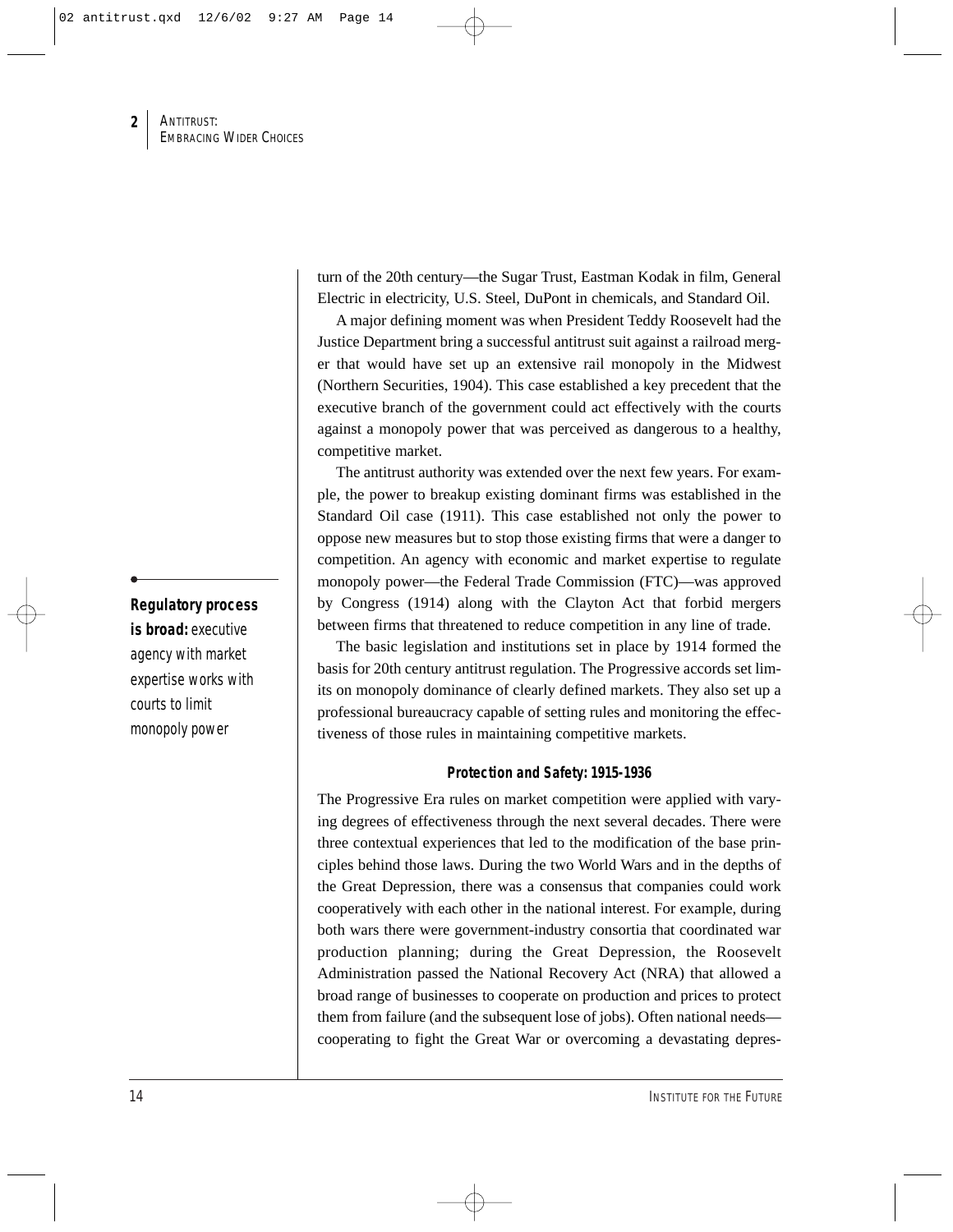sion—took precedence over the notion of market competition and the enforcement of antitrust laws took a secondary position.

#### **Market Dominance Hurts Competition: 1937-1981**

But, in the late 1930s a school of economists—especially Henry Simons, Jacob Viner, and Frank Knight from the University of Chicago—won the attention of President Franklin Roosevelt by stressing the importance of competition in setting the general tone of a healthy and effective market economy. The acceptance of this theory during the economic recovery of the late 1930s produced more aggressive antitrust enforcement by both government agencies and the courts. The standard that emerged was based on per se rules—a ruling based on the fact that an action took place, in this case market dominance by a single firm. This standard meant that it was not necessary that anti-competitive behavior actually had to take place. This more aggressive enforcement standard would be the underpinning for antitrust activity over the next 40 years.

From the late 1930s on, then, with a brief interruption during World War II when the government became the main buyer of virtually all goods in the United States, antitrust rules were enforced with more vigor, with market dominance being the major focus of government action. A series of actions and court judgments—covering areas like shoes, beer, and retailing—limited large firms in some markets to 5% or less of the total market (Brown Shoe in 1962). In its most publicized cases in the post-World War II era, the Supreme Court disallowed an expansion in the capacity of the dominant aluminum firm (Alcoa in 1945), restricted IBM's ability to bundle software and equipment and, late in the period, brought an action against the monopoly power of AT&T (which resulted in the 1982 consent decree between the Justice Department and AT&T, breaking up the national phone monopoly). The Supreme Court often ruled that efficiency was not a reason to approve a merger (for example, between Procter & Gamble and Clorox in 1967). As the Justice Department and the FTC set clear standards of enforcement they basically set the rules that determined or discouraged aggressive merger planning in the private sector.

#### **Redefining for the Age of the New Economy: 1982-2002**

In the 1960s, a new burst of activity by market-oriented Chicago economists—led by Milton Friedman, Frank Easterbrook, and Richard Posner—

#### **Protect business:**

during a time of great economic stress regulation can protect business or enable it to be more productive

#### **Protect from harm:**

a renewed focus on market competition sets a firm rule on size alone as the key determinant of a healthy market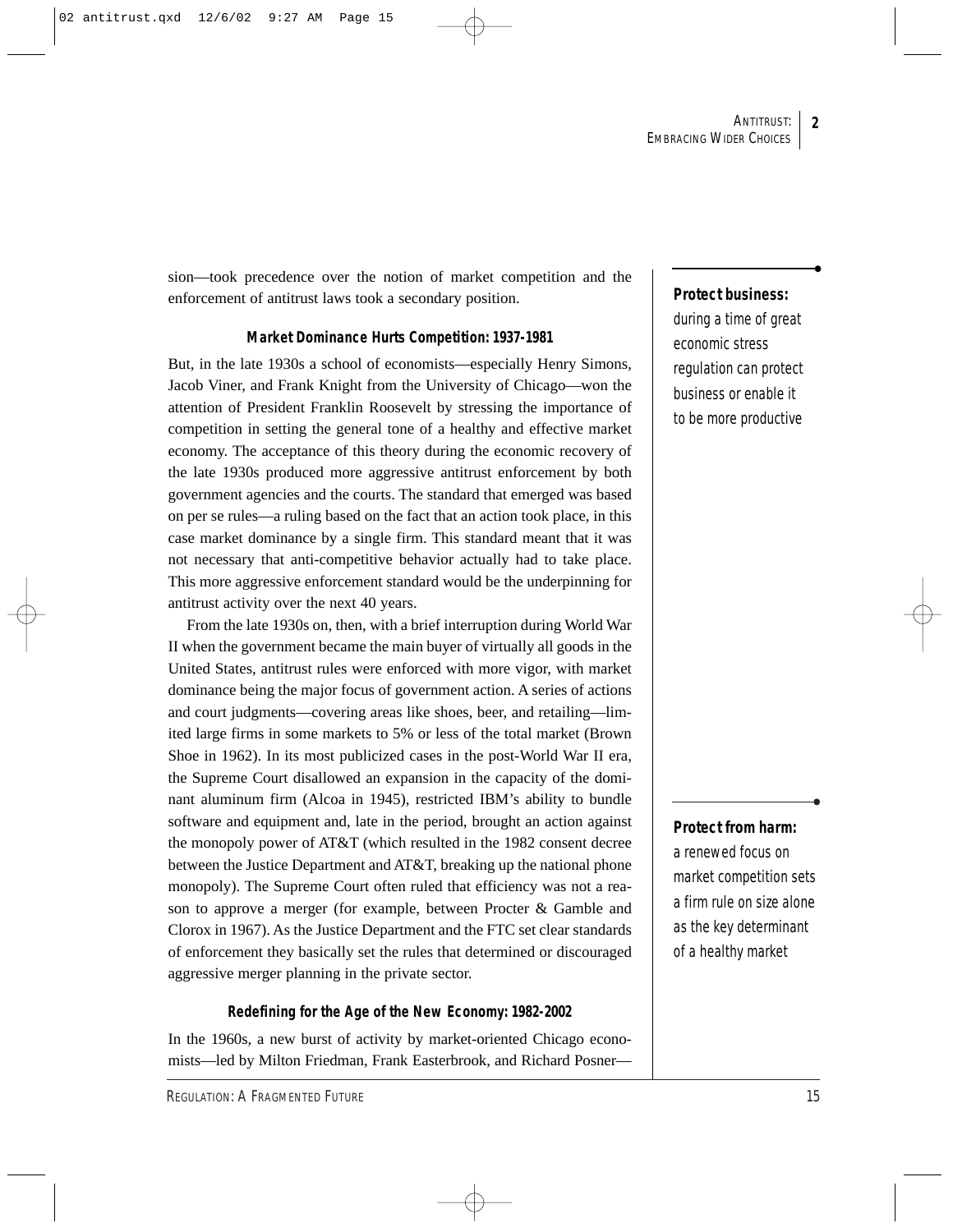**Look for a range of consumer benefits:**

consumer benefits can come through better service, new products, and greater efficiencies

## **Appreciate the**

**unique:** look at each merger for the variety of ways that consumers can benefit from or be harmed

attacked the notion that a single and simple measure of market share should be the basis for antitrust policy. They looked at the evolution of markets and saw a number of factors other than company size or market share influencing degrees of competition—a richer and broader economy that fostered business diversity, much more effective international competition, new technologies which both broadened market knowledge and permitted the freer entry of new competitors, and deregulation which allowed competition in markets where it had previously been restricted by law.

The Chicago economists said that antitrust enforcement, by relying on a single standard of market share, failed to define the operation of markets accurately, ignored productivity gains, or stopped transactions without proof of competitive harm. They found many examples of firms that merged to achieve efficiencies that lowered costs, developed innovative products, or brought products or services to areas that didn't currently have them. They emphasized that all of these things can be beneficial to both the companies involved and to consumers. Their new thinking helped shift the focus of regulatory bodies and the courts to the complex issue of figuring out the peculiarities of competition in each market and the virtues of efficiency in size that could benefit the consumer.

The movement for reform resulted in a more permissive climate for mergers (General Dynamics 1974) and some key cases in the late 1970s ruled that an understanding of competitive issues was an important consideration in mergers (Continental vs Sylvania, 1977). These trends came to a head with the election of Ronald Reagan as President. He appointed William Baxter as Assistant Attorney General in charge of the Antitrust Office. Under Baxter, the basic guidelines for antitrust enforcement and mergers were rewritten.

The new Baxter rules set guidelines for measuring the competitive nature of the market, the value and benefits of efficiency that can be passed on to consumers, and the ways that companies need to prove the value. Both the Department of Justice and the FTC accepted the new rules. And while subsequently modified during the Bush I, Clinton, and Bush II administrations, they remain the basic rules of antitrust today.

Still, market dominance remains a key consideration. Over the last few years there have been agreed upon divestitures of portions of the firm's holdings before mergers with other large companies (e.g., in the mergers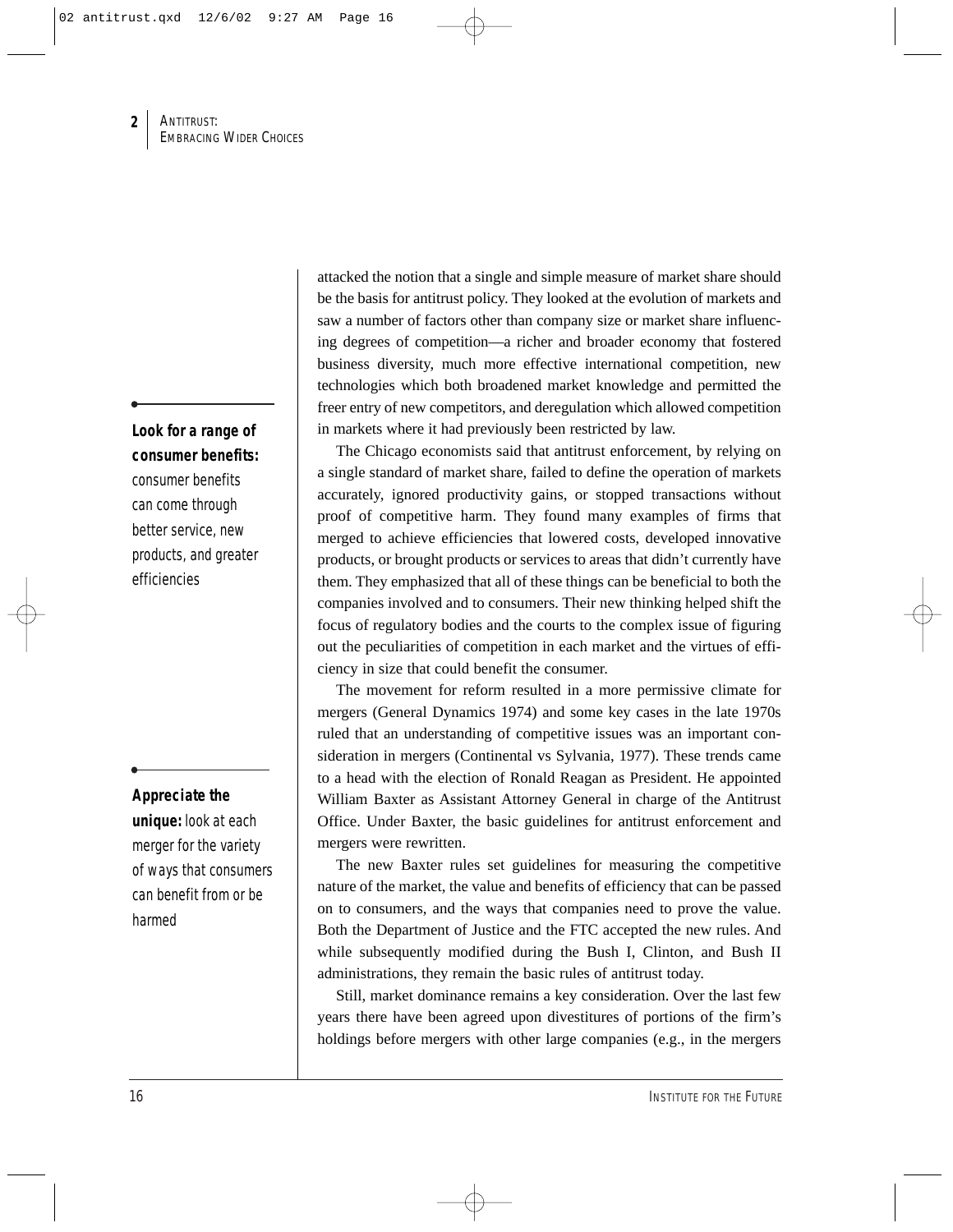involving Exxon and Mobil, BP and Amoco, Time Warner and Turner, and WorldCom and MCI).

And, there has been the special case of technology-rich firms. Young, fast-growing technology industries that depend upon assembly of parts or quick communications need standards that facilitate communications with suppliers and customers. In many supply chain industries this has led to the emergence of dominant standards. The most important antitrust cases over the last 50 years have probably been those brought against IBM (in the 1950s), AT&T (in the 1970s and early 1980s), and those against Intel and Microsoft (in the late 1990s and early 2000s). In the recent Microsoft and Intel cases, settlement negotiations led to resolution of the issues and modest behavior changes without breakup or serious market repercussions.

## **ANTITRUST AND REGULATION: THE FUTURE**

Antitrust policy is the broadest of regulatory activities because it defines the characteristic of a competitive market. It went through an evolution from relying on the spread of information by an expert body; to aggressive enforcement of a narrow definition of markets to protect consumers from monopoly power that emerged at the dawn of the industrial age; to a more open and richer view of measuring markets in a variety of ways to find a range of potential consumer benefits. Today's markets are characterized by much more competition from rivals in other industries: the result of new technologies that allow more communications and information flow; deregulatory actions like eliminating fixed rates and opening protected areas; and a rapid increase in international competition. The result has been a record number of business mergers since the Baxter rules were adoped (see Figure 2–1 on page 18).

Antitrust has moved from a broad reliance on information alone in the late 19th century, to strict market rules, and finally toward a wide interpretation of how consumers can benefit. Clearly, antitrust enforcement has retained some teeth in opposing market domination, but it has accepted a higher rate of risk that some consumer benefit would flow out of larger enterprises playing in markets.

Responding to the basic drivers above, antitrust regulators will continue to press for widespread consumer benefits from business activity. They will continue to adapt the regulatory principles they have learned from the past century to the rapid changes in market characteristics over the next decade.

## **Appreciation of the**

**unique:** regulatory officials must trade the benefits of tech standardization against market power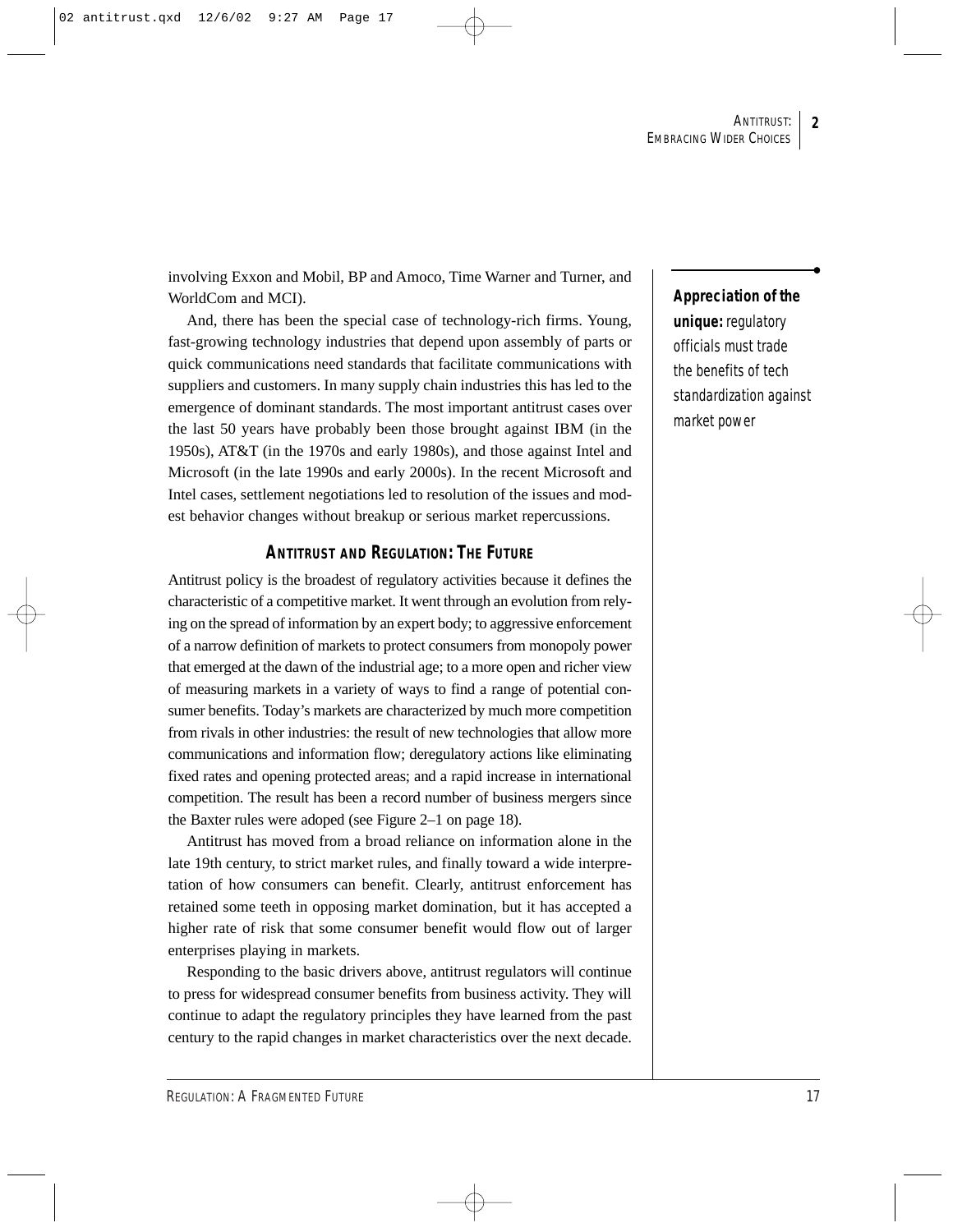Look for the following to characterize antitrust regulation in the future.

- Information about markets—both threats and benefits—will be widely disseminated.
- Agency staffs at both the FTC and the Department of Justice will reflect more economic and business expertise.
- Regulators will continue to redefine unique features of market situations that will justify merger activity.
- U.S. regulators will continue to see domestic markets as a part of a global economy—and they will cooperate with others, such as the EU.
- Regulators will continue to grapple with the unique features of technology markets where standardization is important, learning to take into account the benefits that consumers get from standardization.

Figure 2–1 Mergers Soar After Baxter Rules (Value of mergers in billions of dollars)



Note: Data for 2002 is an estimate.

Source: Institute for the Future; Mergers & Acquisitions.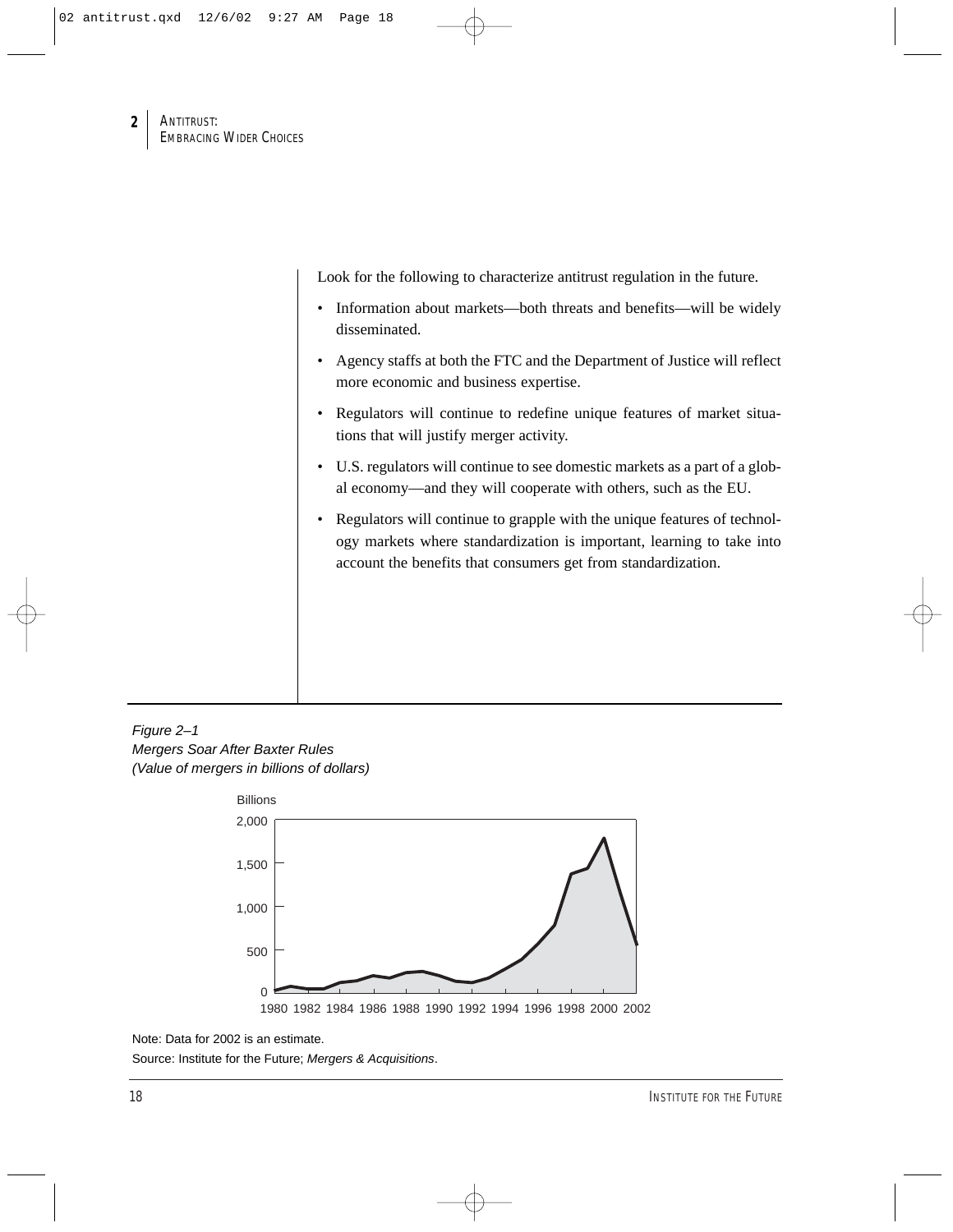## Chapter 3

## **THE FOOD AND DRUG ADMINISTRATION: FOCUS ON INFORMATION, SAFETY, AND CHOICE**

The Food and Drug Administration (FDA) has been at the core of defining four key principles of regulatory concern: the huge impact of information on consumer choice; the critical role of public safety; the protection of intellectual property without stultifying market innovation; and the larger range of choice for consumers that are more tolerant of risk. Rules established in the last 20 years have expanded the FDA's role in working with key industry players to provide consumers with an increasing number of options and choices.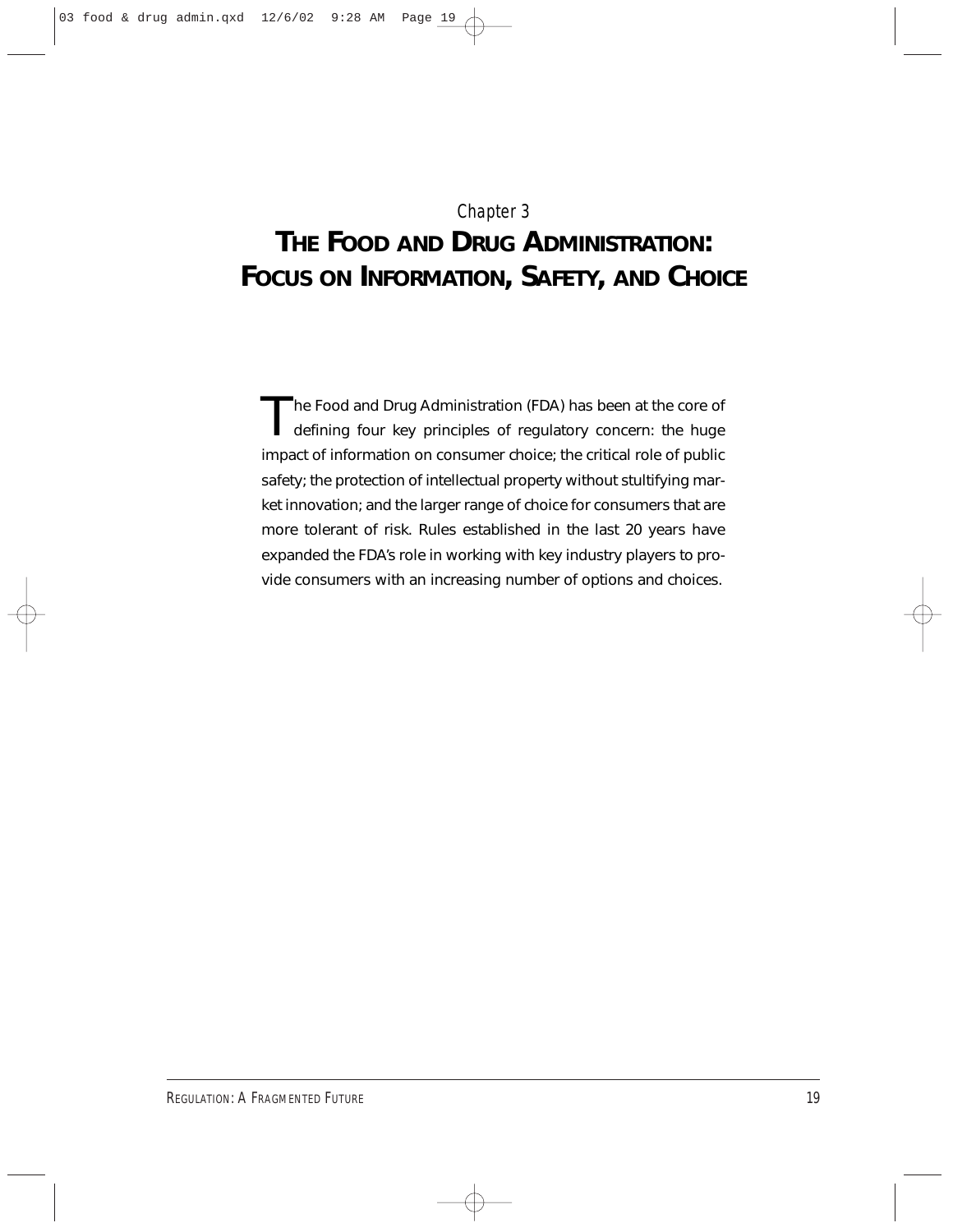#### **Information:**

**3**

private associations provide standardized information

## **ROOTS IN INFORMATION: THE 19TH CENTURY**

The earliest effort in regulating drugs was voluntary and information based. While formal regulation of drugs and food didn't begin until the turn of the 20th century, a form of self-regulation was in place for the drugs as early as 1820 to increase pharmacists and doctors' awareness of pharmaceutical ingredients. The *U.S. Pharmacopeia (USP)*, a compendium of drugs known at the time, was published by a group a physicians, pharmacists, and colleges of pharmacy in 1820. The first *USP* presented a formulary of compositions and listed the chemical compounds, crude drugs, oils, and other substances typically found in a pharmacy. The American Pharmaceutical Association published the *National Formulary* in 1888. Both of these publications gave doctors and pharmacists valuable information to help provide their patients and customers safe products.

### **INCREASING PROTECTION FOR THE CONSUMER: 1900-1937**

In 1862, the Department of Agriculture was established. One of its divisions was the Bureau of Chemistry, the earliest precursor of the modern FDA. The Bureau of Chemistry started with just a few men who did little more than request customs inspections of imported foods and some drugs. By 1880, the Bureau was engaged in limited food adulteration studies. Under an aggressive leader, Dr. Harvey Wiley, the food adulteration group was expanded. A group of young men—called the "Poison Squad"—ingested noxious substances, like formaldehyde and boric acid, and food additives, such as colorings and preservatives, in concentrated forms until they got sick. These activities earned him and his squad the status of folk heroes.

The real breakthrough came with the Progressive Era, with its focus on the importance of information. At the turn of the century, Upton Sinclair published *The Jungle*. This widely popular book described the filthy conditions of a meatpacking plant. In its most graphic and disturbing passage, a worker collapses into a lard canister and is ground and shipped for sale. The public was outraged by the book's story of the unsanitary conditions in food processing.

The combination of the wide publicity generated by the Poison Squad and *The Jungle* and ensuing concerns over the safety of food and drugs prompted Congress to pass the Pure Food and Drugs Act of 1906. The act was focused on safety and better information (see Table 3–1). It formally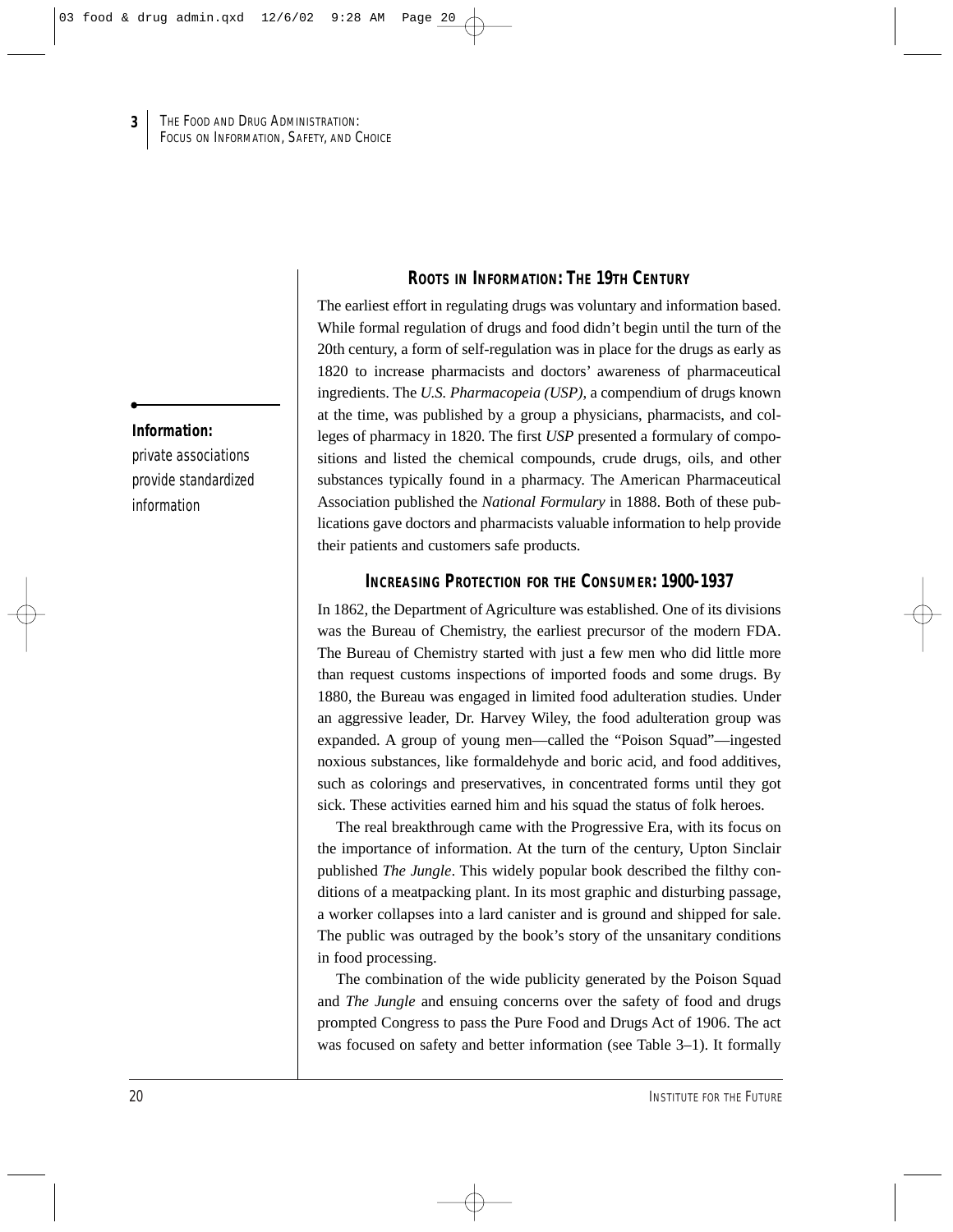**3**

recognized the *USP* and *National Formulary* as the official standards for strength, quality, and purity of drugs, as well as the tests to determine these qualities. The act also included provisions that imposed penalties for the misbranding of drugs. A misbranded drug was one that included one or more chemicals known to be dangerous or addictive and its label did not accurately represent the quantity of the substance. The main result of this provision was to provide assurance to consumers about labeled products.

The act also contained a clause regarding "false and misleading" labeling. Federal regulators used this clause aggressively to prosecute manufacturers that claimed their products were cures for headaches, baldness, cancer, and other ailments. One such case was appealed to the Supreme

Table 3–1

| The Foundations for Food and Drug Regulation |  |
|----------------------------------------------|--|
|----------------------------------------------|--|

| Pure Food and Drugs Act                        | Declared USP and National Formulary as the standards.<br>Better drug labels required.                                                                          |
|------------------------------------------------|----------------------------------------------------------------------------------------------------------------------------------------------------------------|
| Food, Drugs, and Cosmetic Act                  | Required the pre-market approval of drugs and made<br>the FDA the authority on falsity of curative claims.                                                     |
| Durham-Humphrey Amendment                      | Made the FDA the formal decision maker for<br>prescription drug status.                                                                                        |
| Kefauver-Harris Amendments                     | Drug makers required to prove efficacy, in addition to<br>safety, before marketing new drugs.                                                                  |
| Hatch-Waxman Act                               | Changed rules to get generic drugs to market sooner<br>and extended effective patent life for pharmaceuticals.                                                 |
| Nutrition Labeling and Education Act           | Required food manufacturers to include nutritional<br>labeling on most food products.                                                                          |
| Prescription Drug User Fee Act                 | Imposed a user fee on new drug applications with<br>the goal of the funds raised used to decrease drug<br>approval times.                                      |
| Dietary Supplement Health<br>and Education Act | Changed rules such that dietary ingredients used in<br>supplements are no longer subject to the pre-market<br>safety evaluations required of food ingredients. |
| <b>FDA Modernization Act</b>                   | Extended user fees for another five years and codified<br>the use of outside experts in new drug approval process.                                             |
|                                                |                                                                                                                                                                |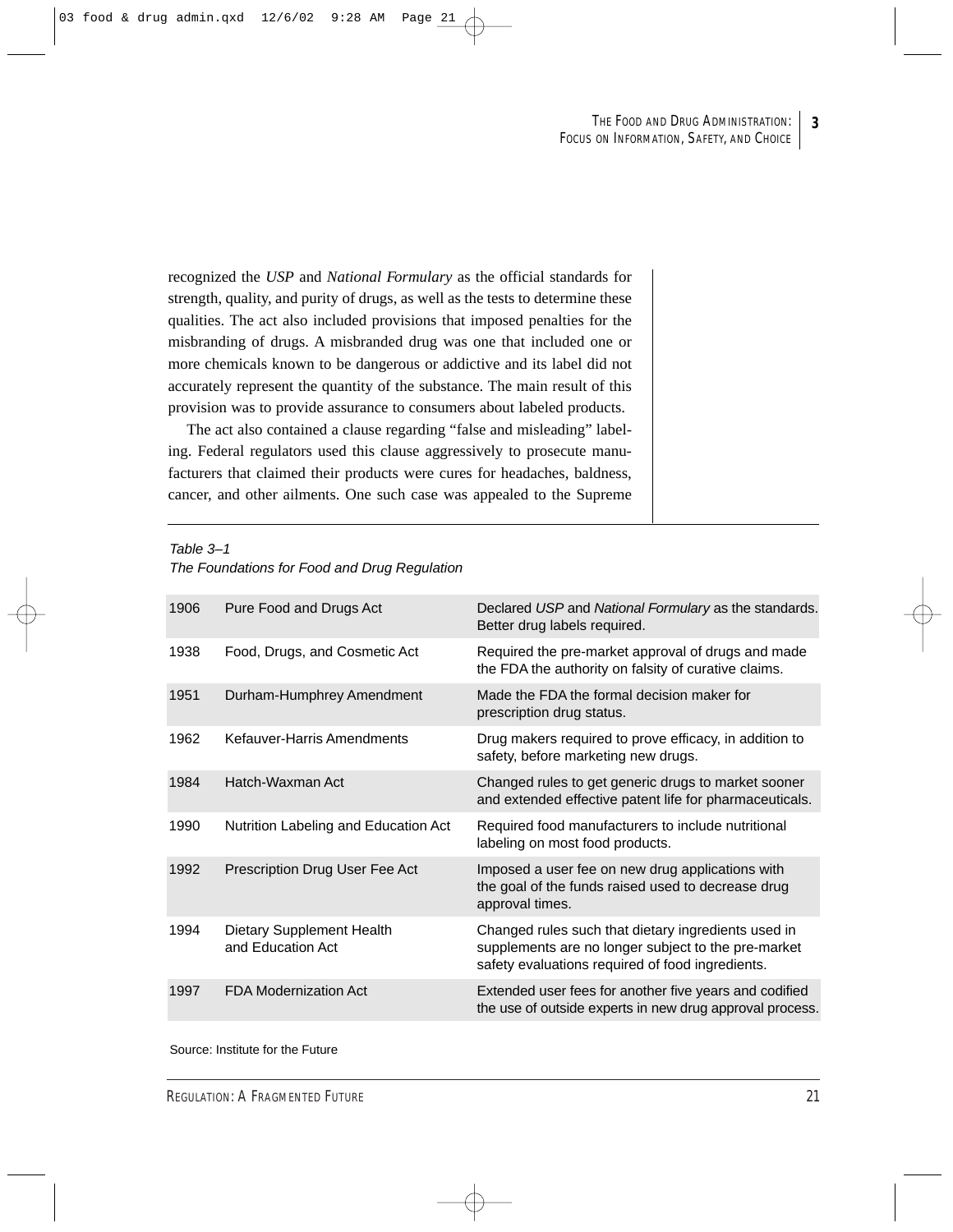**Protect consumers from harm:**  honest labels

**3**

Court. In the end, the Court ruled that there was no authoritative medical opinion that overrides all others; therefore no charges could be brought against a company simply for making a claim to be a cure unless the seller intended fraud. What this decision meant was that the Bureau of Chemistry could only regulate food and drug commerce with reference to plain fact—that is, its function was to monitor the identification of a drug, only. The Bureau was not yet seen as the authority on effectiveness. While a bit of a regulatory setback, these actions did set precedent for future federal government activism in medicine and food.

### **PROVING SAFETY AND EFFICACY: 1938-1983**

In 1927, the regulatory functions of the Bureau of Chemistry were reorganized to form the Food, Drug, and Insecticide Administration. The agency's name was changed to simply the Food and Drug Administration in 1930.

Under the administration of Franklin Roosevelt, the FDA began pressing for more regulatory power. Such powers were not forthcoming until another tragic event occurred. In 1938 Massengill, a well-known pharmaceutical company, released a new antibacterial drug called Elixir of Sulfanilamide. The drug, or active ingredient, in the elixir had undergone a variety of quality and safety tests, but when a liquid form was produced, the company failed to test the solvent. The solvent was diethyl glycol commonly known today as antifreeze. The elixir was blamed for 107 deaths, most of them children, before it was recalled. Within months of the tragedy, Congress passed the Food, Drugs, and Cosmetic Act of 1938 (FDC Act).

Perhaps the most important provision of the act was the requirement that manufacturers file a New Drug Application with the FDA before marketing a new drug. The application would list the drug's composition, report on safety tests, and describe how the drug was to be manufactured. This law required that new drugs were shown to be safe before marketing, marking the beginning of a new system of drug regulation.

The act also ushered in many other changes: cosmetics and therapeutic devices were regulated for the first time, proof of fraud was no longer needed to stop false claims on drug labels, and the concept of "misbranded" was expanded to include any drug whose label failed to identify and quantify the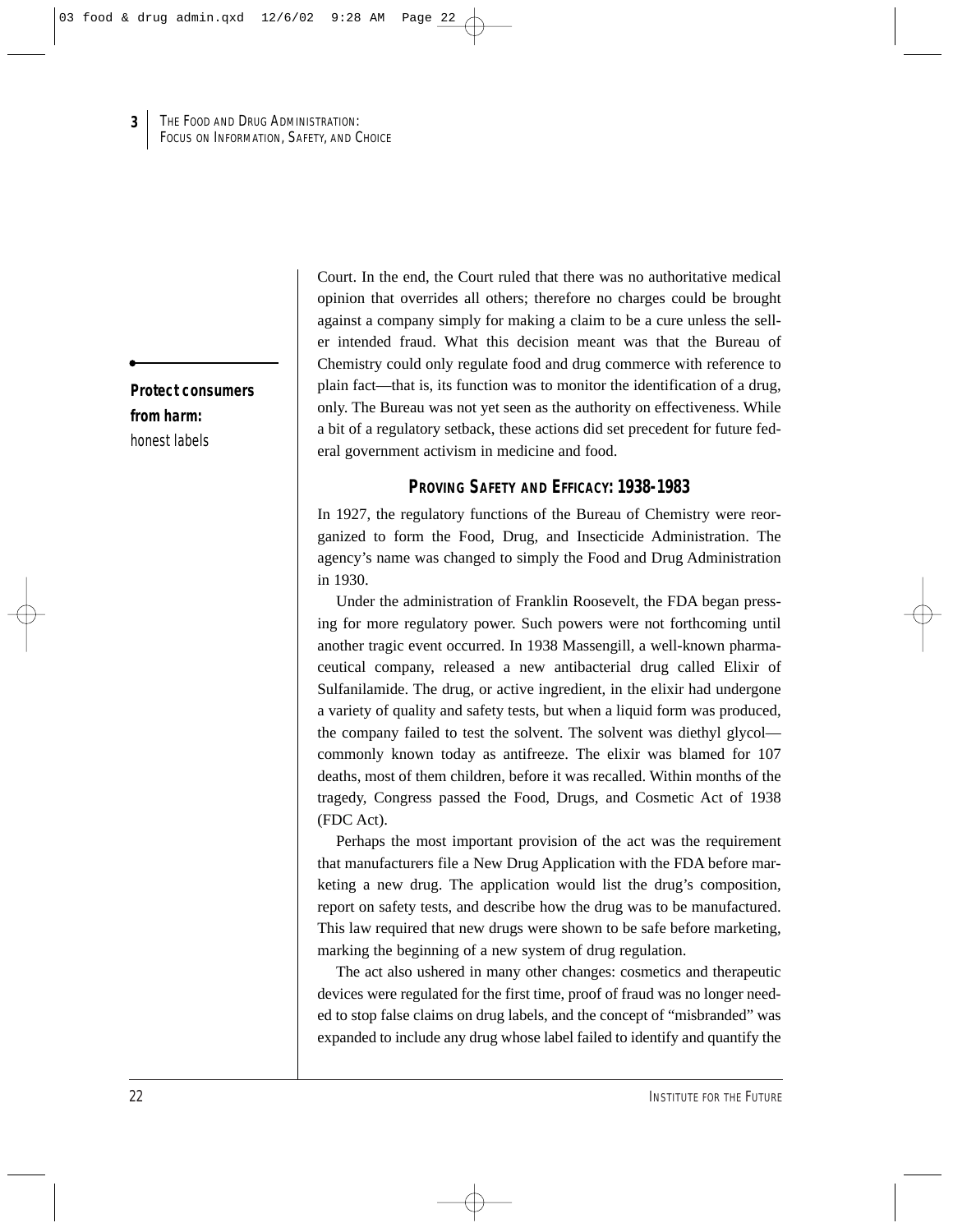precise ingredients, list the effects and possible side effects, and give directions and cautionary information that even the "least-educated" person could understand. These changes extended the powers of the FDA as it was now seen as the authority on "falsity" of claims on drugs labels.

#### **Prescription Drugs—Decreased Choice for Consumers**

The provision of the FDC Act that required more and easily understood information to be included on drug labels proved troublesome. While its purpose was to give consumers more and better information and not restrict consumer access to drugs, in the end it did restrict access. The FDA decided there were some drugs that simply could not be labeled safely. These drugs were required to be used by or on the prescription of a physician.

This was a significant departure from the past, where pharmaceutical companies made the decision as to whether a drug was sold by prescription or not. Because the new law caused so much confusion for drug makers it was hard to guess when the FDA would claim a drug could not be safely labeled—they were wary of selling many of their products over the counter. Better safe than sorry (and get sued by the FDA), many more drugs were classified as prescription only. The end result—a new class of drugs was created that consumers had restricted access to. Ultimately, the confusion over who decided if a drug was to be sold via prescription or over-the-counter was cleared in 1951 with the passage of the Durham-Humphrey Amendment, which gave the FDA formal authority to decide if a drug would be available only by prescription.

#### **Thalidomide Tragedy**

A West German pharmaceutical company introduced a new sedative in 1957. It was called thalidomide and it alleviated the symptoms of morning sickness in women during the first trimester of pregnancy. By 1962, it was clear that thalidomide had caused serious birth defects in thousands of babies in Western Europe. (The drug was under investigation by the FDA for possible adverse neurological effects and had yet to be approved for use in the United States.) Images of "thalidomide babies" with deformed limbs prompted consumer and government cries for new regulations. The Kefauver-Harris Amendments were quickly passed in 1962. The FDA now had to pre-clear all human trials, drug advertising, and labeling, and drug

## **Protect the consumer:** drugs must be proven

safe before marketing

**Consumer protection:** doctor's prescription protects consumer from risks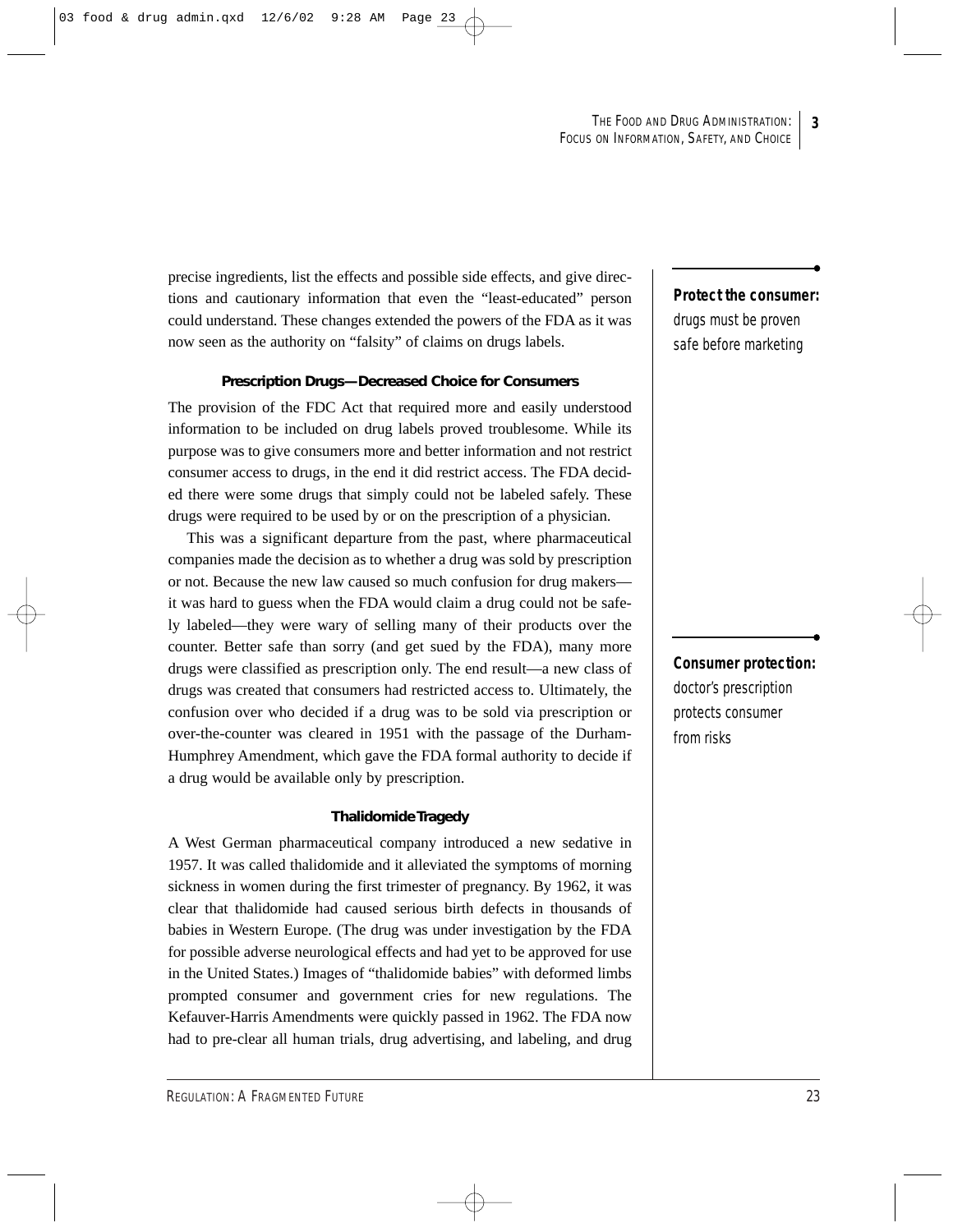#### **Consumer protection:**

**3**

prove efficacy of drugs before distribution

companies were now responsible for demonstrating the safety and effectiveness of new drugs. This last provision proved to be a very tall order, and a very costly one.

## **WIDENING CONSUMER CHOICE: 1984-2002**

Proving efficacy is much more difficult, expensive, and time-consuming than simply proving safety. After the Kefauver-Harris Amendments were in place, time spent waiting for FDA approval of drugs and the expense and duration of determining proper testing procedures combined to cause huge delays in drug development and production. Drug development declined significantly after 1962, and the overall process of testing and approval of new drugs through the FDA increased to more than ten years by the end of the 1970s.

During the 1980s, time spent waiting for FDA approval continued increasing. Consumers were being hurt by higher drug costs and delayed access to the fruits of scientific research. At the same time, pharmaceutical companies were seeing the effective life of patents for new drugs dwindle with longer approval times. However, the generic drug industry was opposed to extending patent life (which would delay the introduction of generic products into the market).

### **The Generic and Patent Compromise**

A compromise was found in the 1984 Drug Price Competition and Patent Term Restoration Act, more commonly referred to as the Hatch-Waxman Act. Hatch-Waxman removed constraints on generic drug manufacturers and benefited branded drug manufacturers by extending patents for time lost in the FDA approval process.

The biggest change for generic drugs was that generic manufacturers only had to show that their products were the bioequivalent of patented drugs to win approval, rather than having to conduct costly studies to provide independent information on safety and efficacy. The change greatly speeded up the introduction of generic drugs, giving consumers more choice and major savings. The generic drug industry has seen its market share more than double since 1984 (see Figure 3–1).

The patent extension provision allowed branded drug manufactures to apply for up to five extra years of patent protection, with the total patent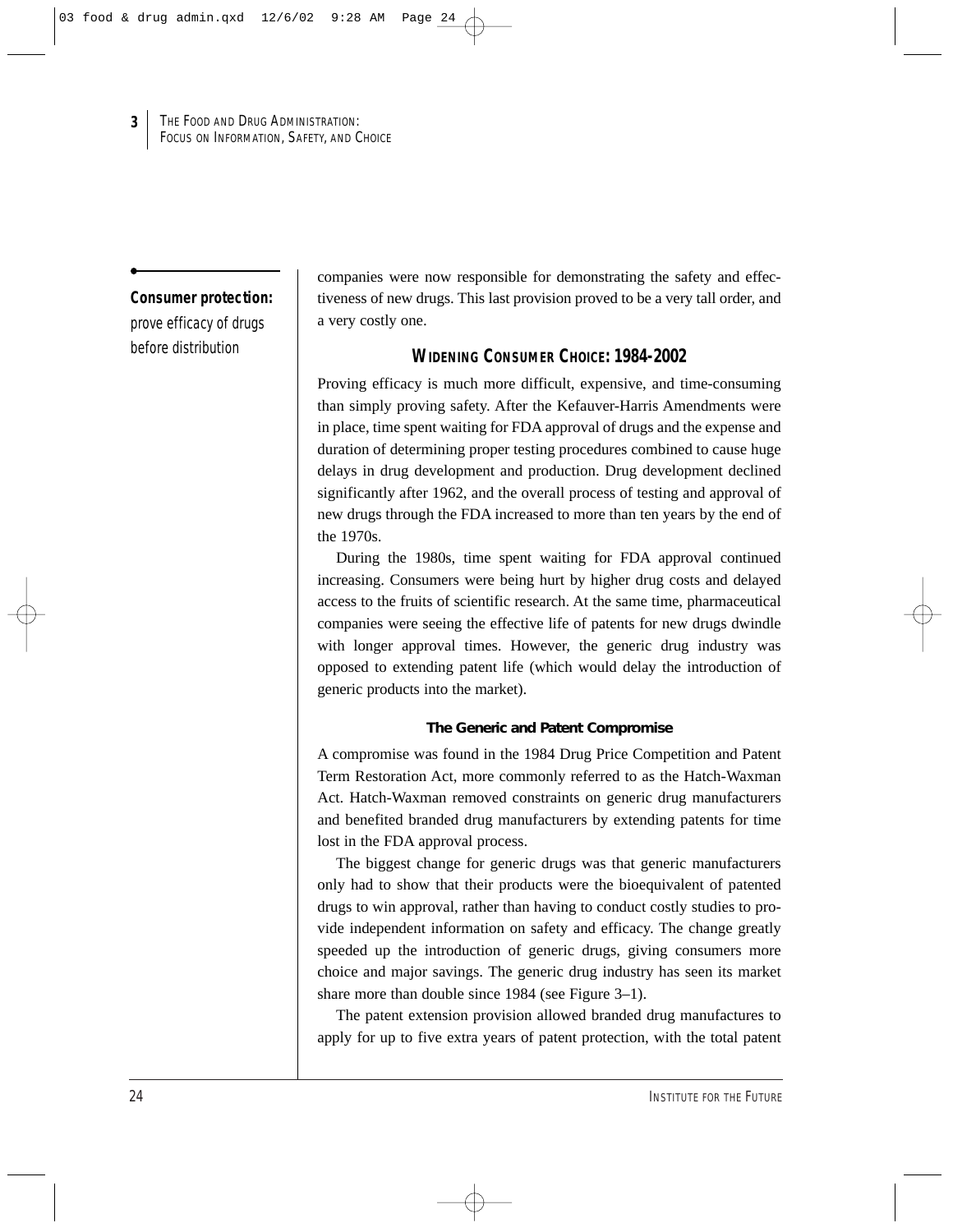term limited to 14 years from FDA approval. The new law resulted in increased effective patent life—up from an average of 7-10 years to 9-12 years. The generic drug makers, pharmaceutical manufacturers, and consumers benefited from the new law and the FDA was expanding the range of benefits flowing to a widening base of stakeholders.

#### **Addressing Long Approval Times**

Hatch-Waxman had brought improvements in the areas of price, markets, and intellectual property protection, but the issue of long approval times had yet to be tackled. Time spent in the FDA approval process for new drugs peaked in 1986 at almost 33 months. By the early 1990s, time in the approval process had declined, but was still averaging about two years. By this time, it was widely recognized that the delays were not due to complicated applications but by backlog. The AIDS crisis brought this to a head. The FDA responded to demands by AIDS activists to approve potentially life-saving drugs much more quickly. Ultimately, it was the FDA's experience with reviewing and approving AIDS drugs quickly that lead it to conclude that the overall process could be speeded up if it had better resources and more reviewers. Congress, however, was not willing to increase fund-

Figure 3–1 Generic Drug Market Share Doubles After Hatch-Waxman Act (Percent of overall prescription drugs sales in generic drugs)



Source: IMS Health

## **Consumer access:**

patent protection supports innovation while easier path for generics brings alternatives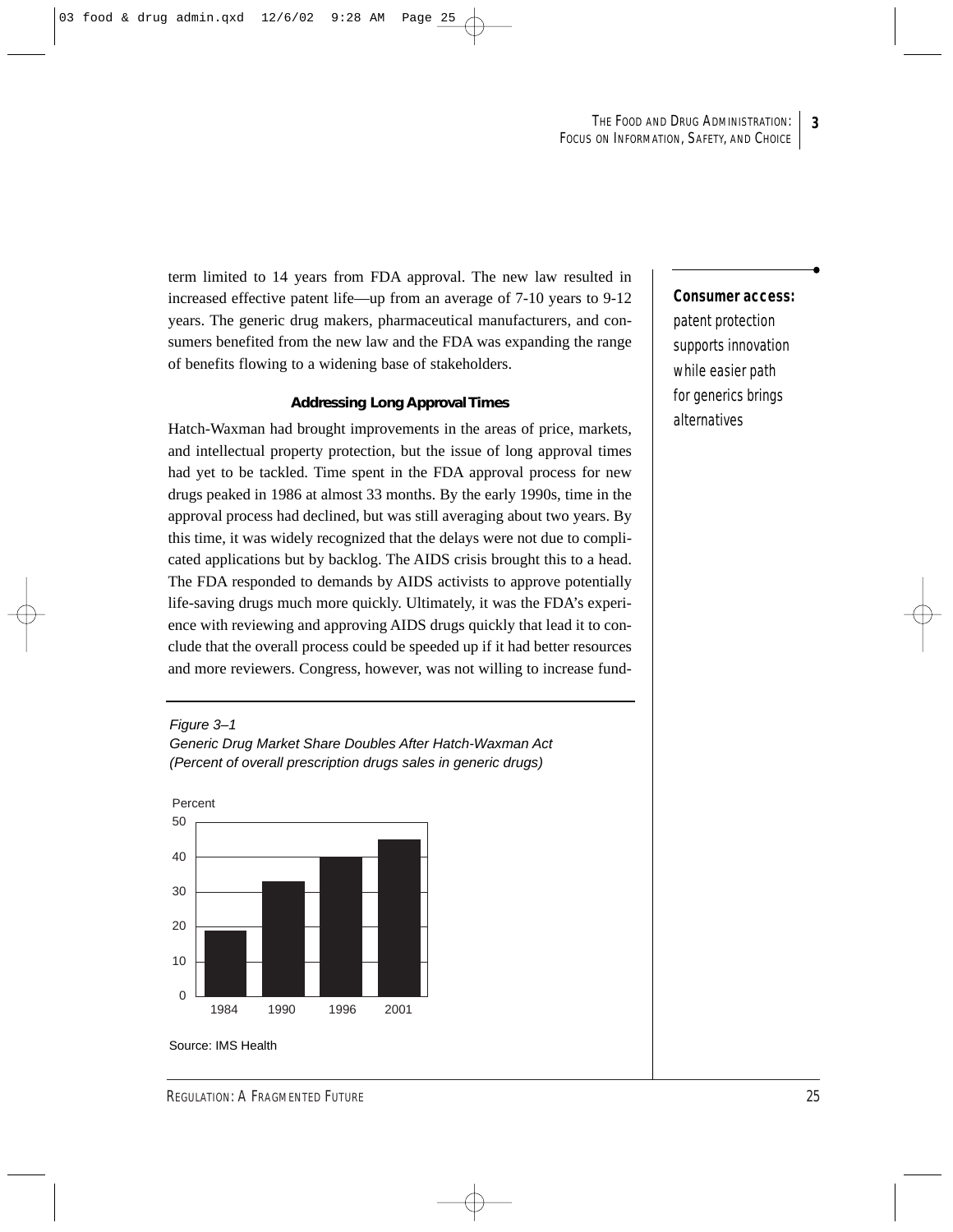ing for the agency. A solution to this problem was found in the Prescription Drug User Fee Act of 1992.

This act established a mandatory fee (approximately \$200,000) to be paid by pharmaceutical companies when they submit an application for new drug approval. The fee requirement was to be in place for only five years. With this new funding, the FDA was able to hire hundreds of workers and approval times began to drop almost immediately. The stipulation that the funding would have to be renewed at the end of five years gave the FDA a huge incentive to streamline its processes, become a more efficient agency overall, and to be sensitive to its customers' (e.g., the pharmaceutical industry and consumers) needs. User fees had proven successful. With the additional funds, the FDA was able to increase its review staff by 60% between 1993 and 1997, and drug approval times dropped from an average of 22 months in 1992 to 15 months in 1997. The FDA was now a more efficient and responsive regulatory body when it came to new drugs. User fees were re-approved and increased in 1997 as part of the FDA Modernization Act (FDAMA) and again in June 2002.

Also in response to consumer demands, FDAMA created ClinicalTrials.gov. The Web site provides the public and the medical community with easy access to information on clinical trials for a wide range of diseases and conditions—information that consumers were demanding. The site is administered by the National Institutes of Health in collaboration with the FDA and other federal agencies. It contains information on more than 6,000 studies ongoing primarily in the United States and Canada, but also in the broader international community.

#### **Back to Its Information Roots—Food and Dietary Supplements**

During the 1970s and 1980s, limited nutritional information was available to consumers on food package labels. If fact, FDA rules prevented packaged food manufacturers from putting nutritional information on their labels. But by the mid 1980s, consumers were becoming more interested in nutrition, and the marketing strategies of food manufacturers began to focus on that interest. Food companies began to make nutritional claims on their packaging. While some of these claims were helpful to consumers, some seemed too good to be true and others were deemed unbelievable.

In the late 1980s, two reports released by the U.S. Surgeon General and the National Research Council at the same time concluded that there is a

## **Consumer access:**

demanding and risktolerant consumers gain access to the fruits of scientific research faster and to more information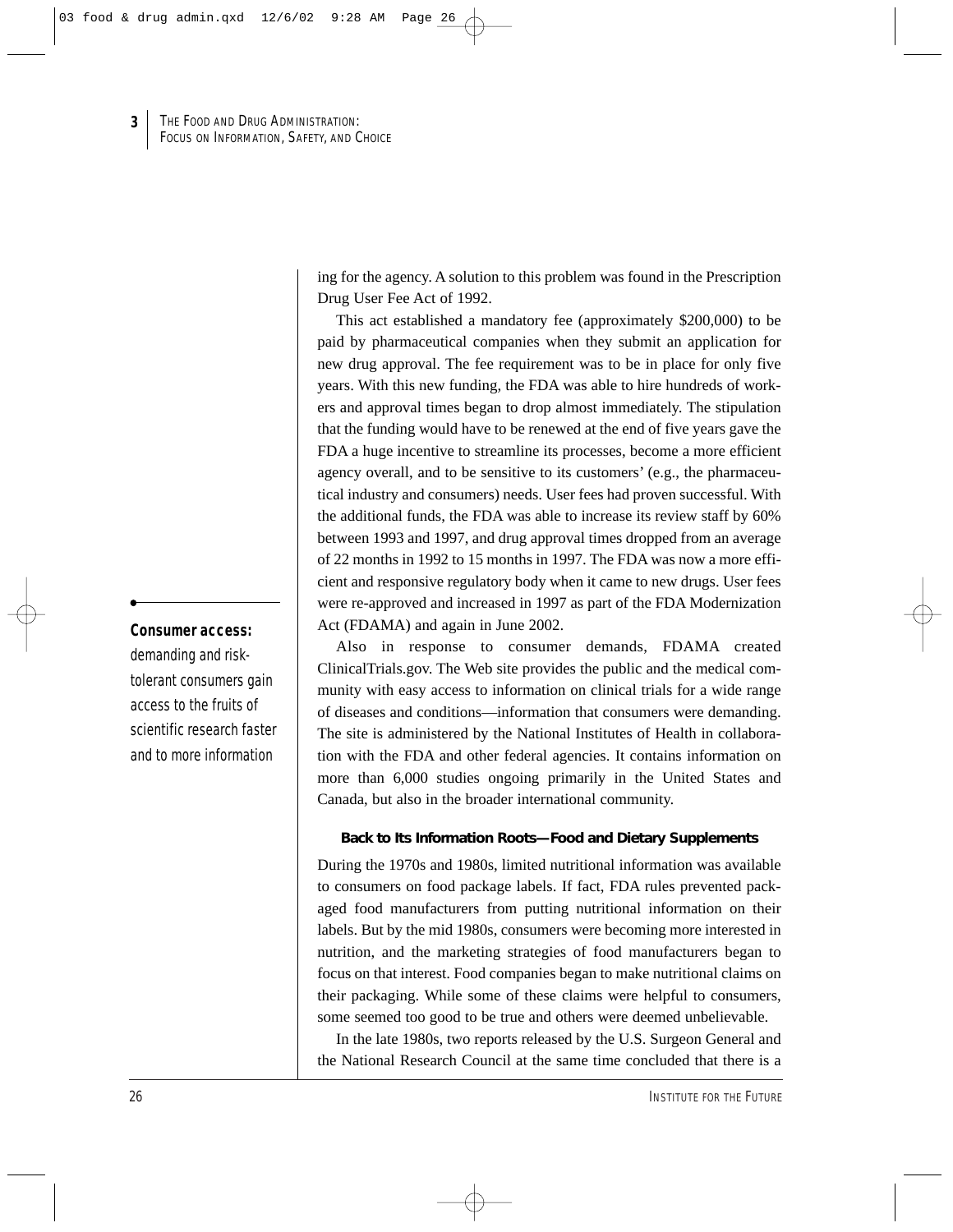relationship between diet and risk of chronic disease and both reports recommended similar dietary changes (e.g., Americans should reduce their intake of fat [especially saturated fat], cholesterol and sodium; maintain appropriate body weight; and consume adequate amounts of calcium and fiber). These reports and the lack of good nutritional information in addition to questionable marketing practices by food companies led to the passage of the Nutrition Labeling and Education Act of 1990.

This law required food manufacturers to include simple and clear nutritional labeling on most food products and gave the FDA the authority to regulate the form and content of the nutrient descriptions. The familiar "Nutrition Facts" box that appears on packaged foods became the standard format for providing information to consumers.

One of the other impacts of the law was to give the FDA the power to regulate the health claims on dietary supplement labels. It announced that it would now regulate supplements as drugs. The resulting consumer (and dietary supplement industry) backlash over the complicated and time-consuming procedures involved led to the passage of the Dietary Supplement Health and Education Act of 1994. As a result of these provisions, dietary ingredients used in supplements are no longer subject to the pre-market safety evaluations required of food ingredients. It is only if after a dietary supplement is on the market and the FDA demonstrates the product unsafe, that the FDA has the authority to ban the sale of the product.

## **USING THE PRINCIPLES IN THE FUTURE**

The challenge for the FDA over the next decade and beyond will be to take into account the dramatic shift in consumer activism and sophistication that is so evident in today's marketplace. Consumers are processing more information about choices in the marketplace, they are experimenting more, and they are shifting their profile of what risks they are willing to take to achieve their goals.

The FDA has a unique and complex role in that it covers new pharmaceutical products, generic versions of those pharmaceutical products, dietary supplements, and food (among many other products). While the FDA traditionally has applied very different rules and processes to these areas, the new sciences of genomics and nutrigenomics are creating a gray area that extends into each of these areas.

**Information as power:**  better food information and access to a broader range of dietary supplements are made available to consumers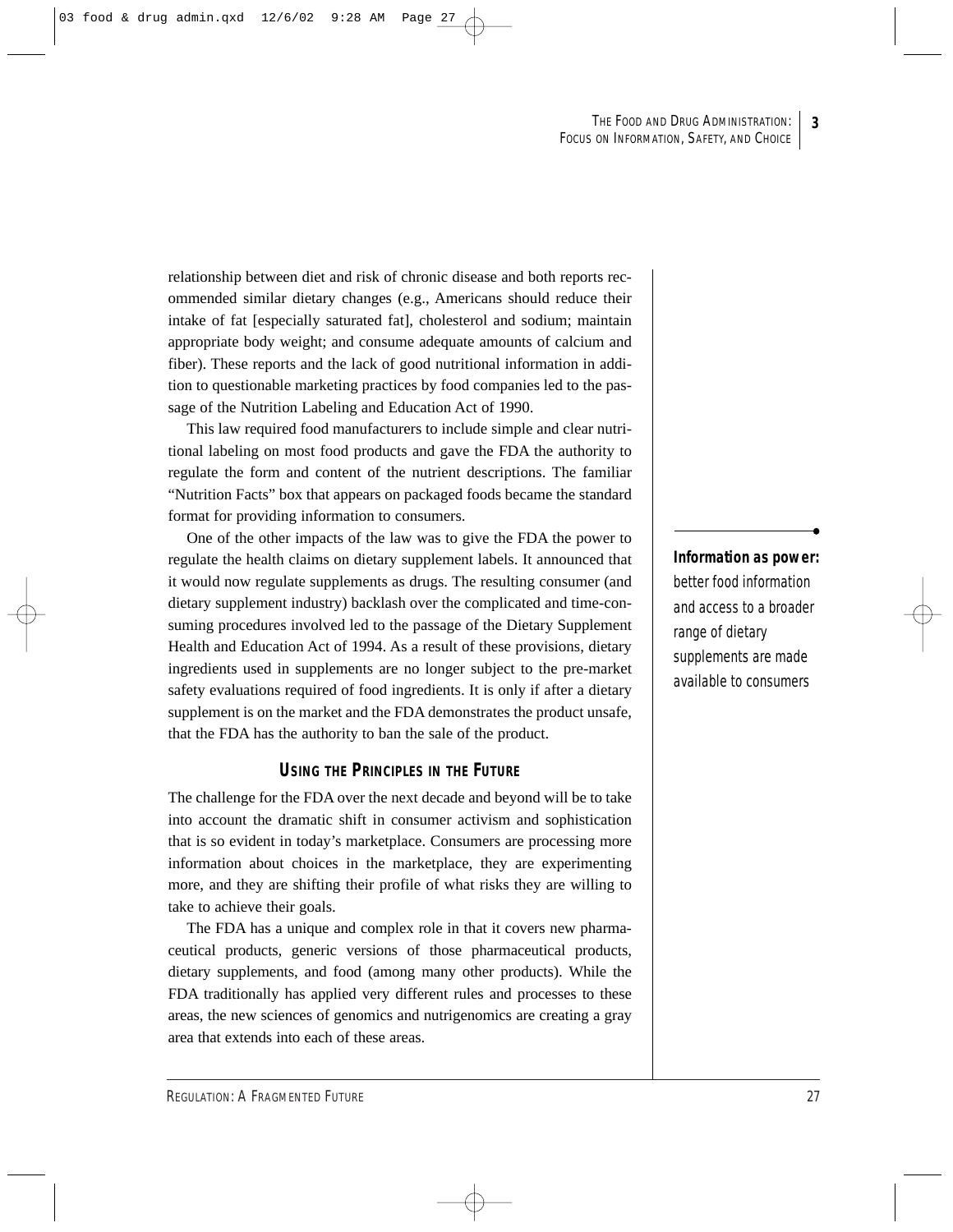Look for the FDA to follow the key regulatory principles and continue to do the following.

- Gather and disseminate high-quality technical information and make it available to the widest possible group of users.
- Protect consumers from potential harm from new drugs and foods.
- Increase consumer access to the fruits of new scientific research as quickly as possible and let them assume more risks at their discretion.
- Help consumers understand the potential benefits that flow from drugs, dietary supplements, and food.

In addition, look for the FDA to continue to work to speed the process of approval for new drugs, ease the path for generics, and move more prescription drugs into over-the-counter status. The biggest issue will be a gradual rethinking of how it treats health claims and deals with labels in light of the fruits of nutrigenomics research that will begin to appear on prescription drugs, dietary supplements, and food products in the next few years.

Today, there is a growing cadre of sophisticated and demanding consumers that want it all—safety, lower costs, and access to the benefits from scientific advances. In addition, they are willing to accept more risk. The FDA will need to find the balance between keeping consumers safe and getting desirable, and sometimes riskier, products to market quickly.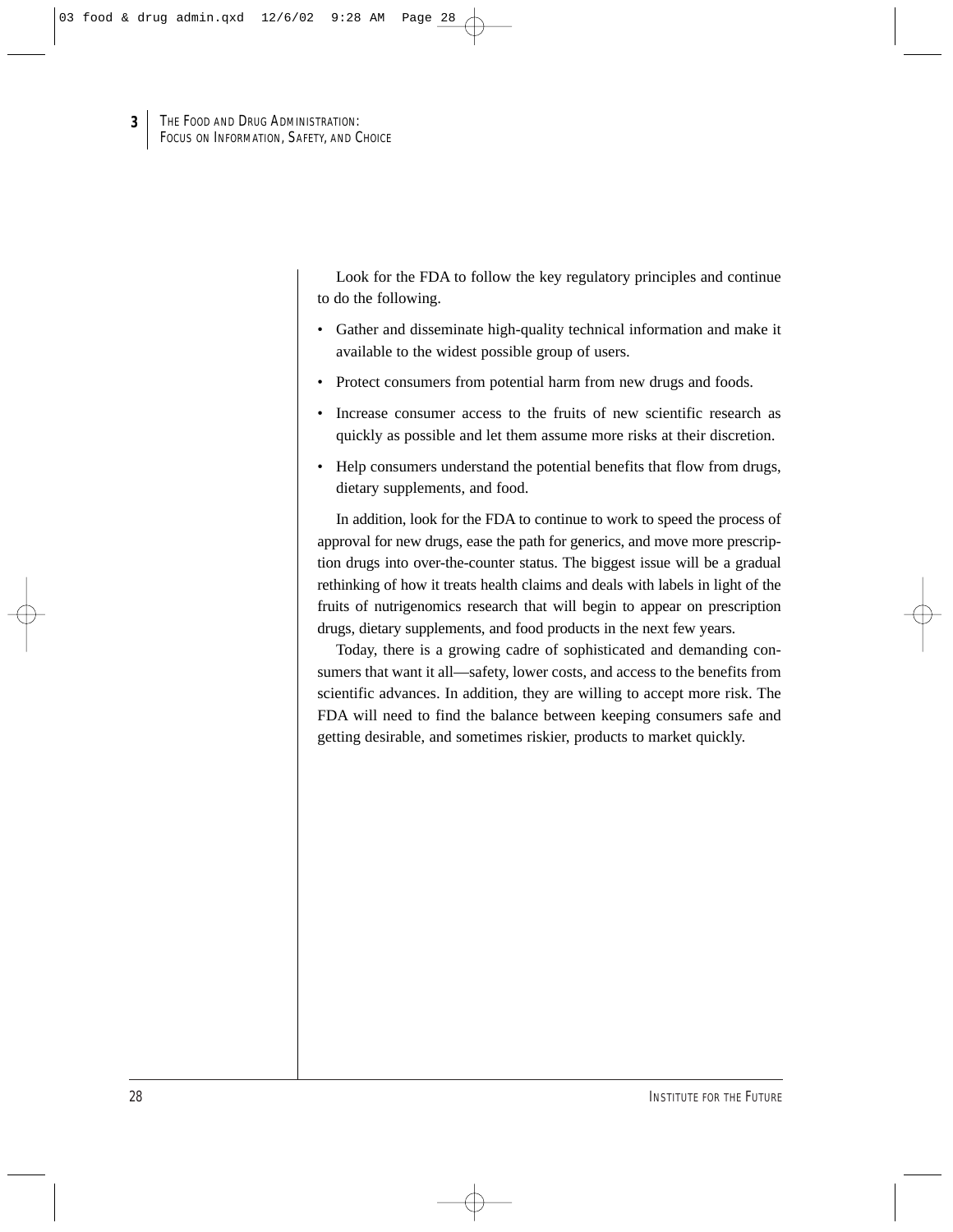## Chapter 4

## **TELECOM REGULATION: PROMOTING COMPETITION, INNOVATION, AND UNIVERSAL ACCESS**

Telecommunications has evolved during the 20th century as the real-time link between households and businesses in the United States. As such, it has grappled with a special set of regulatory issues that involve fostering cutting-edge technologies, services available to all, and open access to the infrastructure. Telecom deregulation will slowly evolve as regulators continue to weigh the incentives for new applications against the protection of the network. The blurring of the boundaries within the communications market will make regulatory innovation difficult.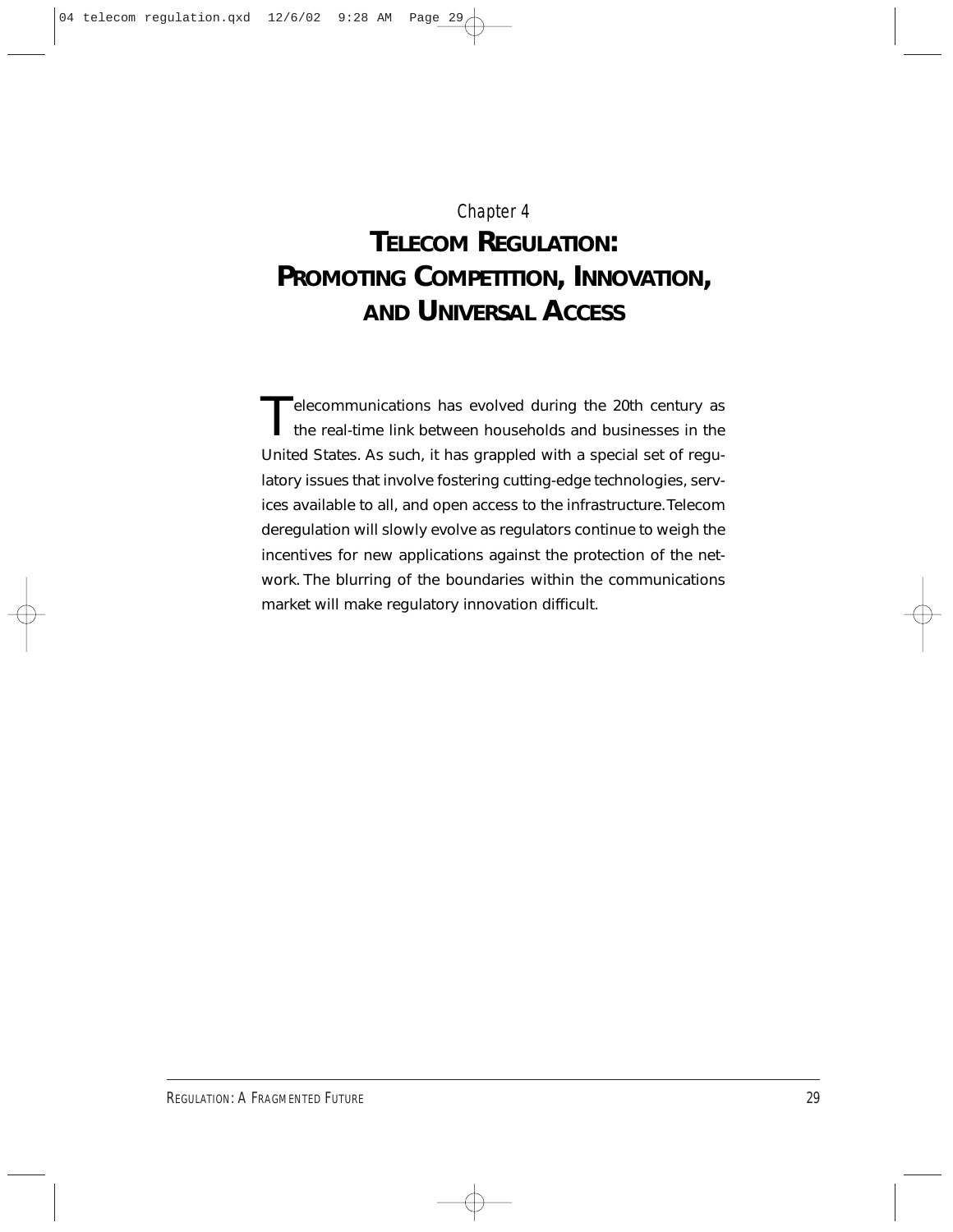## **THE EVOLUTION OF TELECOM REGULATION**

Regulation of the telecom industry emanated from antitrust regulation and has historically served as a gauge of public consensus surrounding competition and innovation versus universal service and interoperability. Table 4–1 shows the major milestones in telecom regulation.

### **Unregulated Growth and Limited Competition: 1876-1909**

The early years of the telephone and telecommunications industry were dominated by the rules of patent protection. After Alexander Graham Bell patented the telephone in 1876, his patents effectively limited competition until their expiration in 1893 and 1894. When Western Union, the telegraph operator, used technologies developed by Elisha Gray, Thomas Edison, and others, AT&T (the company Bell founded) filed a patent infringement suit. Court rulings favoring AT&T ultimately led to the sale of Western Union's phone operations to AT&T in 1879 and an agreement that AT&T could develop its systems free of competition until 1894.

#### Table 4–1 Telecom Regulation Milestones

| 1876 | Bell granted patent on telephone                          | Gave AT&T effective monopoly on phones and<br>service.               |
|------|-----------------------------------------------------------|----------------------------------------------------------------------|
| 1910 | ICC jurisdiction expanded                                 | Telephone and telegraph placed under jurisdiction<br>of ICC.         |
| 1913 | <b>Kingsbury Commission</b>                               | AT&T agrees to independent operators inter-<br>connection.           |
| 1934 | Telecommunications Act                                    | Recognized AT&T as national monopoly; FCC<br>established.            |
| 1963 | FCC approved private microwave<br>communications circuits | MCI given access to local networks for its long<br>distance service. |
| 1982 | Consent decree                                            | AT&T broken up.                                                      |
| 1996 | <b>Telecommunications Act</b>                             | Federalized the deregulation process to expedite<br>competition.     |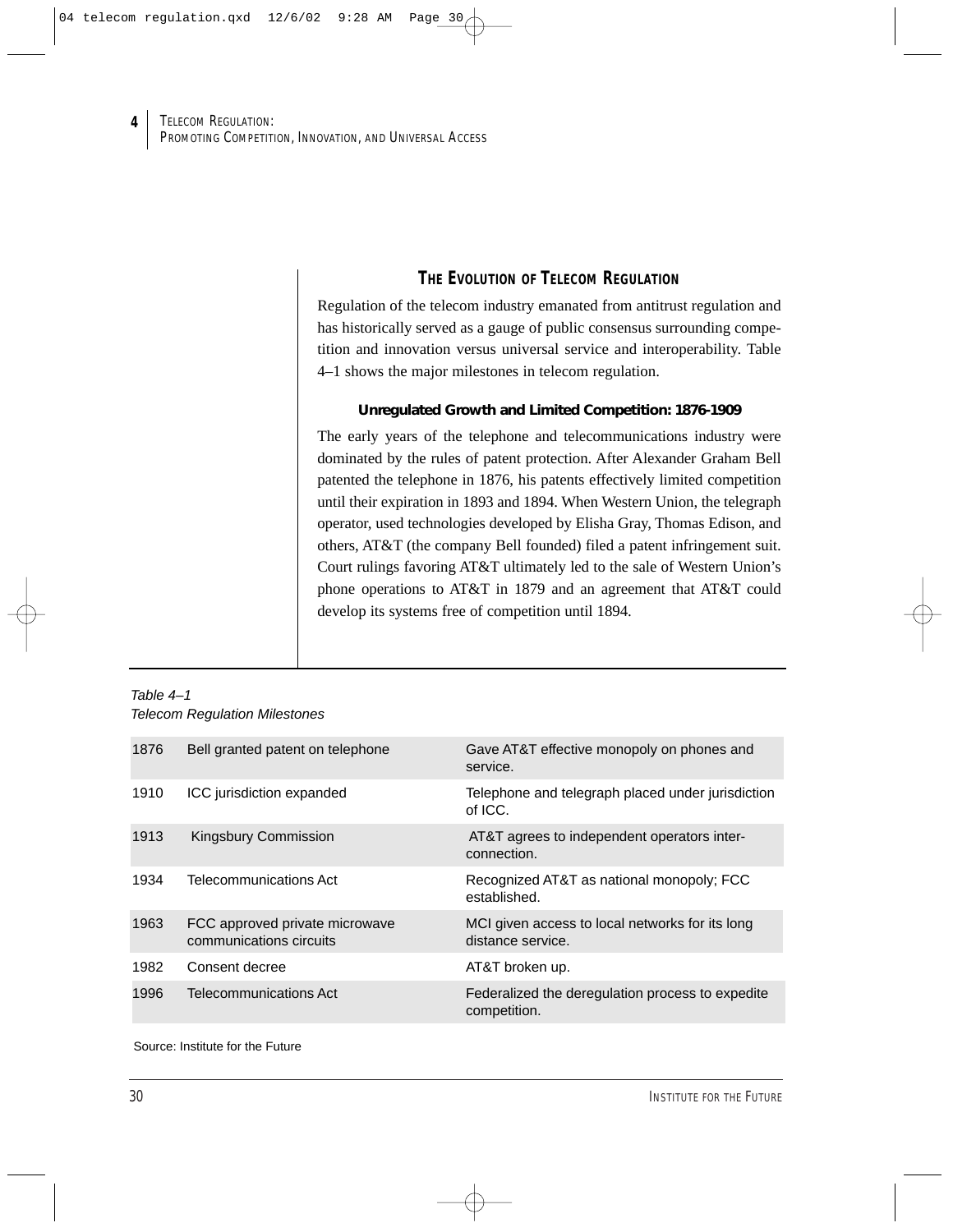At the time that AT&T's patents expired, it had built the only nationwide telephone network. Similar to railroads, telecom services require intense, upfront capital investment, with a growing network being able to provide greater benefits to all through each additional user. These characteristics provide a huge advantage to the first to successfully build out a wide network. AT&T excluded independent operators from its telephone network. Therefore, telephone competition showed up primarily in isolated local markets where independents could quickly and easily build competing services.

Between 1900 and 1915, 45% of U.S. cities with populations over 5,000 had competing, non-integrated telephone exchanges. At the apex of independent competition, between 1902 and 1910, this number surpassed 55%, primarily in smaller communities. None of these independent networks was interoperable, either with each other or with AT&T. Similar to instant messenger services today, telephone users chose providers based on service, quality, price, and which providers their friends, family, and other associates used. But independent services served primarily local needs.

#### **The Progressive Compromise: 1910-1933**

Once again, the Progressive Era was a critical time in the development of regulation—in this case, for telecom. In 1907, AT&T began an aggressive buyout campaign that included offering better rates and more integrated services—forcing many competitors to declare bankruptcy or sell. AT&T also purchased a controlling share of Western Union—giving it an effective monopoly in two industries. The government saw the dangers of monopoly power. It started by looking at telephones as similar to railroads, and acted to bring AT&T under the government's regulatory umbrella. It placed the telephone, telegraph, and the cable industries under the jurisdiction of the ICC in 1910.

AT&T was sensitive to the strong antitrust actions brought against industries such as tobacco and steel. There was tension between the benefits of an integrated network and the dangers of monopoly dominance. By 1913, independent Bell competitors were entreating the government to act against AT&T's monopolistic buy-outs. Widespread competition in local telephone service had brought about isolated pockets of communication and the lack of interoperability was becoming a larger issue for commerce

**Protect intellectual property:** monopoly is acceptable in light of patent protections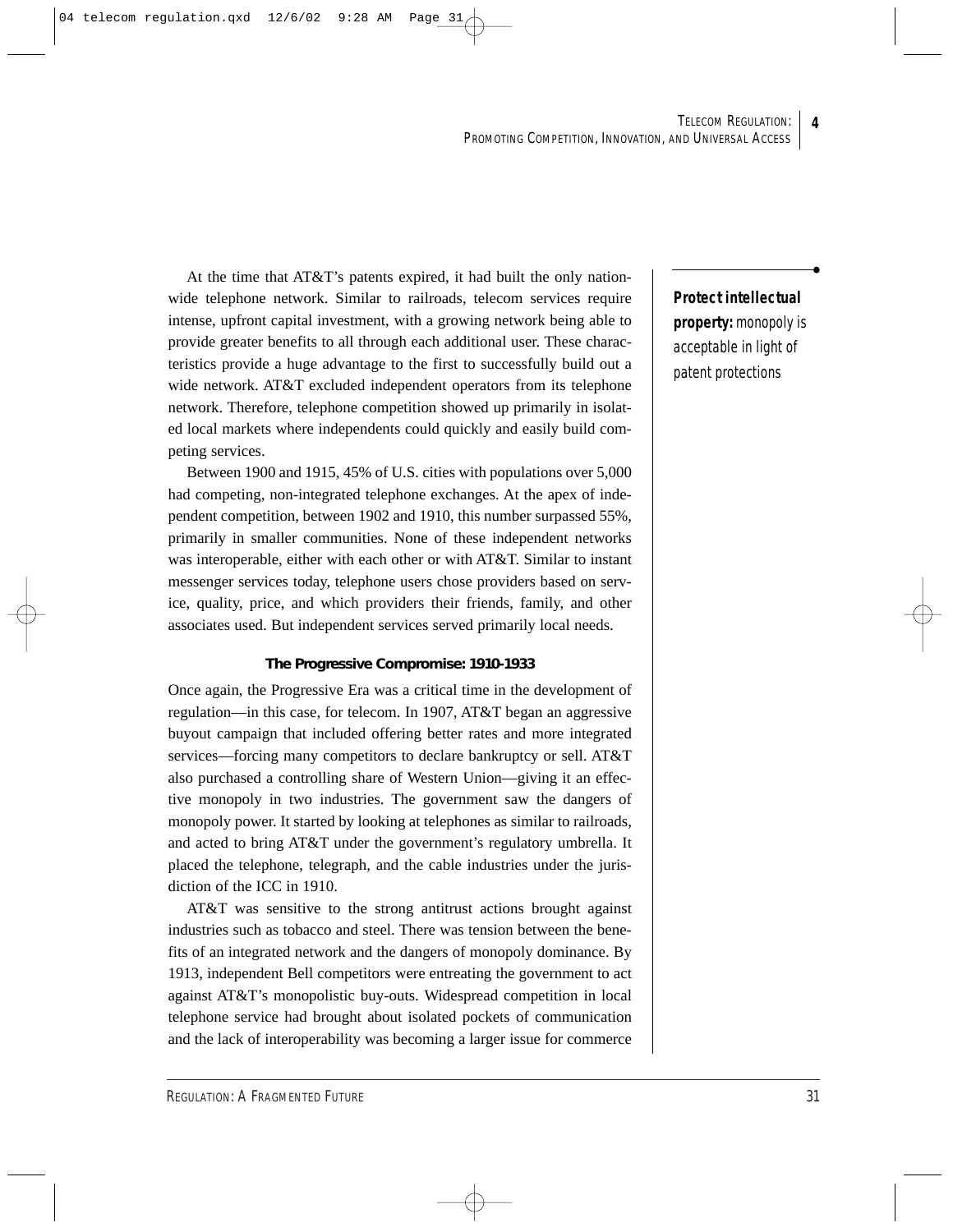#### **Consumer access:**

**4**

universal access to the value of a network overrides fear of dominance

## **Consumer benefit:**

security of consumer service takes priority over consumer choice and the consumer's interest. The Kingsbury Commission was set up by Congress in 1913. Its efforts resulted in an agreement in which AT&T agreed to divest control of Western Union, connect its toll lines with independent exchanges, and acquire competing independent operators only after consent of the Justice Department or ICC.

Ironically, the access to the AT&T network that independents had been vigorously campaigning for played a large part in their ultimate demise. After the independents became a part of the AT&T network, they offered little differentiation of service. Therefore, as long-distance calls became more important to the emerging customer base, AT&T's position as the unquestioned leader of the telephone market continued to grow. At the same time, consensus began to grow that universal service was arguably better achieved in the absence of competition.

#### **Triumph of Universal Service: 1934-1982**

During the Great Depression, the feeling that consumer interests were best served by a single telecommunications provider was elevated to law. The 1934 Telecommunications Act recognized AT&T as a natural monopoly and named the company as the "sole provider of telephone equipment and services." The Act also established the Federal Communications Commission (FCC) and transferred jurisdiction of the telecom market from the ICC to the FCC.

The government's main goal within the telecom market was to provide universal, low-cost, high-quality telephone service. Ensuring network integrity became a large piece of this, leading to AT&T's centralized control over all market developments. AT&T manufactured telephone and network equipment and performed all services associated with both. No foreign parts could be attached to any phones or phone lines. For example, phone cords were permanently attached to phones and extended directly through the wall and out to the street. If an individual wanted to move her phone line from the living room into the kitchen, an AT&T technician came to her house and rewired the line—with phone attached—to exit the kitchen, rather than living room, wall.

AT&T also had total control over the lines running to the home and across the country. As such, the research arm of AT&T, Bell Labs, grew to encompass all telephone and telecommunications developments. Quite naturally, innovations that threatened or offered alternatives to the AT&T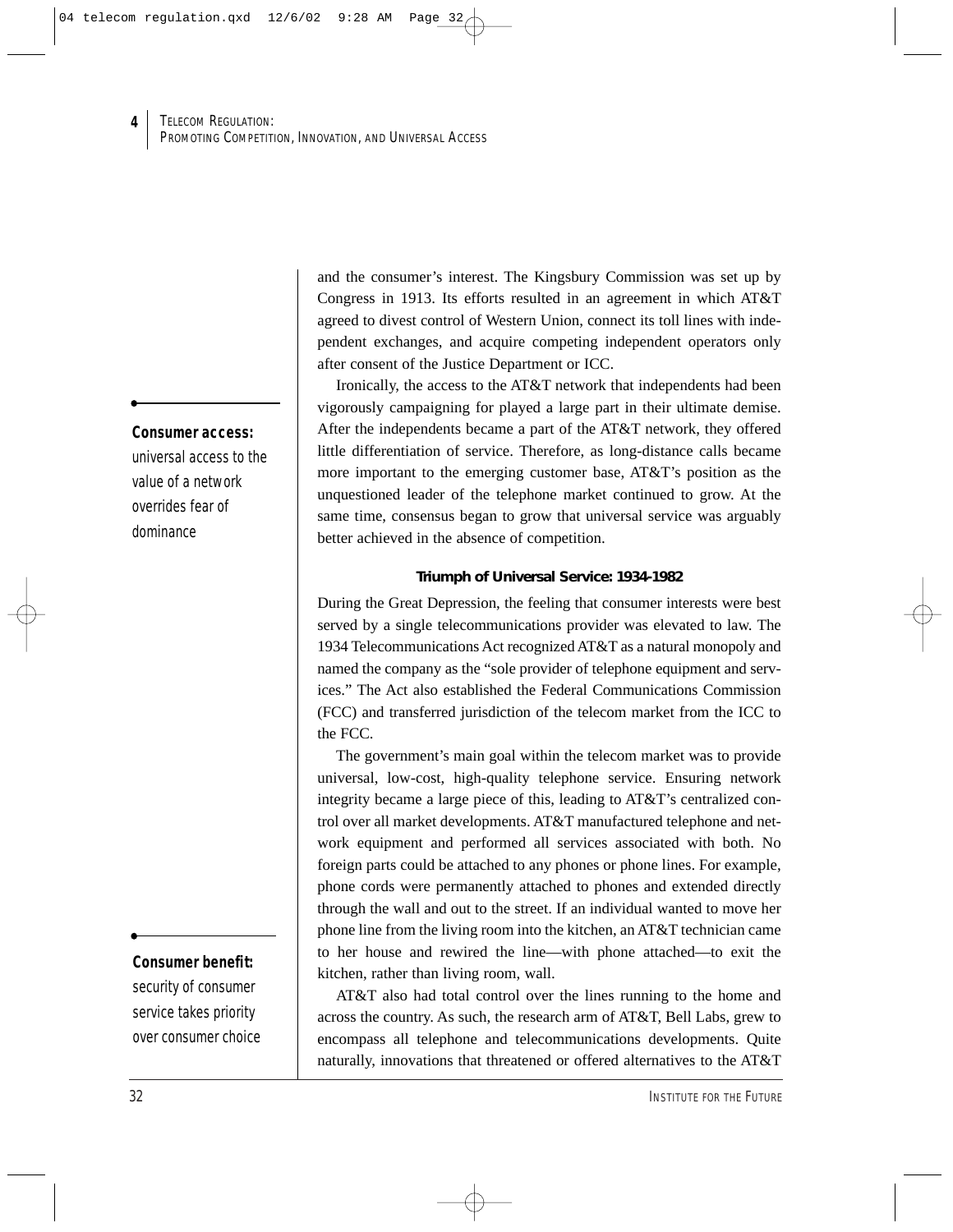network—like wireless technology and packet switching—were not given a high priority at the Labs. AT&T maintained its infrastructure with a goal of quality service and relatively low-cost access, not for innovation and new services.

The initial limitation of the AT&T monopoly came from restrictions on AT&T's movement into other industries. In 1949, the Justice Department, under the Sherman Antitrust Act, brought a suit against AT&T, seeking to split off its manufacturing arm, Western Electric. By 1953, the computer industry was 14 years old and could boast inventions such as ABC, Mark I, ENIAC, and UNIVAC. These two forces resulted in the 1956 Consent Decree, which allowed AT&T to keep Western Electric but restricted it from entering the computer and information services business. In part, AT&T agreed to this to limit direct competition with IBM in either market. While the AT&T monopoly lived on for 25 more years, the 1956 Act was a turning point in limiting its power and reach.

Also, competition began to increase as the government began to redefine how regulations should benefit consumers. In 1957, the Hush-a-Phone case ended the limitation of foreign attachments on Bell phones, ruling that they did not adversely affect the quality of service that consumers could get from AT&T. In 1959, the FCC approved private microwave communications circuits, opening up competition in network services. In 1963, MCI began offering long-distance services in competition with AT&T, with mandated interconnection to local phone companies.

The 1982 break-up of AT&T was the end result of a second antitrust suit brought in 1974. AT&T divested itself into a central core dealing with the long distance and corporate markets, 22 regional operating companies (which later reorganized into the Baby Bells), Bell Labs, and Western Electric. The goal was to encourage the building up of strong local companies that would eventually compete in each other's territories.

### **ISSUES OF ACCESS: 1983-2002**

Over the last two decades, the telecom industry has undergone significant technological developments that have changed the nature of competition and led to a new round of deregulation. First, bandwidth became available at low marginal costs, driving the price of local and long distance down dramatically. Second, wireless technology began to compete with traditional telephone service, particularly at the local scale. Third, the demand for net-

#### **Consumer choice:**

new technology is the key to opening new choices for long distance services

## **Consumer benefit:**  utilize market competition to bring innovation and wider choice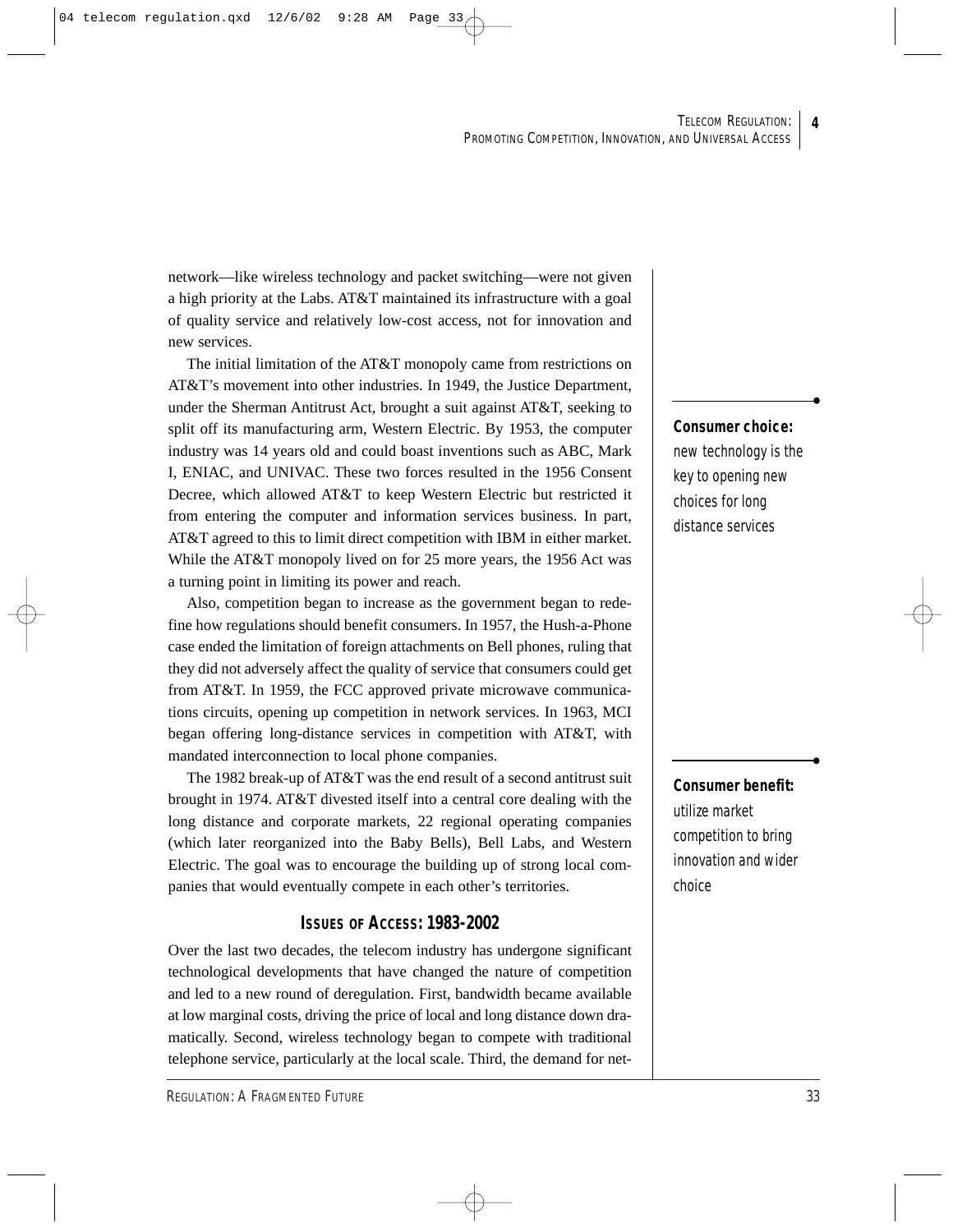worked computing, access to the Internet, online services and global networks increased significantly. In fact, inter-modal competition increased, with both local and long-distance providers competing with new entrants such as wireless, cable, and Internet companies.

#### **Surprises with the Baby Bells**

At the same time, real competition in local area phone service—the goal of the AT&T breakup was very slow in coming. State public utility commissions were reluctant to open the local phone infrastructure to competing firms because they wanted to ensure secure service and maintenance for existing customers. And consolidation led to the formation of four regional Bell companies from the original seven. Rapid technological change against the background of slow institutional adjustment led to a new round of deregulatory legislation more heavily based on the principle of specific, market-data driven regulations.

#### **1996 Telecommunications Act**

The 1996 Telecommunications Act effectively federalized the deregulation process in order to expedite competition. The 1996 act brought competition and deregulation out of the jurisdiction of each individual state, seeking to facilitate competition across all nearly all telecommunications markets—local, long distance, data services, and cable—both wireless and wireline.

To foster competitive conditions, Congress fostered new entrants into new markets. For example, the 1996 act stipulated that both the Bells and long distance carriers could enter each other's markets. Before the incumbent Bells could enter the long-distance market, however, Congress required them to meet local competition requirements. Congress set in place, and the FCC oversees, the process for the Baby Bells to open their existing networks and lines into the home to competitive local exchange carriers for a set government-determined price. Until meeting these rules in individual markets, the Bells are restricted from providing long distance service in that market—both for voice and data services, such as broadband Internet access.

The act empowered new telecom companies to emerge—the high-tech boom with its emphasis on bandwidth use produced a tremendous capital

### **Appreciation of the**

**unique:** regulators need to foster competition in a blurred telecom market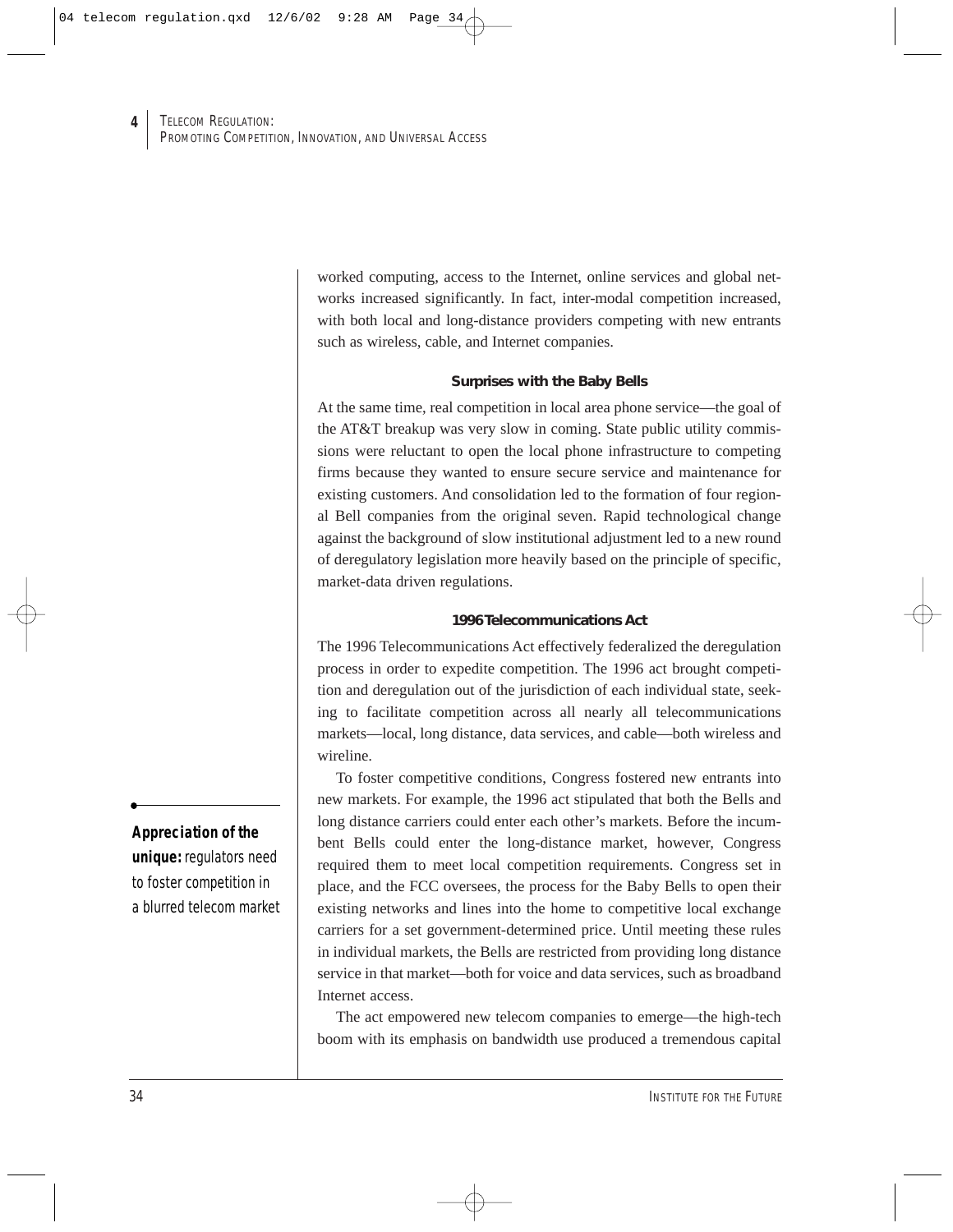investment boom in bandwidth among new and existing companies. The revenue of new entrants to the local phone markets grew dramatically after 1996. At the same time, the market revenues of wireless providers rose rapidly as well (see Table 4–2). WorldCom, for example, grew from a small reseller to a major fiber-optic conglomerate.

In turn, though, the collapse of the high-tech boom in the summer of 2001 brought a dramatic slowdown in new capital investment. Still, the wide availability of excess bandwidth capacity assured a competitive situation in telecom services.

## **THE DEBATE LIVES ON**

Even in a deregulated environment with competitors covering a spectrum of old and new, the FCC must strike a balance between promoting competition, creating an attractive investment opportunity, and ensuring universal access and consumer protection within the telecom market. These are often contradictory tasks, especially with multiple players promoting conflicting interests.

#### **Opening the Telecommunications Market**

The current debates include three big issues.

• *Saving the wireless players.* The wireless sector has been growing rapidly. It rose from 9% of total telecom revenues in 1995 to 25% in 2001. But the wireless players have been hit hard by the collapse of the

Table 4–2

Rise of New Competitive Entrants (Revenue for competitive local exchange carriers, billions of dollars)

|      | New fixed-line<br>competitors | Wireless<br>service providers |  |  |
|------|-------------------------------|-------------------------------|--|--|
| 1993 | 0.2                           | 10.2                          |  |  |
| 1996 | 1.0                           | 25.9                          |  |  |
| 2001 | 12.9                          | 76.5                          |  |  |

Source: Federal Communications Commission, Trends in the Telephone Service.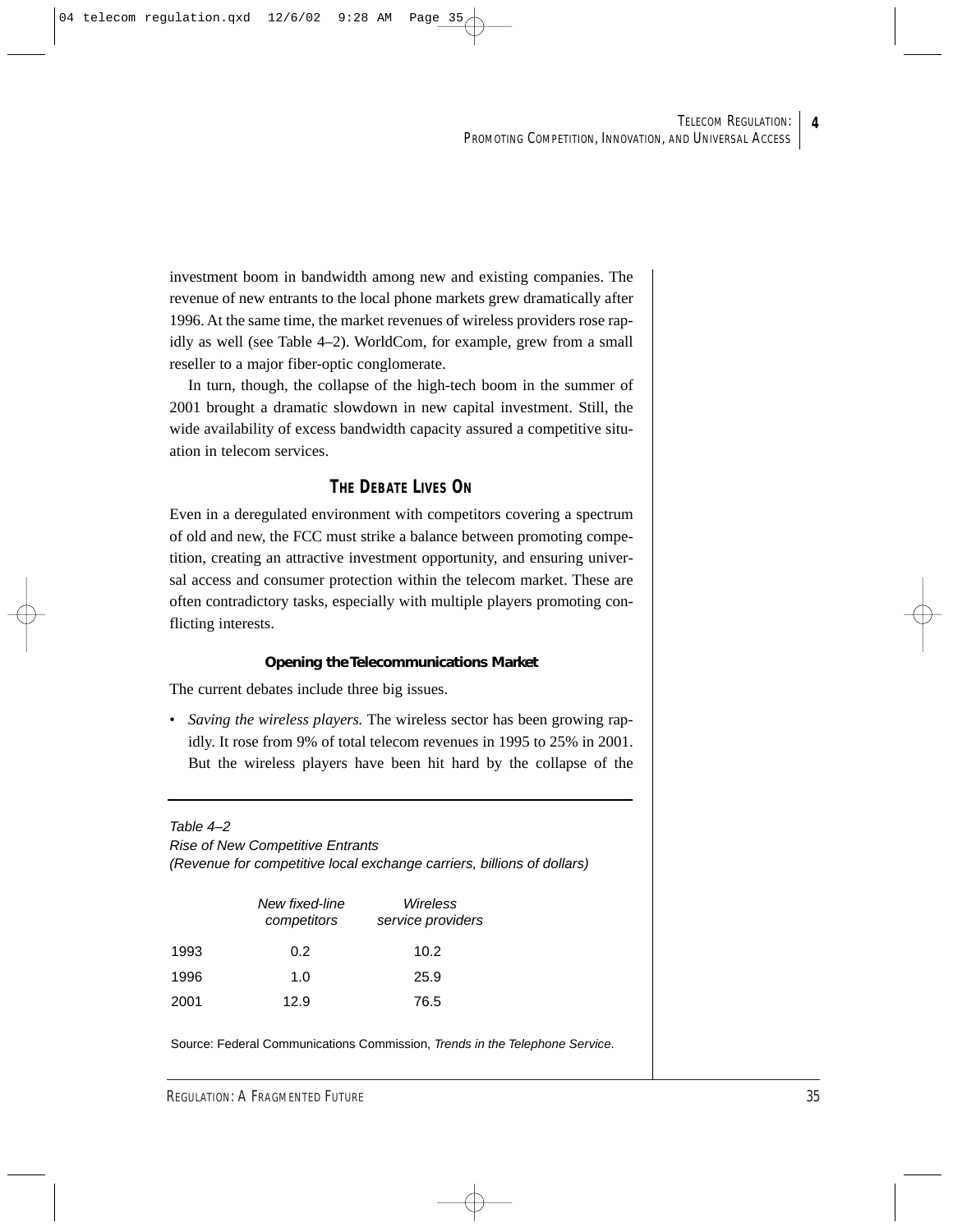investment boom. Part of the rapid growth came from an opening of vast new bandwidth spectrums that the government controlled and auctioned off to wireless companies in the mid- and late-1990s. As some of those wireless firms have gone bankrupt and others have been unable to raise the funds necessary to use the spectrum because of debt burdens, the government and the courts have been adjudicating the responsibilities of the bidders and what happens to the spectrums in the case of default. The FCC has tried to ease the snarl by clarifying responsibilities of parties and returning some of the funds debt ridden companies paid for spectrums they cannot now use.

- *Access to the network.* The 1996 Telecommunications Act pushed to make it easier for alternate carriers to enter the local market. The rise of new players in the Bells' local markets has been notable. Regulators continue to be protective of the Bells so that they will continue to invest in infrastructure and new equipment. In effect, the real competition is coming from the wireless providers with cable companies and Internet providers approaching viable alternative service models (see Table 4–3).
- *Bandwidth competition*. The proliferation of enhanced copper wire connections and the laying of thousands of miles of fiber optic cables dropped the marginal cost of bandwidth dramatically. But so far, cable-based services have the regulatory edge over phone-based services. Their broadband services are not delivered via the telephone network. So while new broadband players have to fight to gain access to regulated local phone networks in order to offer DSL service, cable companies don't.

Market Penetration Rates of New Players (Percent of new players in each market)

|                                    | 1982                     | 1992 | 1996 | 2001 |
|------------------------------------|--------------------------|------|------|------|
| Long distance market               | 2                        | 38   | 52   | 59   |
| Wireless providers in total market | $\overline{\phantom{a}}$ | 5.   | 12   | 25   |
| Local phone market                 | ۰                        |      |      | 10   |

Source: Federal Communications Commission, Trends in the Telephone Service.

Table 4–3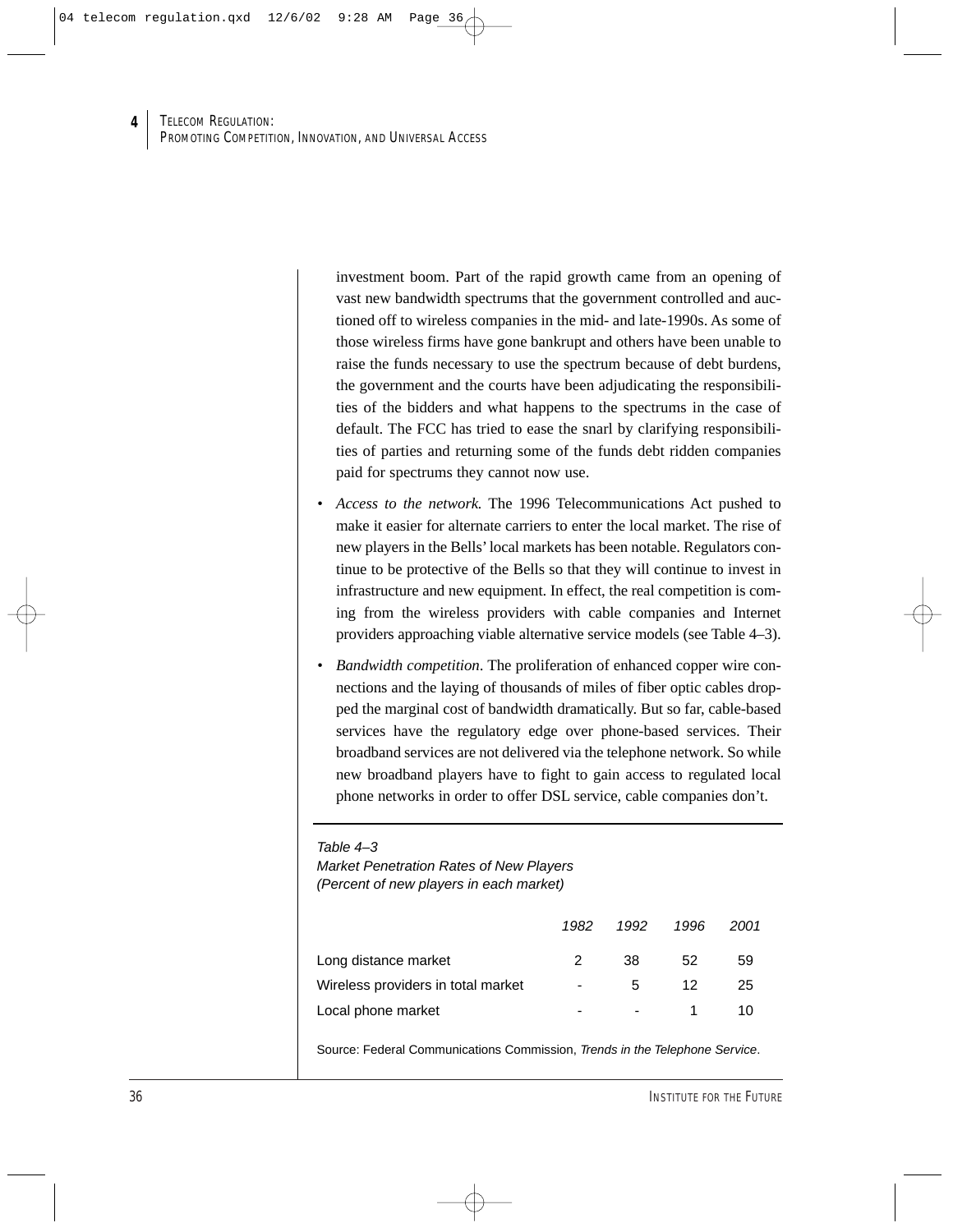In making its regulatory decisions, the FCC is striking a balance between promoting competition, creating an attractive investment opportunity, ensuring broadest possible access to consumers, and keeping rates as low as possible. This outcome is important because it shows how in a market where new technologies are moving rapidly, market penetration rates can change very quickly as new entrants find a market niche. And courts, legislators, and regulators have accepted these rapid shifts as healthy for business and consumers.

Recent court rulings have further muddied the water. The Supreme Court ruled that the Bells must open their networks to competitors. Simultaneously, the D.C. Court of Appeals ruled that current regulations that guarantee access to new entrants are not neutral and stunt the incentive for existing providers of local service sufficient revenue for investment and ultimately reduce consumer benefit.

## **THE TELECOM WORLD IN 2012**

The telecom world will look markedly different in five to ten years. Whether or not broadband service through phone lines is deregulated, cable companies will have a huge regulatory and technological advantage over the next five years. In addition to exclusive ownership of and access to cable modem lines, cable companies can charge higher "competitive" rates than competitive phone rates because of their control of entertainment content. They thus enjoy a greater profit margin. This gives cable operators both more capital and likely acceptance of price increases.

The Bells will continue to operate under some level of competition requirements, providing access to new entrants for any investment they make in broadband capacities. This reduces the amount they are willing to invest in new technology and services and limits profits from any undertaken build-outs. The new local entrants do not seem to be sustainable, under their current business models of reselling excess capacities or building new networks in the current market environment. Those that survive will do so because they build out their own networks rather than piggyback on those of the incumbents. Long distance carriers are also unlikely to survive in their current incarnation. With massive debt and without lines into the home, long distance companies are likely acquisitions for cable or bell companies.

Regulators will set the tone of the market by continuing to push for some competitive access and availability of service options for all. Yet,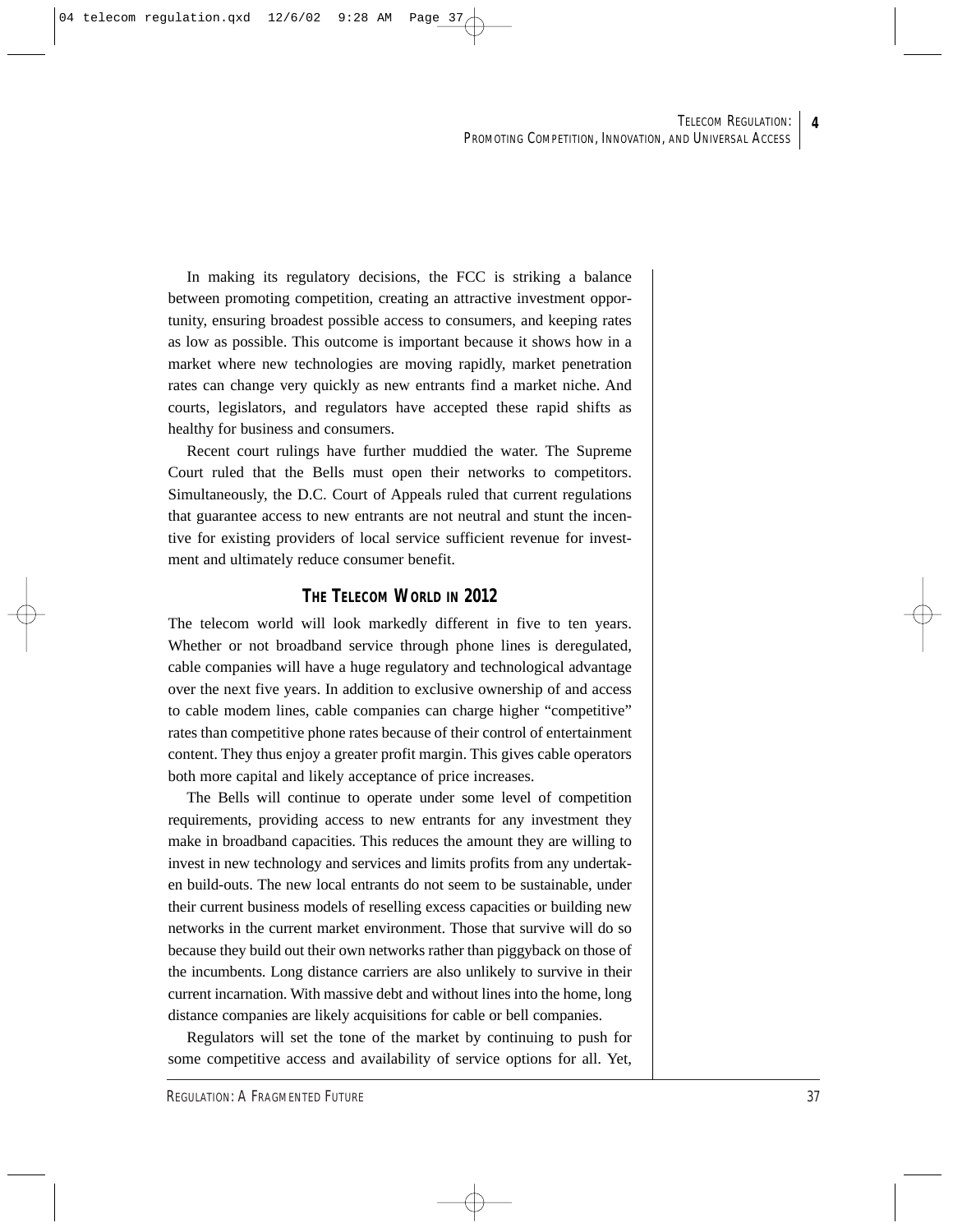regulators are also likely to allow takeovers of indebted companies, such as the recent indication that the FCC would let one of the Bells takeover WorldCom. This will reduce competition in the marketplace but will lead to consumer benefit in the form of maintenance of services and more-likely build out of new services. In the longer run, consumers will benefit in lower prices from the excess capacity—especially as firms buy built capacity for pennies on the dollar—and in technology choices through the competing models. Look for the Bells to continue to dominate in local telephone services, and for cable companies to lead, but Bells continually gain ground, in the market for new services, such as high-speed data services. Also, as deregulation does not mean "no regulation," regulators will continue to intervene. Given the competitive advantages the regulators have given the cable companies and the forced access issue for high bandwidth through telecom services, they will likely try to make the rules platform neutral. In other words, there will be a continued muddling through the issues of integrating the opportunities of the new technologies in a world where assured services are important. Look for regulators to be driven by the following.

- The need to protect the local networks that consumers and businesses rely on for daily service.
- Some form of rate protection in areas where effective competition is restricted by high capital cost of entry.
- A desire to get more options available to the consumer.
- National legislation, national regulators, state PUCs, the courts, and advocacy groups at the local level acting to represent a variety of interest in each major decision.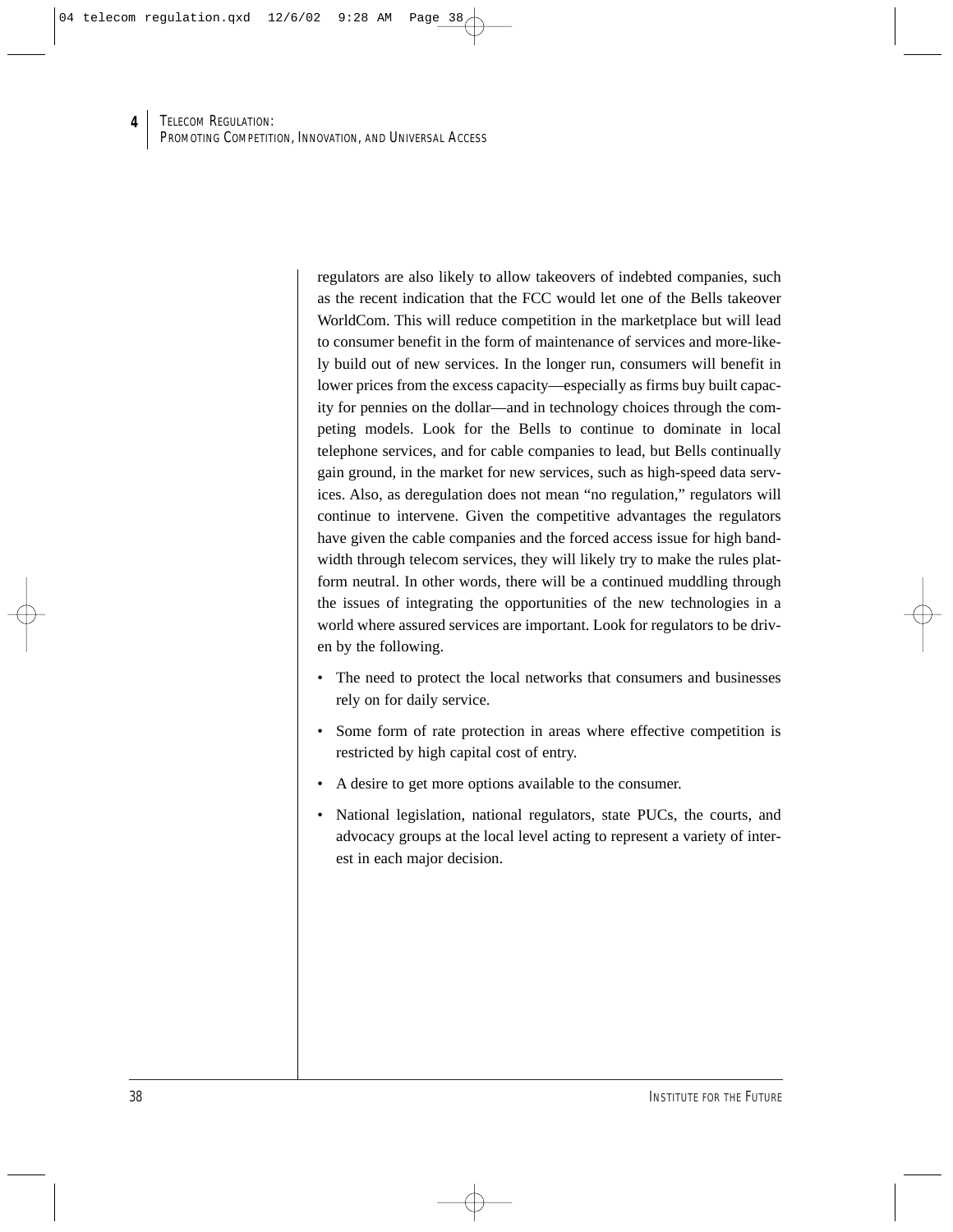## Chapter 5 **REGULATORY LESSONS FROM OTHER INDUSTRIES**

If we look at key business regulatory issues in other areas, we find the same basic principles in operation as regulators sort f we look at key business regulatory issues in other areas, we through today's biggest issues. In this chapter, we compile the critical lessons that come from trends or disputes in five other areas: the electricity market, privacy, financial services, corporate oversight, and intellectual property.

### **THE ELECTRICITY MARKET**

Electricity regulators followed telecommunications regulators in trying to open markets for competition. Like telecommunications, they saw this as a way of moving away from tightly controlled natural monopolies or markets with very strong network effects into a more competitive environment where new players would bring new ideas, new capital, new products or services, and, hopefully, lower competitive prices.

With fewer new technologies and a greater dependence on an assured supply by users, electricity deregulation has had a hard time trying to foster innovation in the market, especially as sufficient protections weren't put in place to protect consumers from markets in some key areas. The prime example of this is the energy market in California where breakdowns in a partially deregulated market produced rolling blackouts in the winter and spring of 2001. PG&E, one of California's two major energy distributors, declared bankruptcy when it found itself caught between a cap on retailprices and uncontrolled price increases in the wholesale market. A few other deregulated markets in areas of strong network effects have experienced similar issues—the deregulated and broken up rail system in England had issues with keeping quality of service and spending capital to maintain the infrastructure, for example.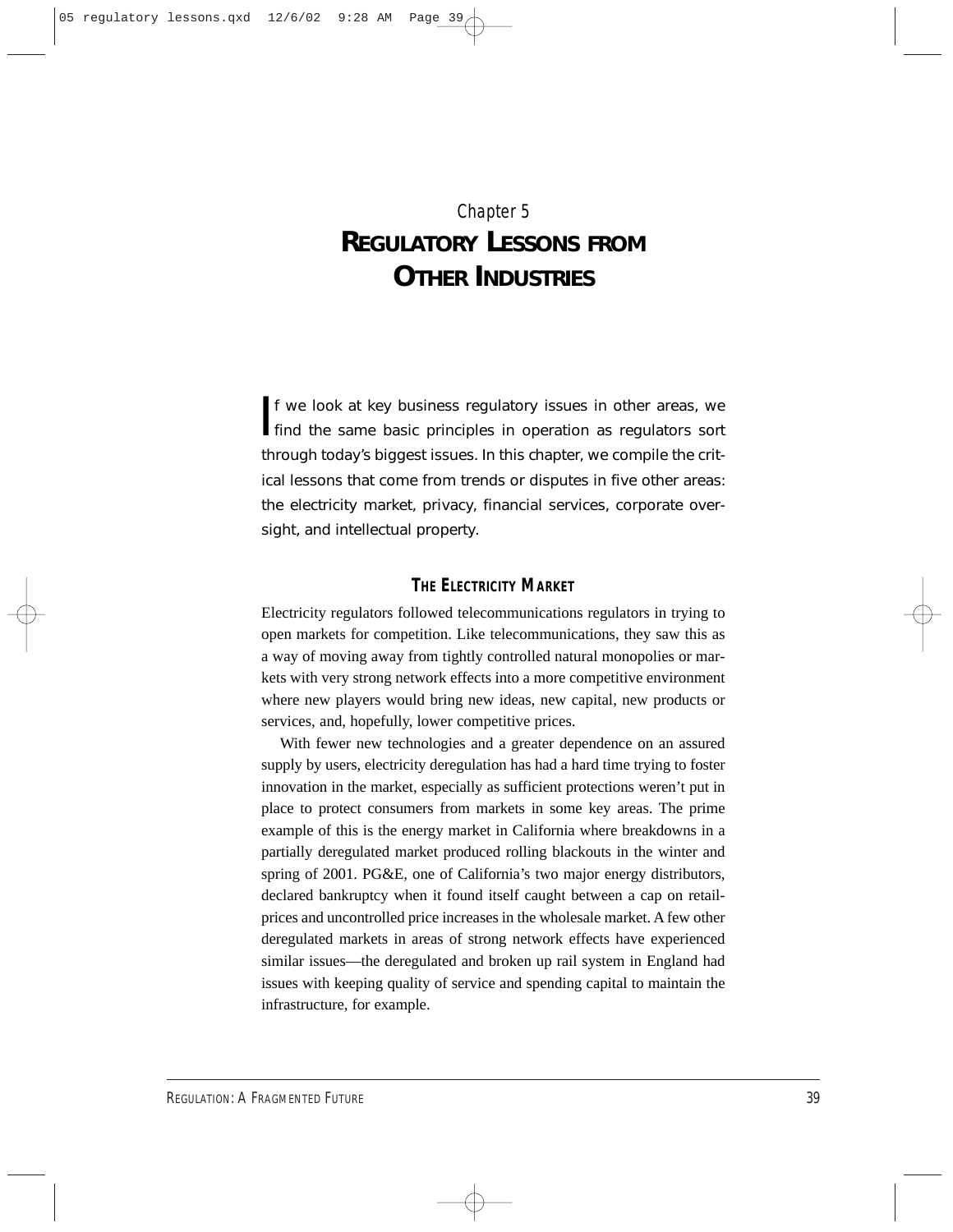#### **Lesson 1**

Flexible and adaptable regulations are needed to assure supply in natural monopoly markets and also to foster competitive innovation and provide more consumer choice.

These problems or abuses clearly point to a need to make sure that the market set up for deregulated network businesses is carefully structured to assure supply under varying market conditions. In these markets, regulators should retain enough authority to provide an assured supply. Under slower more controlled circumstances, deregulation of electricity and energy markets—in states such as Pennsylvania and Massachusetts—has worked to provide some competitive forces while assuring continuous supplies.

#### **PRIVACY**

The Supreme Court and other courts in the United States have consistently ruled that free speech rights are Constitutionally protected and are very extensive. In several recent cases they over-ruled laws that placed restrictions on free speech—despite broad public support for the restrictions. In one of these cases, a U.S. District Court banned the use of filters to block access to sexually explicit content on Internet connections open to use by children in public libraries. The law was rejected because the filters also block unintended, Constitutionally-protected content—health and sexuality information, for example. A strong coalition of civil libertarians and professional librarians opposed the use of filters.

In a second case, the Supreme Court struck down the Child Pornography Prevention Act (1996) as overly broad and unconstitutional. The law, in part, sought to outlaw "virtual child pornography." The Court rejected the law because it banned materials that are neither legally obscene nor produced by exploitation of real children. Again, the protection of free speech overcame the community's desire to protect children from inappropriate material.

How do pornography rulings relate to privacy and business regulation? In the end, the protection of information and the ability to use it is what the courts are protecting. Therefore, these rulings have a direct impact on the use of customer data that companies collect in their normal course of business. Except in exceptional cases where the legislature carves out a particular area for protection, the court has held that customer data collected by a company are protected property and can be used freely by the company. The exceptions include very sensitive information like medical information, but even this kind of information can be used and shared for some purposes.

In addition, proposals for new legislation at the national and state levels have not made substantial progress. There was a recent debate in the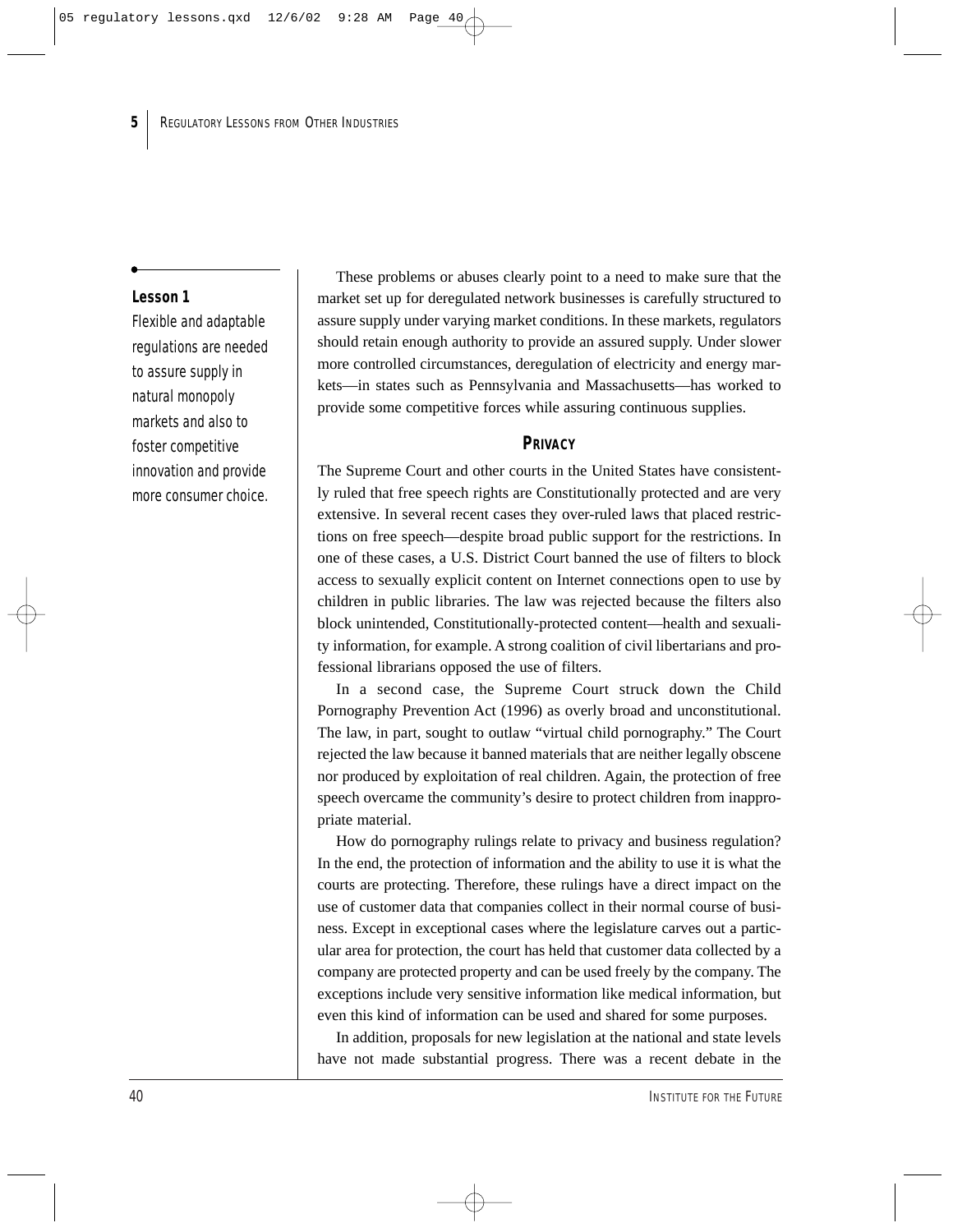California legislature on a financial privacy bill (The Financial Information Privacy Act) that would give individuals greater control over use of information about contacts, bank balances, and spending patterns—stressing the opt-in provision, the bill would have required personal approval for use. The debate showed the complex set of factors at play, even in the most liberal of environments. On the one hand there were consumer organizations and privacy advocates who represent consumers concerned about the protection of their personal information; there was substantial public support in newspaper and editorial comment. On the other side, there were a number of banks, insurers, and other businesses that use financial data to present consumers with a richer set of commercial alternatives or with easier to handle opt-out provisions. In practice, the bill that would have provided an opt-in provision, was unable to garner a majority in either branch of the legislature and would have been vetoed by the Democratic governor even if it had. The failure of the bill, in a state that is often seen as a strong advocate for the consumer, is an example of how difficult it is to find a public consensus when the issues and varying interests at play are so varied.

## **FINANCIAL SERVICES**

The financial world presents the clearest case of how an increase in the public's perception of safety created the environment for substantial deregulation during the 1930s. Financial markets in the United States have been under tight regulation since the financial debacle of 1929 that helped thrust the United States into the decade-long Great Depression. The Glass-Steagall Act (1933) and other regulations from that period kept banks from opening out-of-state branches and restricted banks, securities firms, and insurance companies from even partial ownership in companies in related financial industries. (For example, banks couldn't sell insurance nor own shares in firms). In turn, securities could only be sold through agents, usually in large volumes because of high transaction costs. To protect banks and savings and loan associations, ceilings were placed on interest rates offered in checking and savings accounts.

After 25 years of prosperity following World War II, however, financial practices began to change. Consumers, looking for easier payment mechanisms and more rewarding places to put their money, started to use credit cards and then debit cards in place of checks. They also began to change they way they saved and invested their money. At the same time, individual

## **Lesson 2**

Constitutional protection of free speech provides strong support for the gathering and dissemination of business-based information about consumers.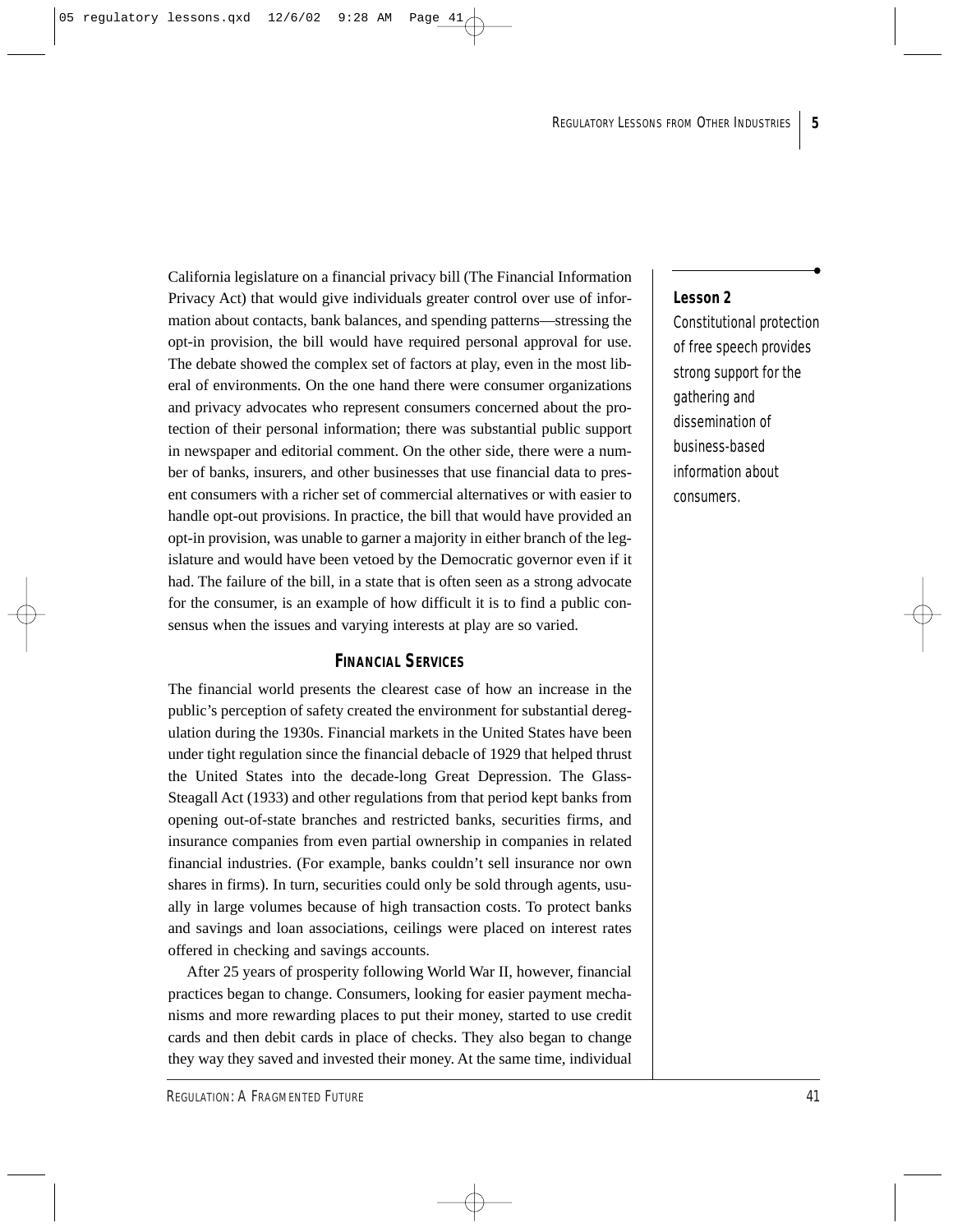#### **Lesson 3**

Financial institutions were permitted a much broader range of activities when it was shown that consumers wanted more choices and were willing to assume greater risk.

holdings of shares in companies, whether directly or through mutual funds, increased dramatically. And, many corporations moved from defined-benefit to defined-contribution plans and 401(k) savings plans, giving more people responsibility for managing their own investments. The widespread availability of alternative forms of savings and transactions choices made it easier for the government to radically reform institutions.

The deregulation of financial institutions followed the radical changes in consumers' actual practices. In the 1970s, regulations on bank activities were gradually eased as interest-rate ceilings were lifted, certain states permitted interstate branches, and very limited amounts of insurance activities were allowed. The incremental approach was finally abandoned in the 1990s. The Riegle-Neal Interstate Banking Act (1994) eliminated geographical restrictions on holding companies and branch networks. And, the Graham-Leach-Bliley Financial Modernization Act (1999) removed restrictions on ownership and operation of banks, insurance companies, and securities firms across boundaries—allowing them to operate full-fledged, multi-industry operations under a single financial holding company.

Regulation of financial services is a clear case of how the growth of a more sophisticated financial market with greater diversity, a wider spreading of risk, more open information flows, and more effective competition from new sources reduced the need for detailed and narrow institutional regulation. Regulation could instead focus on broad-based regulation like capital reserve ratios for banks.

#### **CORPORATE OVERSIGHT**

The recent rash of corporate misconduct incidents—Enron, Andersen, Tyco, Adelphia, Citigroup, and WorldCom, to name some—has raised the issue of misleading or fraudulent financial reporting. Since there was a very large number of people who invested in companies that were purposely misstating their financial outcomes, there has been widespread popular revulsion and call for reform.

Despite the uproar—and the lack of confidence in the investment markets that was a consequence—there seems to be a wide agreement that the solution is in more trusted public information. The result was the recent Sarbanes-Oxley Act (2002) that requires publication of clear accounts while holding the officers of the company strictly liable for misrepresenta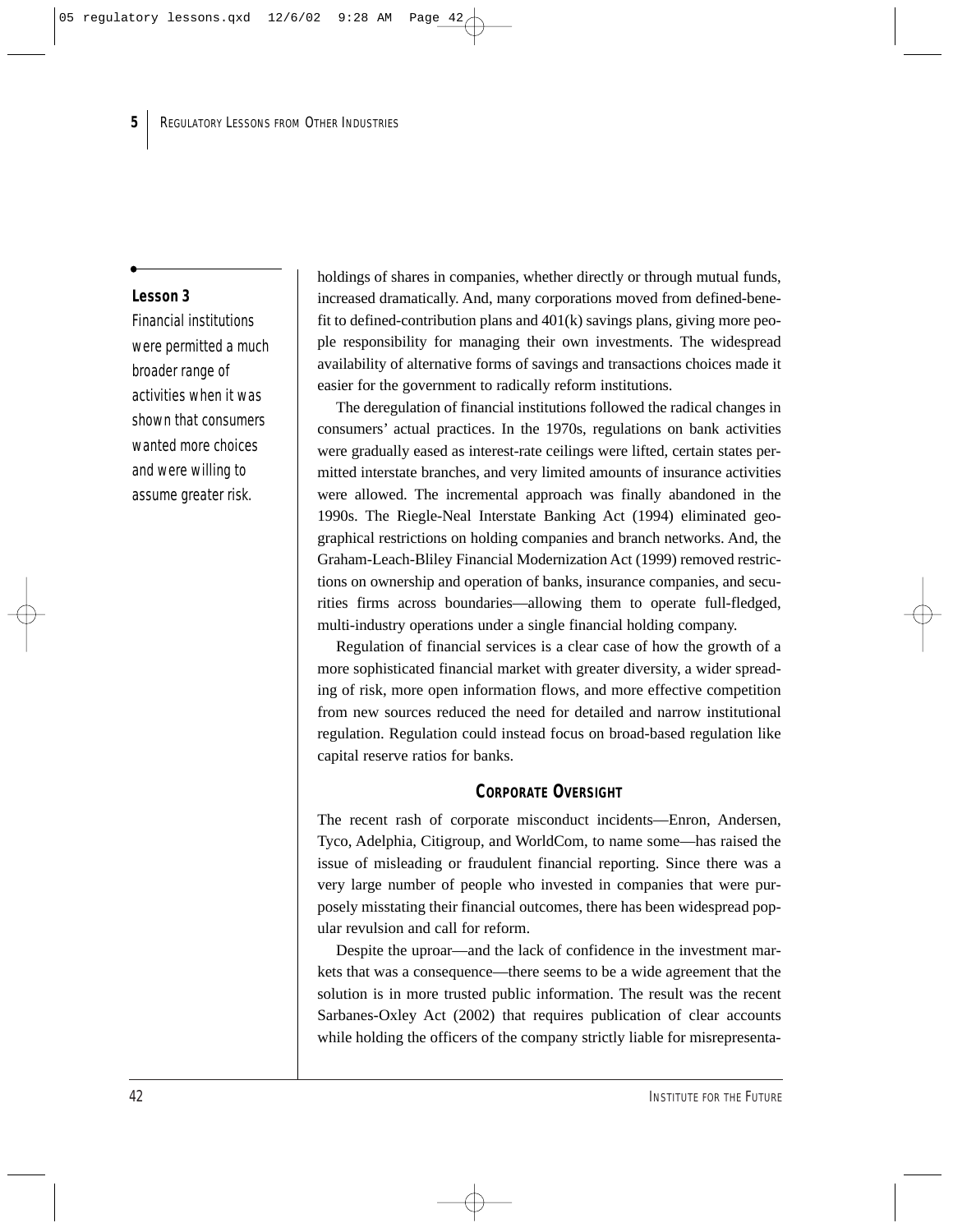tion. In addition, auditors are restricted from doing closely tied consulting. The challenge has been to set reporting standards that can cover the wide range of new, flexible financial tools and the range of securities and derivatives open to business managers without taking away the incredible power that can come with institutional flexibility, innovative reward systems, and access to wider financial markets.

## **INTELLECTUAL PROPERTY**

Intellectual property rights largely defined the boundaries around many of the issues that arose during the high-tech boom of the 1990s, and these issues may well define the world of competition in the technology sector in the future. The most contentious technology related issue today is the gradual extension of intellectual property rights. There are at least three recent examples.

- *Data ownership.* The courts have tended to protect those who have processed data or built a transaction database—this includes those, like Reed Elsevier, who have created company performance databases or those, like e-Bay, who have sought to protect their transactions records.
- *Extension of copyrights.* In 1998, Congress increased the length of protection for copyrights, extending them for 20 years—from 75 years to 95 years—for works owned by a corporation; and for the life of the holder plus 50 years for individual copyright holders.
- *Digital piracy.* The Digital Millennium Copyright Act (1998) set strict new rules on the duplication of protected intellectual property. Repercussions from it forced Napster to stop its free online music distribution service—despite its 67 million registered users—because Napster's technology was enabling illegal duplication and distribution of copyrighted music. Legislators are working on new laws requiring new electronic devices to have built-in anti-copying technologies.

These issues are of critical importance because they are attempting to define the boundaries for sharing information that qualifies as intellectual property in a world of new digital technologies. The tendency, so far, has been to put restrictions on the users of the technologies.

## **Lesson 4**

Financial information is open to abuse—it has an inherent risk of fraud and misuse; but open and well-publicized reports available to all market participants is the best guarantor of the consumer's interest.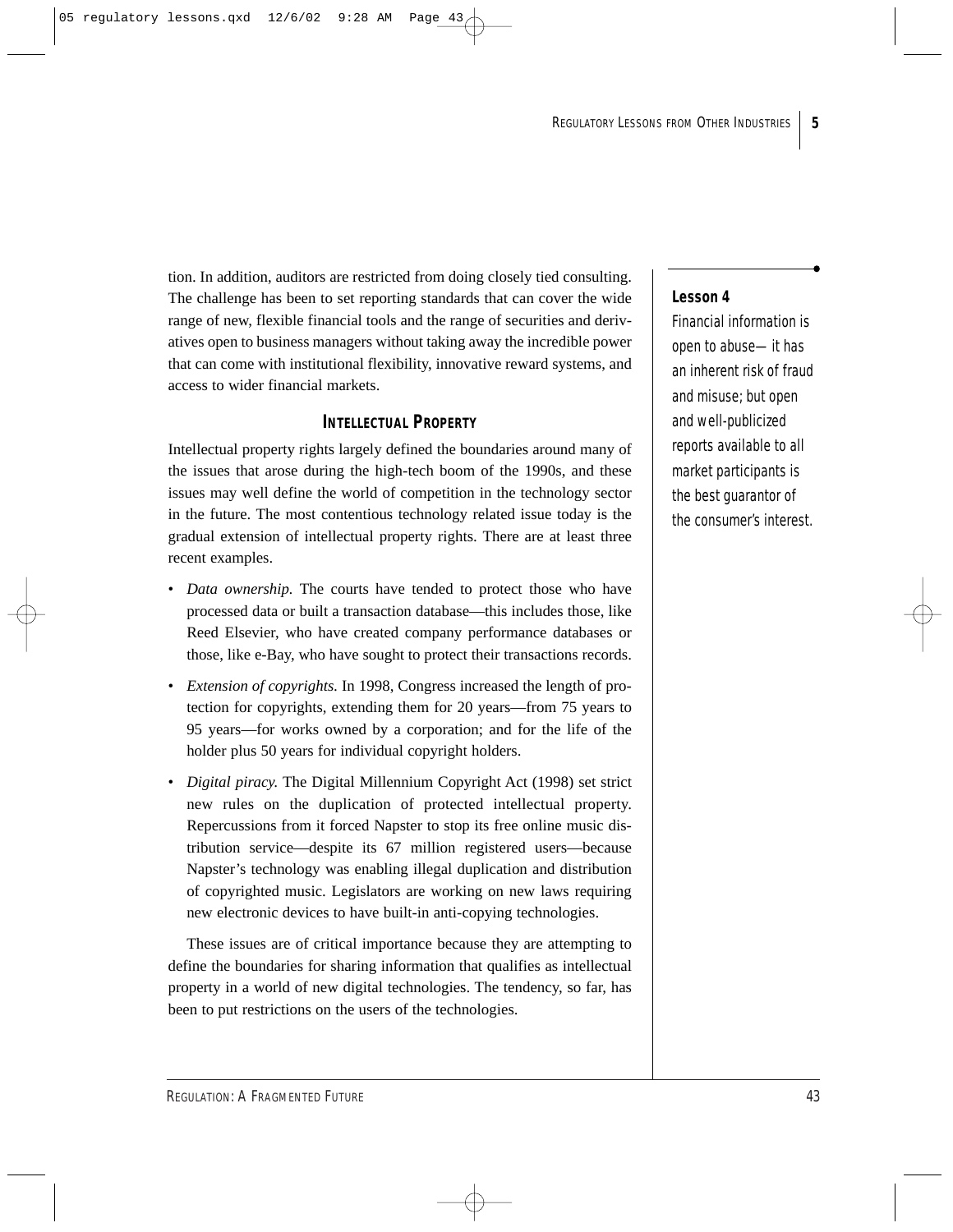#### **Lesson 5**

Like free speech, intellectual property rights get their basic protection from the Constitution; the principle in operation is that consumers will benefit more from creation and innovation than from rapid and easy dissemination of protected intellectual property.

## **GOING FORWARD**

Current regulatory efforts are based in the application of the six principles outlined in Chapters1-4. The sum of the principles means that there will be a regulatory reaction when consumers are clearly hurt, but that when there is not overwhelming evidence of harm, regulators will continue to push for reforms that will provide wider choice to consumers—the choice sometimes means only better information, sometimes new players in markets, sometimes offerings of new technologies. It is also noteworthy that there are increasing cases where disparate players are working together on either side of various issues—as in the debate over access to generic drugs, the debate in the California legislature over privacy, or the debate on blocks on pornographic Web sites in libraries.

The next chapter looks at how the principles and lessons will be affected by a set of key driving forces and what this means for business regulation in the future.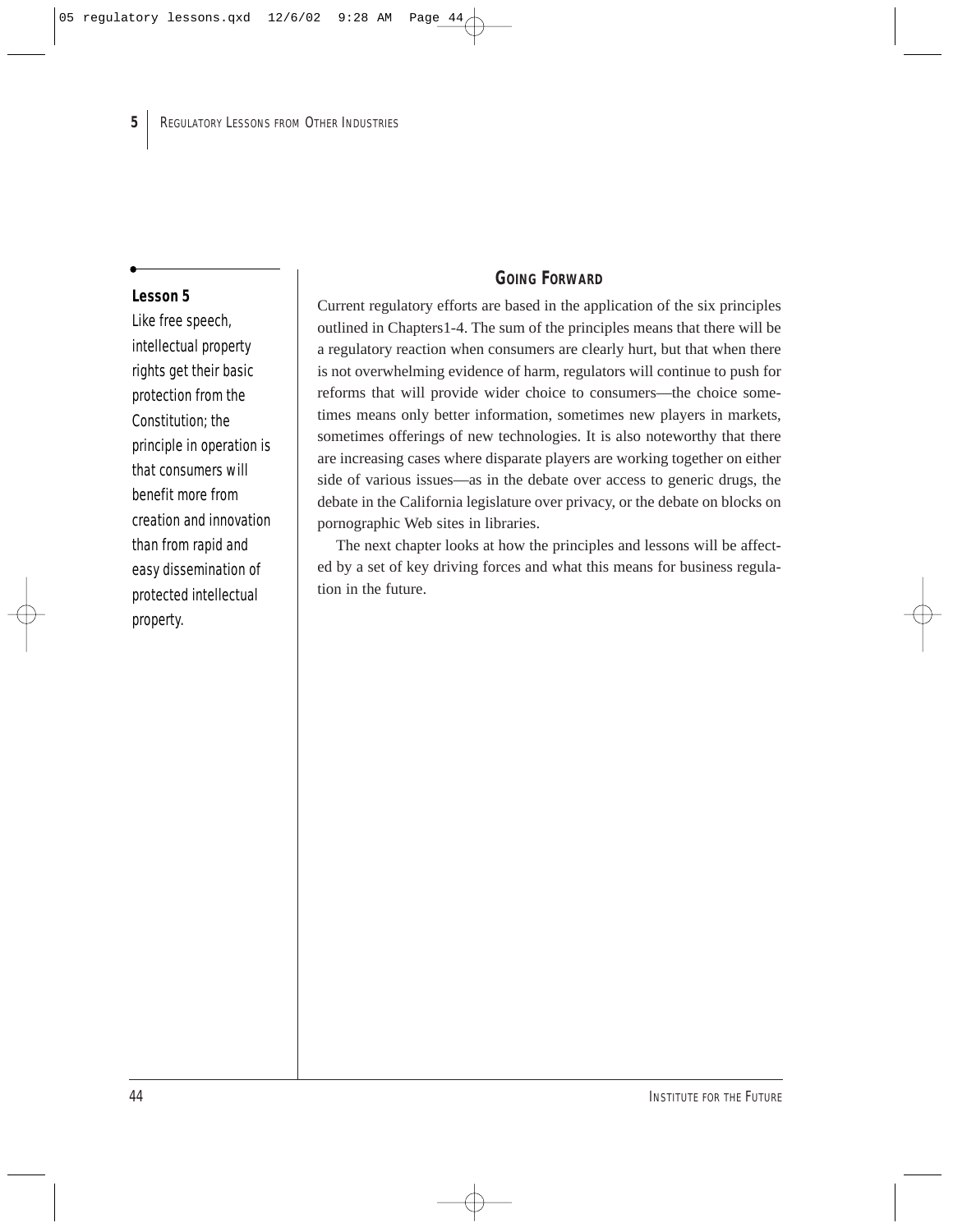## Chapter 6 **A FRAGMENTED REGULATORY FUTURE**

Through our examination of several long-term industry exam-<br>ples, we have seen that regulation of business in the United States has been driven by a limited set of principles that interact with a given set of social and technological contextual factors to produce key shifts in regulatory trends. In this chapter, we turn to the next ten years and to those factors that are likely to be the most important drivers of regulatory decision-making in the future.

## **DRIVING FORCES**

There are some key driving forces that we have touched on repeatedly throughout this report. Here we look at the strength of these eight key driving forces and what they mean for the future.

#### **New Consumers**

There are important demographic changes that are transforming regulation. Just as the urbanization of the United States created the background for the regulatory reforms of the Progressive Era, the rise of the sophisticated new consumer at the end of the 20th century has created the basis for another transformation of business regulation.

The characteristics of new consumers are clear: they are better educated, live in households with higher incomes, work in white collar information-based jobs, and have access to the new digital forms of information. New consumers also behave differently in their use of information: they tend to process more information, get it from more channels and sources, prefer sources of information that are interactive, and seem willing to assume more risk.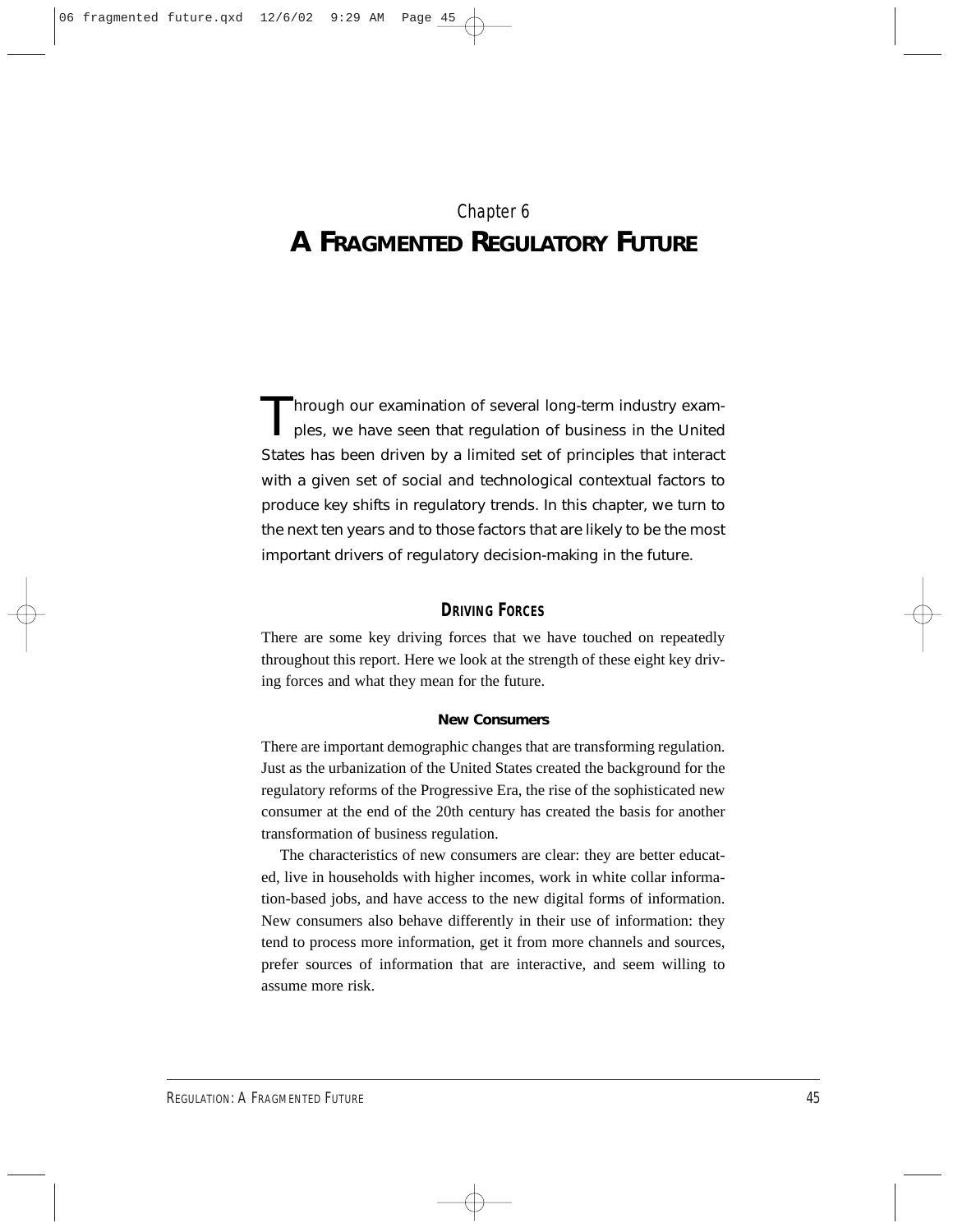And, new consumers have a different view of how they can use their attributes—education, income, and work experience—to control and influence the world around them. This has already had a huge impact on regulation—reinforcing the emphasis on choice as a value, providing a greater diversity of inputs on the impacts of regulation, and widening to some degree the notion of acceptable risk.

#### *The Future*

The number of these new consumers is growing rapidly. Demographic analysis shows that the share of the adult population with some college education, living in households with over \$50,000 in real income, with substantial private assets, or with a white collar-information intensive work experience is growing at 4% each year. This group makes up nearly 50% of the U.S population today and will increase to 55% by 2010.

Survey data tends to show that there is no clear consensus around what is the best information but that more consumers are using more information of varying kinds. And, the pattern of increased use of commercial information rises with each level of income and education. The most rapid changes in behavior are taking place in the mid-deciles of the population and our data indicate that the share of population taking on these more aggressive attitudes toward information (gathering more information and using more sources, for example) is growing each year.

#### **Growing Importance of Information**

The share of consumers who are interested in using information more intensively is growing. This trend is leading to different forms of business-toconsumer communication with a greater stress on interaction and personalization. (Personalization of information here means that the information is either tailored to a consumer's needs, targeted to him specifically, or is intentionally timely.)

Information has always been a part of the regulatory environment. But while the Progressives saw information as empowering, they quickly came to the conclusion that regulatory agencies had to be able to use the information gathered from businesses to impose a carefully monitored outcome. The economic disasters of the Great Depression reinforced the perception that regulated and closely controlled industries were the safest in terms of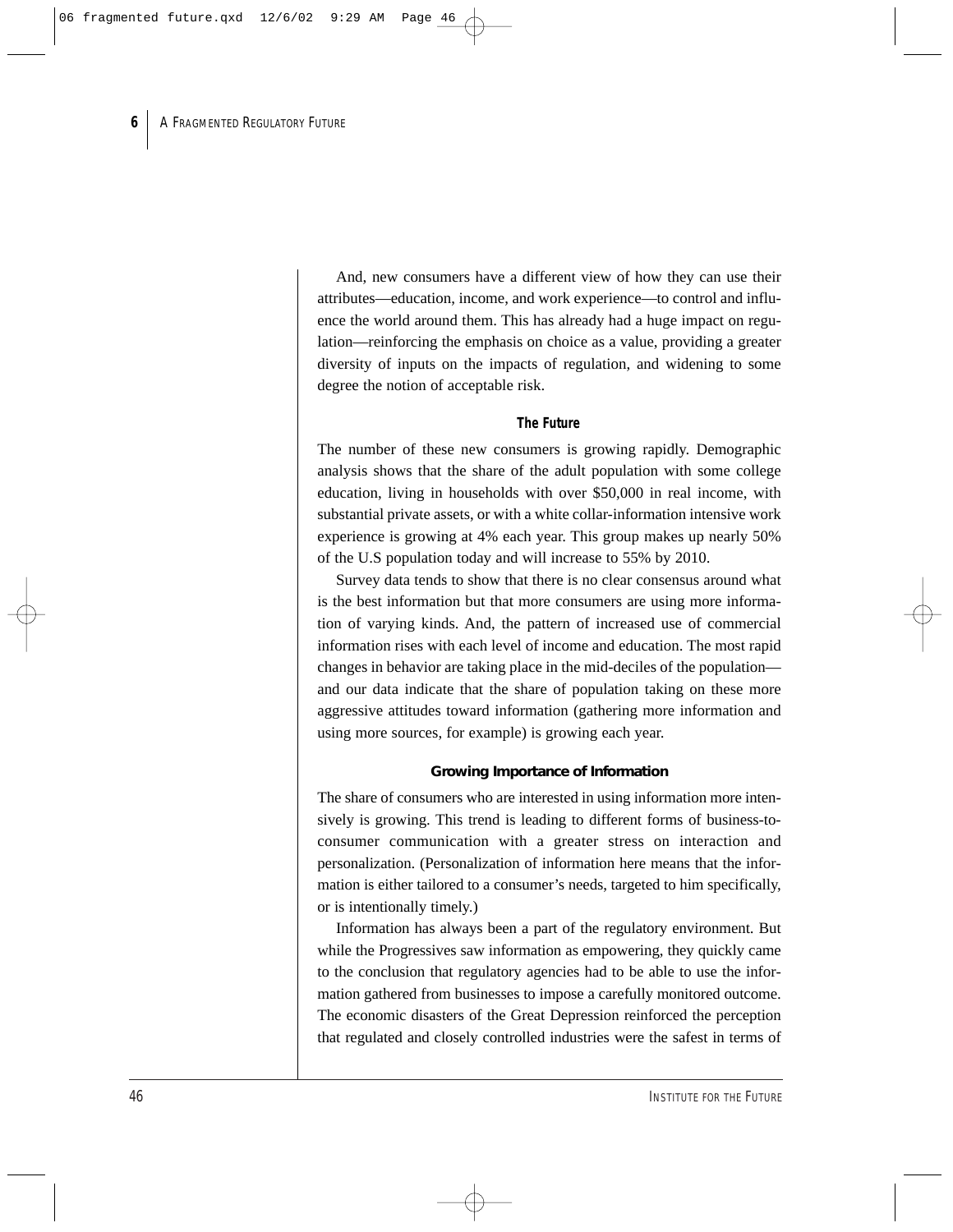the public good. But the 50-year period of expansion that followed World War II created a sense of confidence in the underlying safety of business and created the basis of the demographic revolution of the new consumer. These two elements revived the original Progressive notion that active citizens with good information were the key to successful public control of business.

It is interesting to note the focus of the biggest regulatory issue of 2002 corporate corruption. It was an issue that involved a broad swath of consumers—those who held shares in companies or in mutual funds and those who were actively involved in private pensions—as well as banks and insurance companies, employees, and tax authorities. But all the parties involved interpreted the issue in terms of information. That is, the key issues were around what information needed to be made public, who was to verify that information, who was responsible for making it available, and what penalties would be imposed for disseminating incorrect or untrue information.

#### *The Future*

Information use will continue to be the critical definer of the new consumer. Thus, information empowerment will be at the center of any regulatory issue that affects business over the next decade. And, it is important to note that this information increasingly comes from the marketplace and is mediated through market mechanisms like stock exchanges, rating agencies, a plethora of new media channels, Internet sites, and consumers talking to each other. The public no longer sees the government as the center of information processing and publicity, rather private agencies and citizens are seen as the key information disseminators.

#### **Changing Nature of Risk**

New consumers have also redefined risk. The composition of financial holdings is one good example of the changing nature of new consumers' tolerance for risk. Households are now much more willing to hold their assets in riskier investments—equities rather than more stable deposits and bonds—than they were just a decade ago. In 1990, U.S. households held about 20% of their total financial assets in equities; by 2001, 41% were in equities. Households are also much more willing to accept control over their investments than they used to be. Whereas, only 45% of households' private pension holdings were in equity in 1990, the share increased to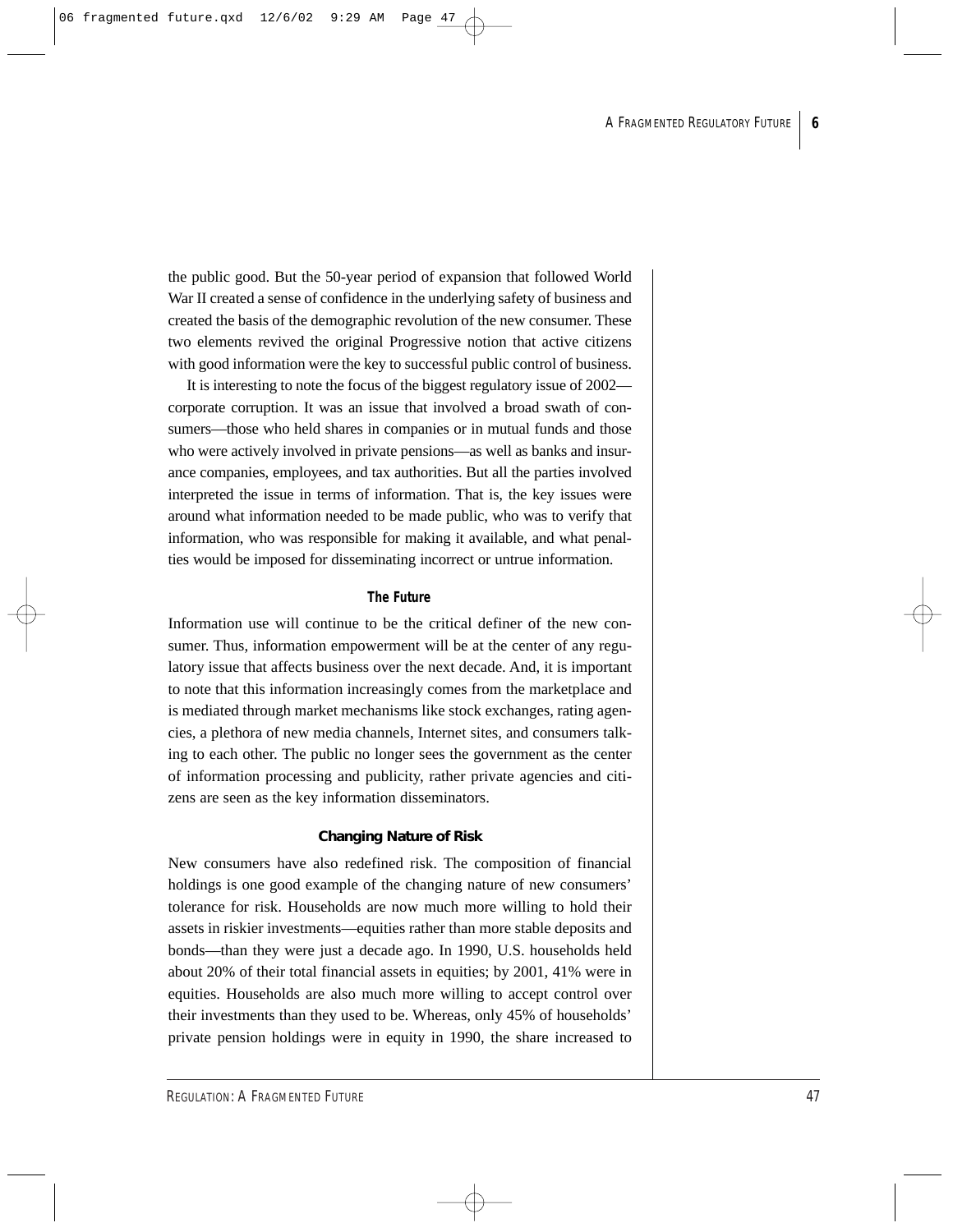63% in 2001. And it is important to note that the share held in riskier financial vehicles did not drop during the sharp fall in the stock market during 2001-2002, though discretionary investments fell dramatically.

#### *The Future*

The stock boom in the share markets drew many householders into the market in the late 1990s, and there was a lot of frustration when the markets busted. But to date, despite the fact that many consumers are now a bit shy of investing in the market, there is no indication that there is a rush back to reliance on Social Security or defined-benefit retirement plans. This growing adaptation toward increased risk-taking will continue as more consumers gain higher levels of income, education, and job or career security as the decade progresses. This trend will increase the share of consumers who are interested in increasing their range of choice and options, even if it comes with a slight increase in risk and it will have a profound impact on regulatory actions.

#### **Technologies That Blur Boundaries**

Scientific advances and new technologies have always had role in driving new regulations. But today, we are witnessing the beginnings of several technological revolutions—genomics and nanotechnology to name just a couple—that are likely to blur traditionally defined regulatory boundaries over the next decade. For example, the genomics revolution will, in part, transform the world of food. (For more on how genomics will impact the food industry, see "The Nutrigenomics Revolution" in the *2002 Ten-Year Forecast*.) Specifically, nutrigenomics—the science of applying genetic information to nutrition—will generate new products that cross and blur the boundaries between traditional foods, dietary supplements, and drugs. This isn't just the case with new food products. For example, consider an implanted, insulin-delivery device to treat diabetes—is it a drug (insulin) or a medical device? Under current rules, such a treatment would have to go through two approval processes—through the FDA's pharma arm and its medical device arm. The regulations for approval are very different for the two categories and approval for such hybrid treatments is typically very slow. More and more of these kinds of technologies are being developed.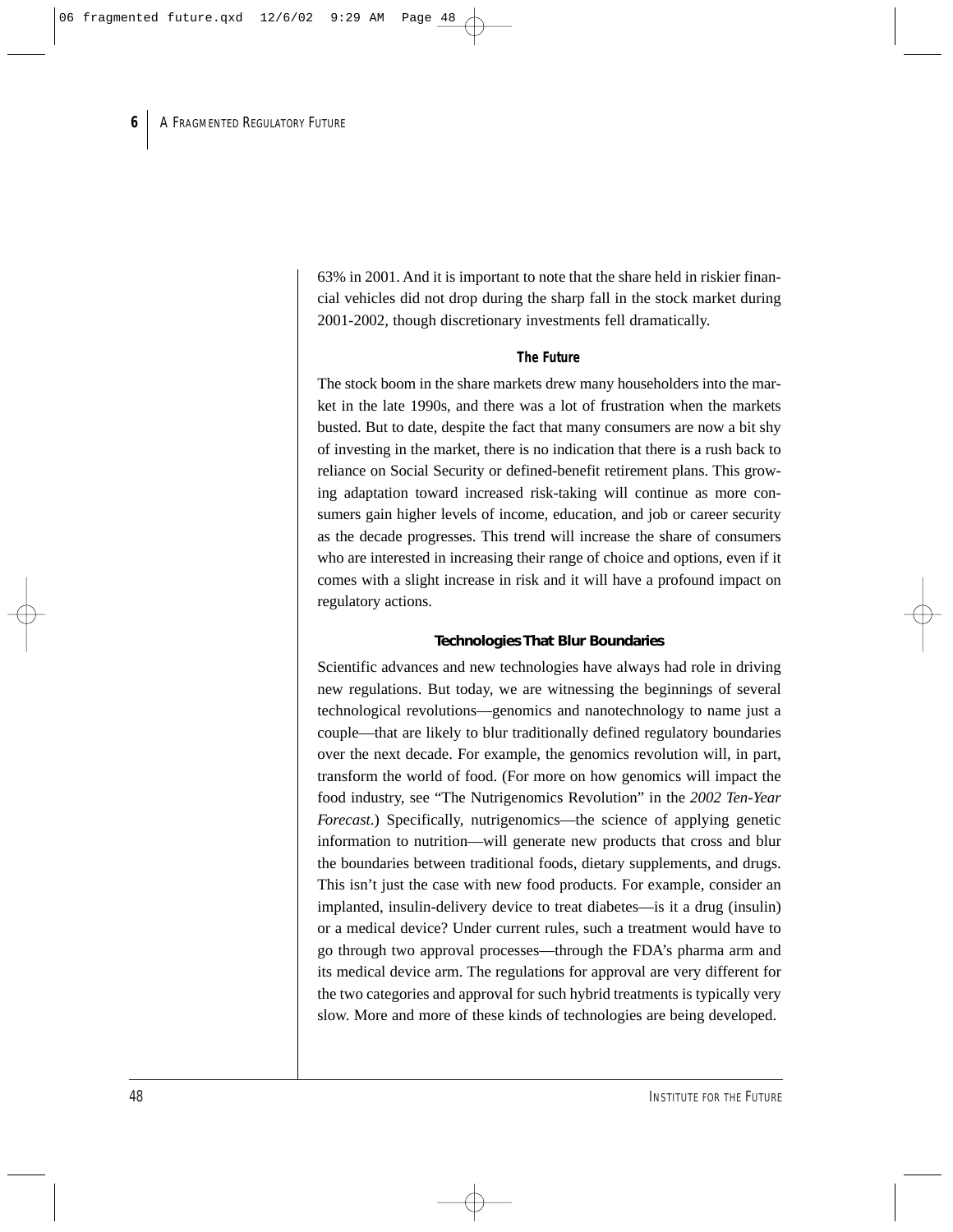#### *The Future*

Over the next ten years, new technologies are likely to flow at a faster rate than regulators can create and apply new rules. The FDA and others will face serious challenges in regulating the fruits of future scientific advances first in creating and revising definitions for product or service categories, and second in deciding how to regulate new, desirable, and potentially risky products and services. There is the potential for some regulatory agencies, such as the FDA, to become overwhelmed by new technologies without adequate staffing—both in terms of numbers and expertise. Consumers that are willing to take more risks, especially with products that improve their health, like food, drugs, and medical devices, will put increased pressure on regulatory agencies to access new technologies quickly.

#### **Redefined Markets**

Traditionally the most important characteristics used by antitrust regulators were size of market and market share. Over the last 20 years we have seen movement away from pre-defined notions of "acceptable" market share and the incorporation of measures of consumer value—choice, efficiency, innovation, and price—in competitiveness calculations. Overall, the new, more complex system brings benefits to many consumers. As some commentators point out: regulations are not meant to protect existing industries but to benefit consumers. However, over the next decade, the simple act of defining a market and who is an effective competitor for a consumer's attention will become even more complicated and could pose challenges for regulators. As we move farther down the road toward a global economy, defining the size of potential markets and market share will continually get harder.

#### *The Future*

With local producers now competing with Chinese and Brazilian manufacturers it is hard enough to define a market. But with the Internet now competing with phone services, free local newspapers competing with national magazines, targeted radio shows competing with TV news, and food products competing with pharmaceutical products, it is growing increasingly dificult for regulators to define a competitive market.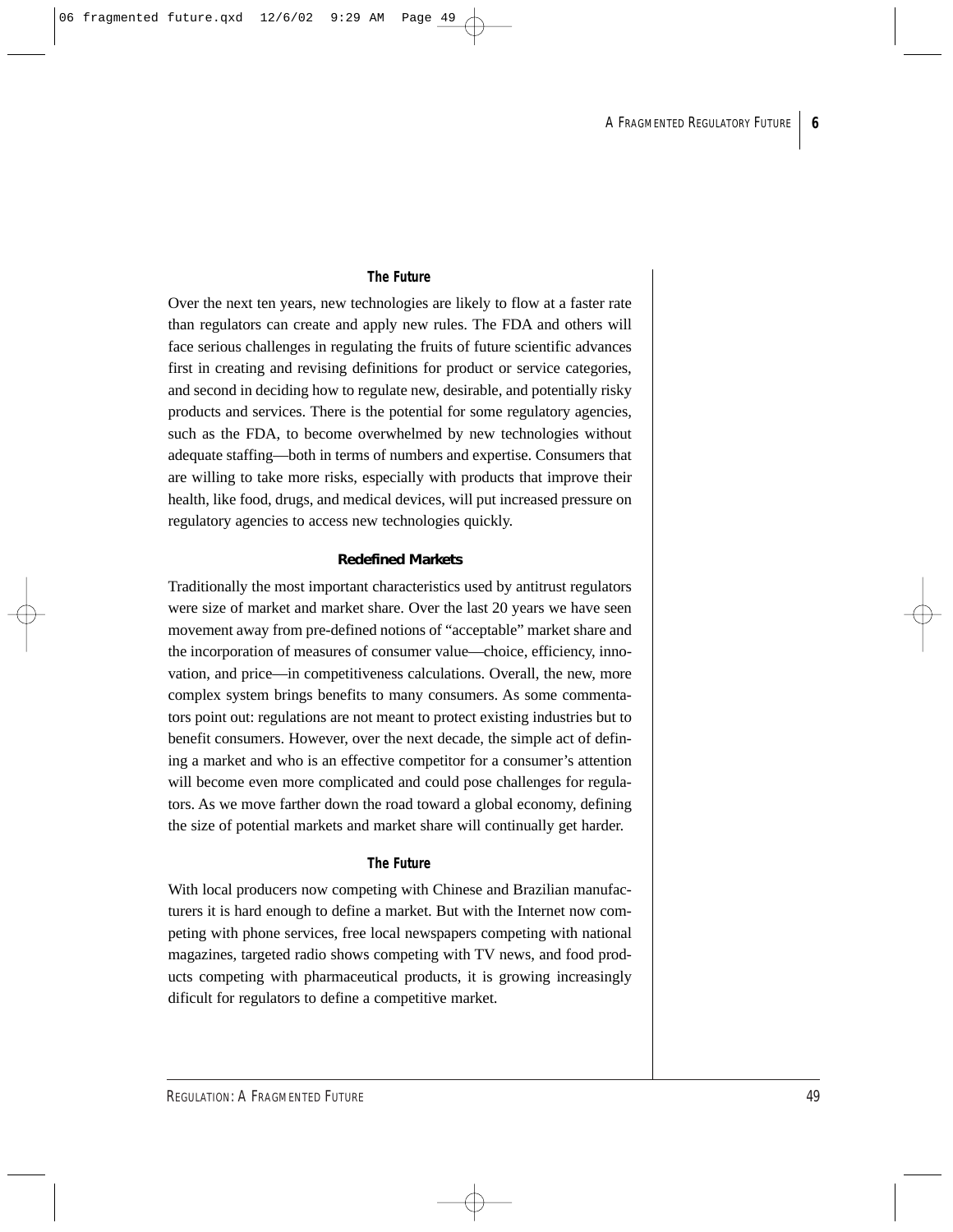#### **The Burdens of Business Failure**

We have just experienced a recession and a sharp decline in the stock markets—right after a majority of Americans had bought into those markets in a fit of optimism about wealth and the promise ever-rising assets. The recession was generated by a sharp decline in business investment, focused on the dot-com, software, and telecom sectors—all of which went bust. In 2001 and 2002, the general problem of a lack of confidence in business was compounded by a seemingly unending stream of revelations about abuse and misuse of corporate power and knowledge.

While consumer confidence in business leaders rose during the share market boom, it fell back again with the burst of the New Economy bubble and revelations of abuse (see Figure 6–1).

#### *The Future*

The boom of the late 1990s built up confidence in the leaders of the business community and drew investment funds from individuals in record amounts. In turn, the bust, along with the attendant corporate scandals, will lead to growing skepticism about business in the years to come and more support for regulations that limit the discretionary authority of corporate leaders.

#### Figure 6–1

Confidence in Business Leaders Is Way Down (Percent with a great deal of confidence in Wall Street leaders)



#### Percent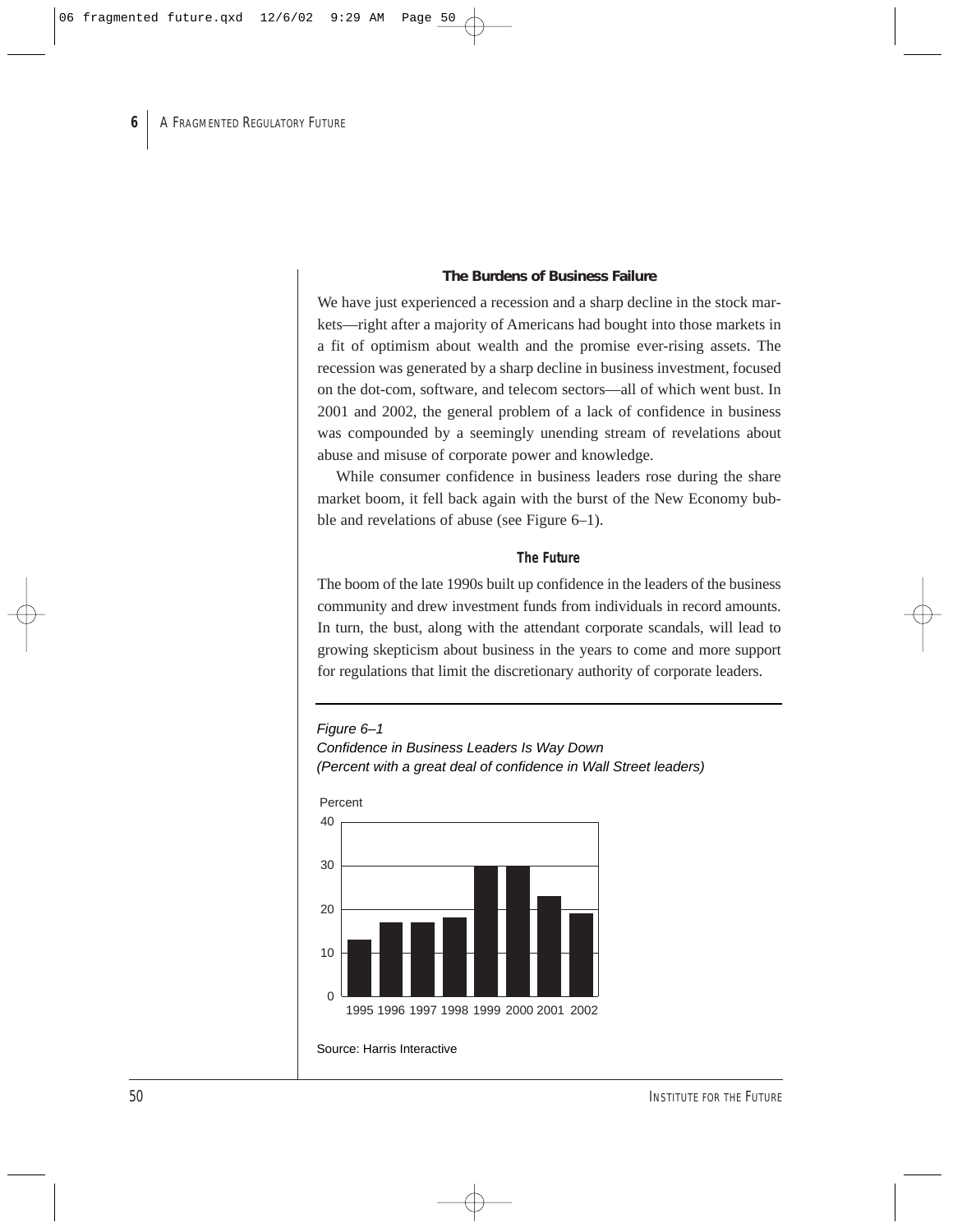#### **Personal Security and Privacy**

Concerns over threats to privacy increased in the 1980s and 1990s as new technologies enabled the collection, manipulation, and dissemination of vast amounts of personal information. In 1978, only 64% of the population was concerned. Concern steadily increased to its peak in 1996 during the early days of the Internet at nearly 90%. Today, the share of those concerned has dropped slightly but remains at more than 80%.

The terrorist attacks of September 2001, the anthrax scare, and the continuing tensions in the Middle East have increased people's concern about their personal safety. In the wake of September 11, new laws that increased law enforcement powers of surveillance and wire-tapping were quickly approved. In the weeks after the terrorist attacks, public approval for a national ID card soared to 70% according to a Harris Interactive survey. Security seemed to have taken precedence over privacy.

However, this was not the end of the battle between privacy and security. In fact, this battle has been underway for a very long time, and will not end soon. For example, just six months after the terrorist attacks, public support for national ID cards had dwindled to 26% in a Gartner survey. Even federal lawmakers had slowed the pace of new laws relating to increasing security and began to focus again on privacy rights. In August of this year, Senators Schumer (D-NY) and Edwards (D-NC) proposed the formation of a commission that would examine new surveillance technologies and then propose rules for implementing new technologies and investigative strategies with the goal of balancing security and privacy concerns.

#### *The Future*

The conflict between keeping the populace safe and secure and respecting deeply held rights to privacy is not going away. There are strong trends that are acting to keep even the some of the most private information available for public use—the concerns over security, the benefits that companies get from having such information available, and the benefits that better-educated consumers are discovering in the discreet use of their personal information. But there are also privacy concerns that are important and valid. In fact, over the next ten years, the tension between privacy and security will increasingly be a part of many regulatory debates, but in the end the valid use of personal information is not likely to be restricted.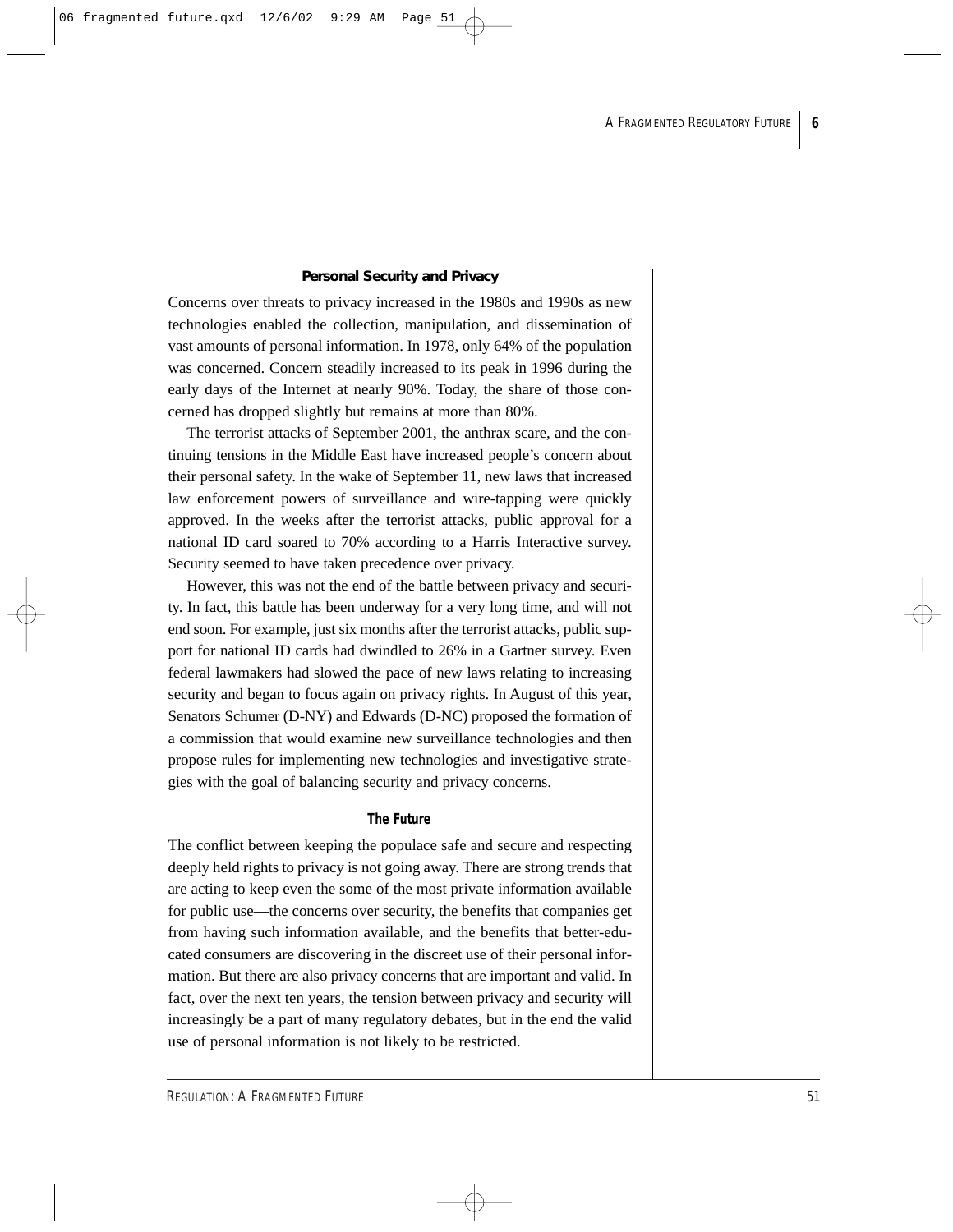#### **Elections**

Regulatory change reflects politics. There is no question that we are at a period of time where political forces are evenly divided between parties and political perspectives. The 2000 Presidential, House, and Senate races were the most closely contested since the middle of the 19th century. And despite Republican gains in 2002, their advantage is slim. In addition, European elections reflect similarly even splits among the major parties. (For more on this topic, please see the article, "The Shift in Political Parameters" in the *2002 Ten-Year Forecast*).

#### *The Future*

The decidedly even political split will make it hard over at least the next five years to push regulatory policy off its current course.

## **REGULATORY FORECAST**

Each of the driving forces we have identified will operate over the next decade and will increase in influence. This will tend to exacerbate the regulatory influences we have come to experience over the last 20 years increasing the pressure for wider consumer choice, increased tolerance for risk by middle-class consumers, and opening up voluntary means for those who want to accept market-based solutions. We anticipate that, in general, there will be dominate pressures to increase choices for new consumers, utilize the benefits of information for both consumers and businesses, accept the exciting possibilities of biotech and genomics (despite the unknowns and potential risks), and to share in the benefits of the global marketplace. It will be very difficult for regulators to step back and to use government controls to limit these choices.

Every regulatory choice that affects business represents a trade-off amongst these basic principles: more information versus legal protections from public scrutiny; efficient professional agency oversight versus costly individual litigation in the courts; consumer safety versus wider choice for all; protection from the unknown versus the individual benefits of risky behavior; and a standard set of widely known and accepted rules versus the flexibility that comes from appreciation of unique circumstances. Figure 6–2 shows the longer term-dialog between just one of these tradeoffs consumer protection versus an acceptance of the risks associated with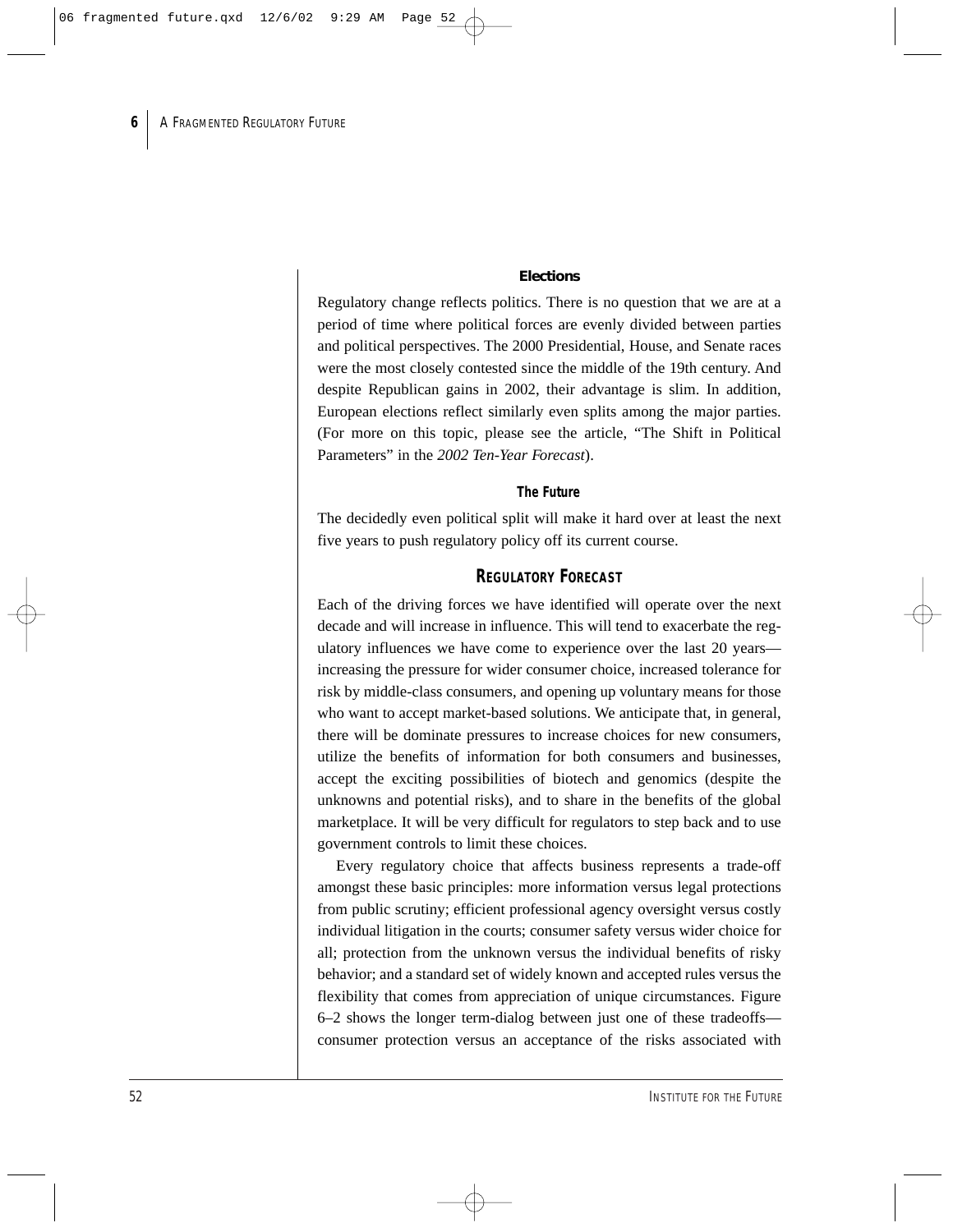wider choice. It tracks basic societal perceptions over the last 75 years across a broad range of areas where business regulation has been debated.

The trade-off represented in the figure is symbolic of the slow adaptations of regulation to the needs and perceptions of society as the external environment changes. The driving forces discussed here identify new causes for the public to seek government protection from an economy in recession and a world that feels less secure and more intrusive. But there are also several of basic forces that will remain in effect, most importantly the longer-term trend of sophisticated consumers continuing to look for areas where the government can facilitate choice and assure that they can get benefits from private entrepreneurial activity as well as protect them from fraud and abuse.

#### **Today's Regulatory Debates**

Our regulatory agencies and lawmakers are engaged in several debates today about the directions that business regulation is moving. To date, the outcomes of each debate seems to indicate that while there will be some modifications of past trends, the acceptance of information, choice, and market competition continues to hold.





Source: Institute for the Future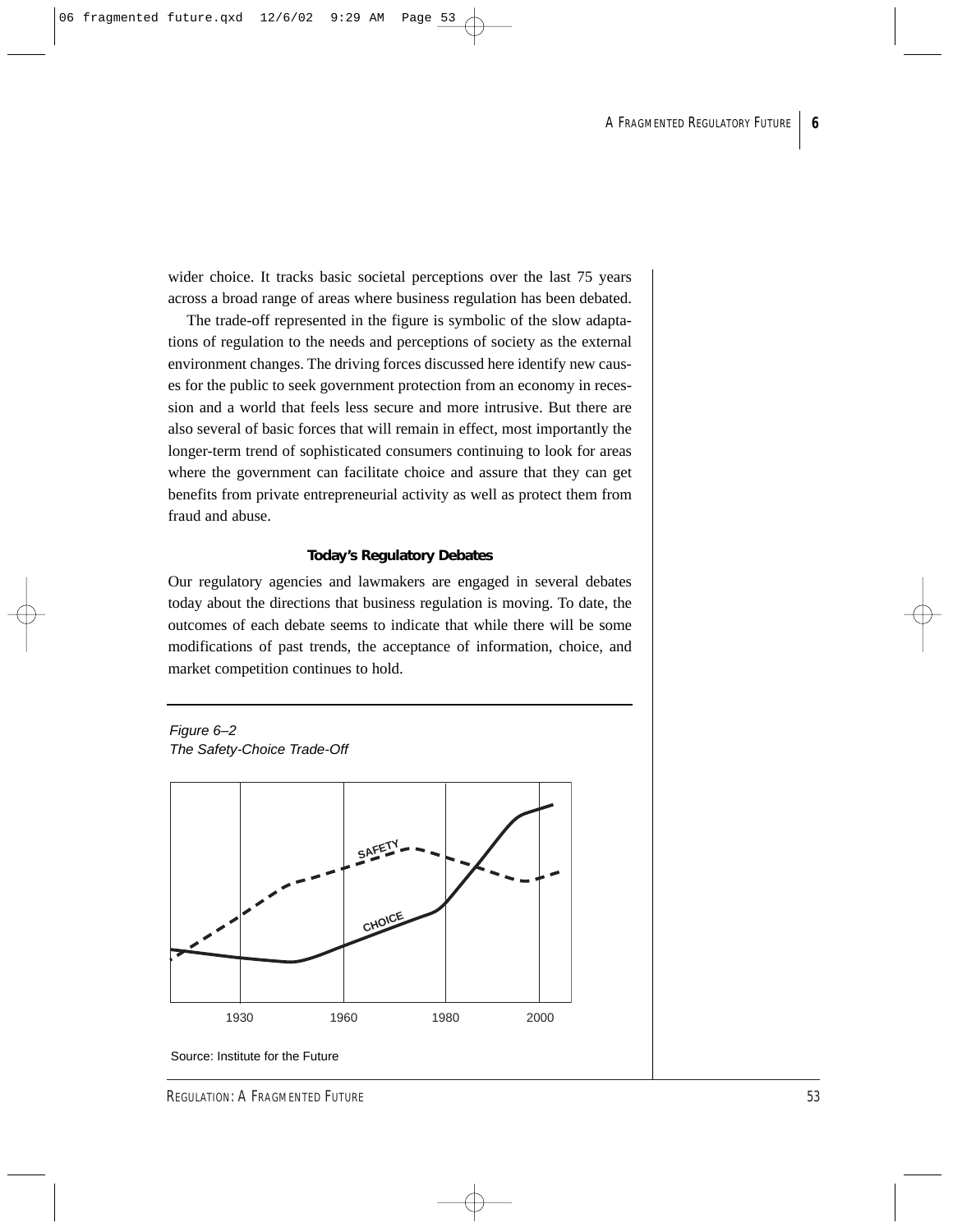#### *Generic Drugs*

There is a continuing debate over the lifting of constraints on the introduction of generic drugs into the marketplace. A diverse set of players—large corporations who pay health care premiums, health insurers, generic drug manufacturers, unions, and consumer groups—all are actively pushing for easier access. Their efforts are paying off—a bill that would make it easier to generics to be introduced made major progress when it passed in the Senate in July 2002. But the goal is to push ahead into the biotech area where there is no specific regulatory process to approve generic equivalents of biotech products.

Biotech drugs—derived from living sources and consisting of complex proteins and other large molecules—are not covered by the Hatch-Waxman Act of 1984 that deal with generic equivalents. Aside from the affected industries (big pharmaceutical firms and generic manufacturers), there are diverse groups on both sides—consumer advocates of the chronically ill worried about safety and consumers and corporations paying large health care bills are looking for a wider set of choices. We are likely to see the redefinition of a key market long under the influence of companies operating under strong (drug) patent protection.

#### *Opening the Telecom Markets*

There has been a long and complex tangle in moving away from the monopoly provider of telecom service in the United States—AT&T. The breakup of AT&T did not completely solve the problem since it merely created seven regional local companies that were non-competitive—it did open the long-distance market for competition, however. But the recent technology explosion that led to rapid penetration of wireless phones, cable alternatives and voice connections on the Internet have provided for a seemingly wide variety of options for consumers. But too rapid capacity expansion in the late 1990s means that some of the key players are threatened with financial failure.

There is no right answer for regulators in defining terms of access or granting of protected markets or any clear ideological divisions—the goal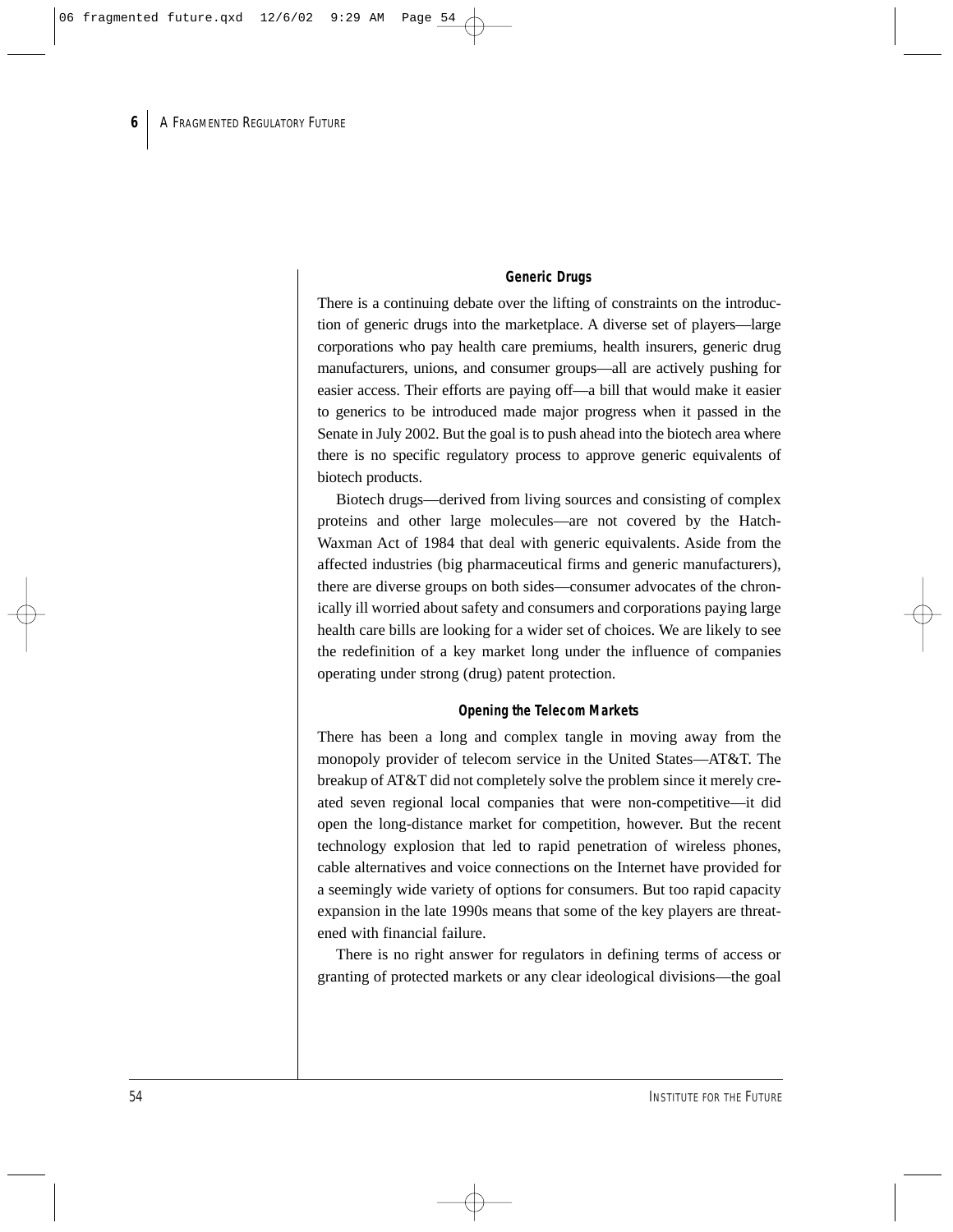is to help an industry through an important longer-term technology transition and to provide enough strong players who can compete in offering a variety of different services. The indications are that the options are opening, but slowly and regulators need to deal with arcane but important issues about who can buy which assets of failed or weak companies—that is, should the local Bells be allowed to purchase the long distance operations of the failed WorldCom?

#### *Privacy, Information, and Corporate Ethics*

The recent debate in California around a financial privacy bill shows the complex factors at play. On the one hand there were consumer advocates who represent consumers concerned about the protection of their personal information. On the other side were businesses that speak for many consumers who prefer to get advertising materials that are more relevant and targeted to their particular needs. The failure of the bill in a state that is often seen as a strong advocate for the consumer is an example of the complex set of issues and varying interests that are and will increasingly be at play in the regulatory decision-making process.

#### *Reorganizing Electricity Competition*

The huge mistakes made in deregulating the California and some East Coast electricity markets had many thinking deregulation was dead. However, in August 2002 the Federal Energy Regulatory Commission (FERC) announced a plan to reorganize the nation's electric system and reinvigorate deregulation. Rather than take the hands-off approach as it has in the past, FERC has identified market devices that have proven successful and is seeking to export and implement them nationwide. The agency hopes that clear rules, backed by enforcement, will put deregulation back on track, with stronger protections for security of supply for consumers and clear rules and roles for energy suppliers and distributors.

Each of these debates took place during a time of low levels of confidence in business by consumers. But each also shows that the response of the regulator was to modify and adapt market-based regulations rather than do away with them. The net change shows a mild response to the old trade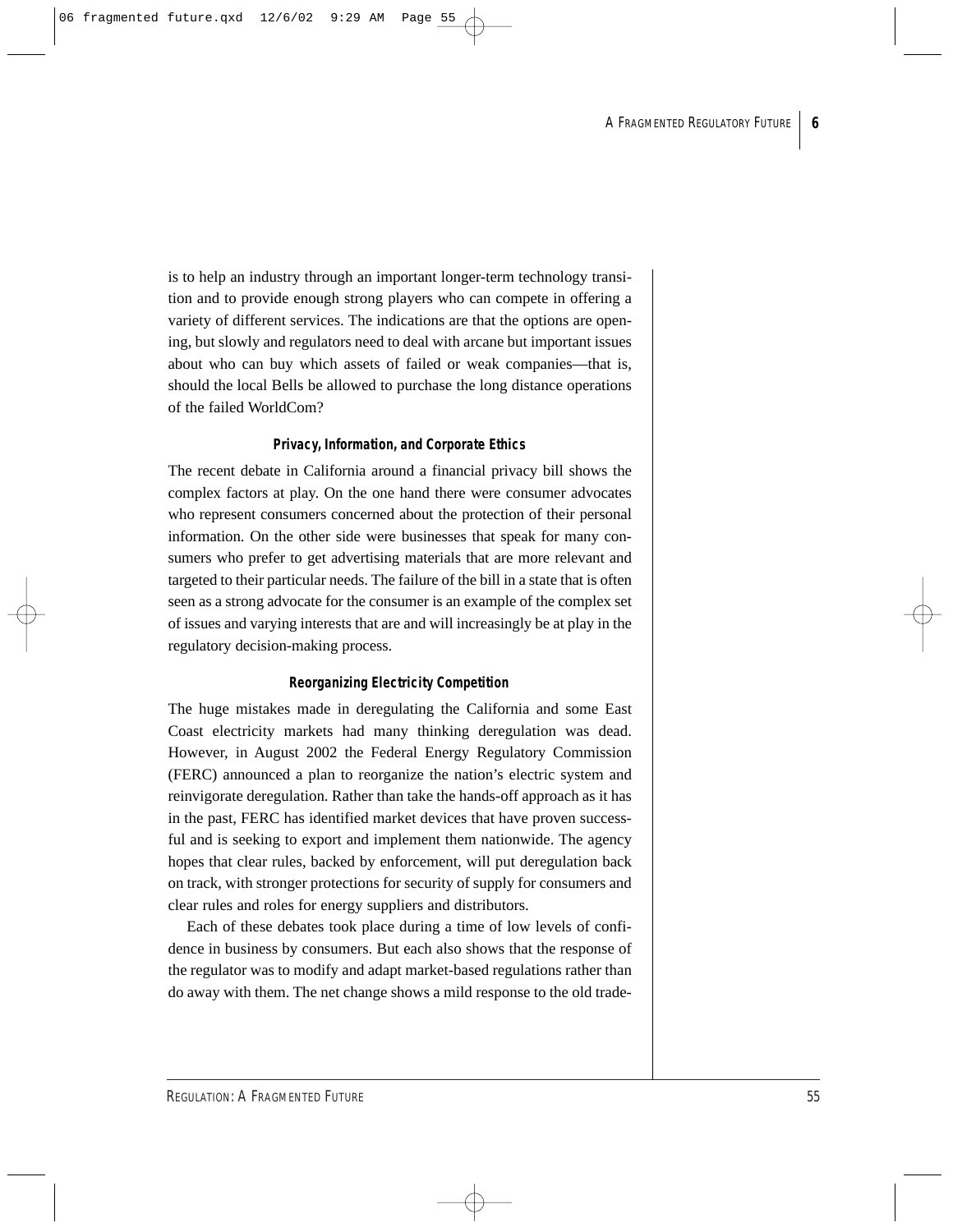off issues (see Figure 6–3 ). We may be at a point where we are no longer rapidly extending the "distance" between consumer safety and consumer choice, but there are no indications that we are about to narrow the gap that opened during the 1980s either. In fact, if anything, we are pushing toward extending consumer options and choices wherever it seems safe to do so.

#### **Regulation 2002-2012: Fragmentation**

Unless there is a fundamental change in some of the key driving forces a major collapse in the stock market, a substantial rise in unemployment, or wars, terrorist attacks, or crime waves that change perceptions of daily lives well beyond today's levels of heightened concern—we will continue to see business regulation that attempts to tip the scale a little on the side of providing choice and taking potential consumer benefits into account. This will be especially true as we move out of the current downturn in the business cycle.

Business regulation will attempt to balance the six principles that we have identified in this report. Each of the six represents an era when the need for

## Figure 6–3



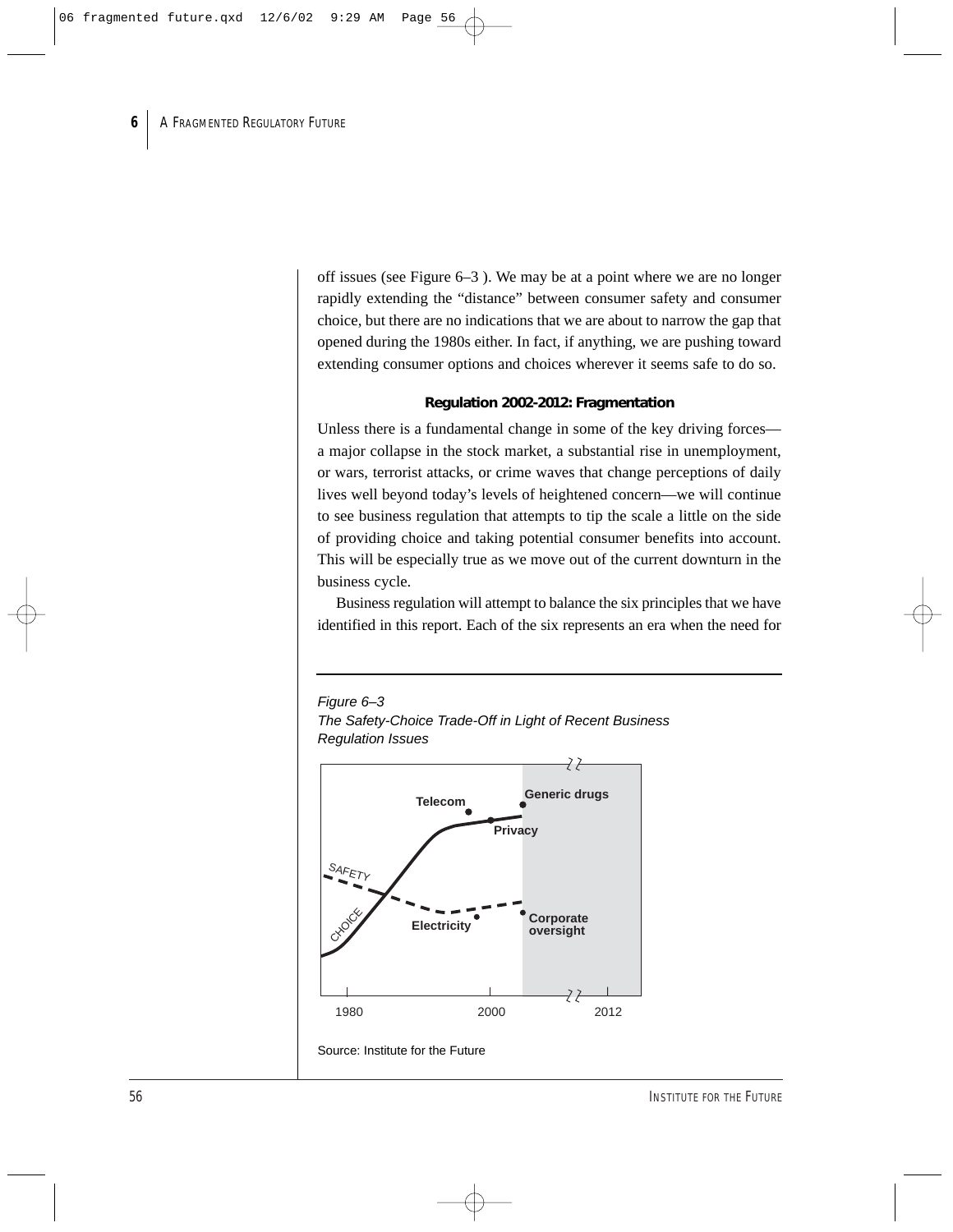that particular perspective seemed to be an overwhelming need. But the process of weaving these principles together raises difficulties in itself. Future regulation will incorporate the following characteristics or qualities.

- *Complex trade-offs.* Regulatory issues are less likely to involve the simple trade-offs, such as between risk and safety or courts and an independent agency, and more likely to involve trade-offs across these categories, with independent agencies more likely to take a more aggressive stance on standards of information than the court system.
- *Compromise.* Future regulation will more frequently be the result of compromises made by a host of advocacy groups. The recent generic drug bill brought together an unlikely coalition of players—generic drug makers, non-health care corporations, insurers, and union leaders. To date, the coalition's efforts have helped see the passage of what many saw as a going-nowhere bill in the Senate. But more importantly, the collective voice of a range of interests who had compromised with each other on their varying goals was able to be heard over the very powerful pharmaceutical lobby. And the unique coalition cuts across what for decades were seen as ideological divides.
- *Fewer recognized standards.* More often, regulation will be driven by the unique claims of a particular situation. In the past, both courts and regulatory agencies sought to establish straightforward, well-publicized principles, such as market dominance in clearly defined local geographical markets equaled monopoly power, or that the safety of every user was the basic goal of drug approval. Now agencies and courts are trying to look at wider markets to balance the potential benefits of many or weighing the cost of not having certain innovations available as factors in the approval process.
- *Less ideology.* As we move toward a regulatory world that appreciates and evaluates the unique conditions presented and as more groups come to define the benefits that will come to their members from a new rule or interpretation, we will see more diverse coalitions—unions and employers; hunters, environmentalists, and farmers; libertarians; shoppers and database managers; home office workers and cable providers. All of these ad hoc coalitions will cut across traditional patterns in reg-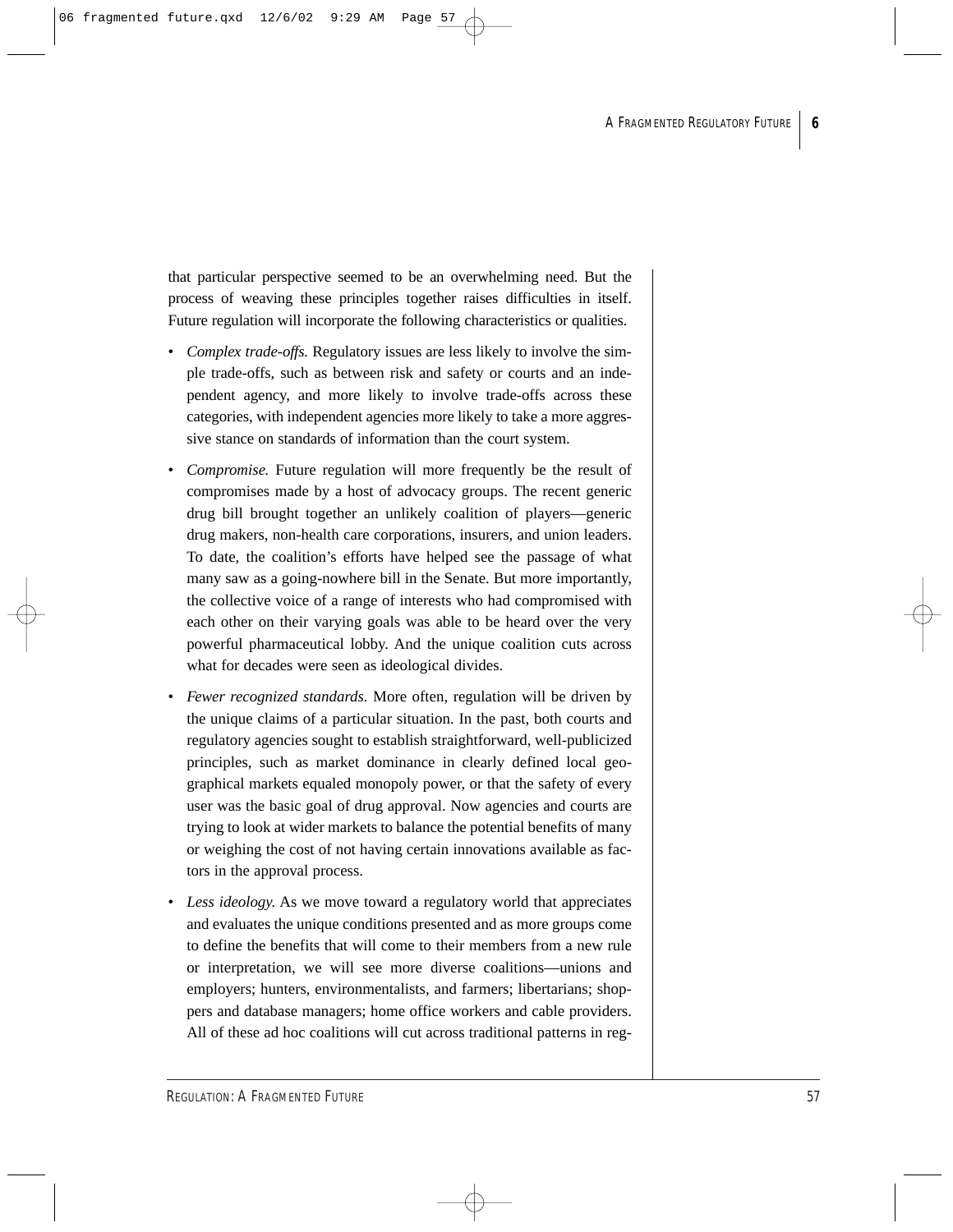ulatory debates and there will be less reliance on a dominant ideology to guide regulatory decisions.

The regulation arena will look like the diagram in Figure 6–4 with new regulations not following one path but fragmenting along several. While fragmented, the thrust will remain on providing choice.

#### **IMPLICATIONS**

Given the collection of principles in operation and the key driving forces acting on the regulatory environment, we expect the next decade will be an era of regulatory fragmentation. As regulators have more market characteristics, consumer benefits, and issues to consider and as new technologies make their way to market, they will be forced into making decisions that are decidedly divergent. There will be no single rule or ideology dominating action. In fact, as the number of factors that have to be considered before a decision is made increases, the process will be come more complicated. Several implications for business planning flow from this new era of regulation.

Figure 6-4 A Fragmented Regulatory Path in the Future

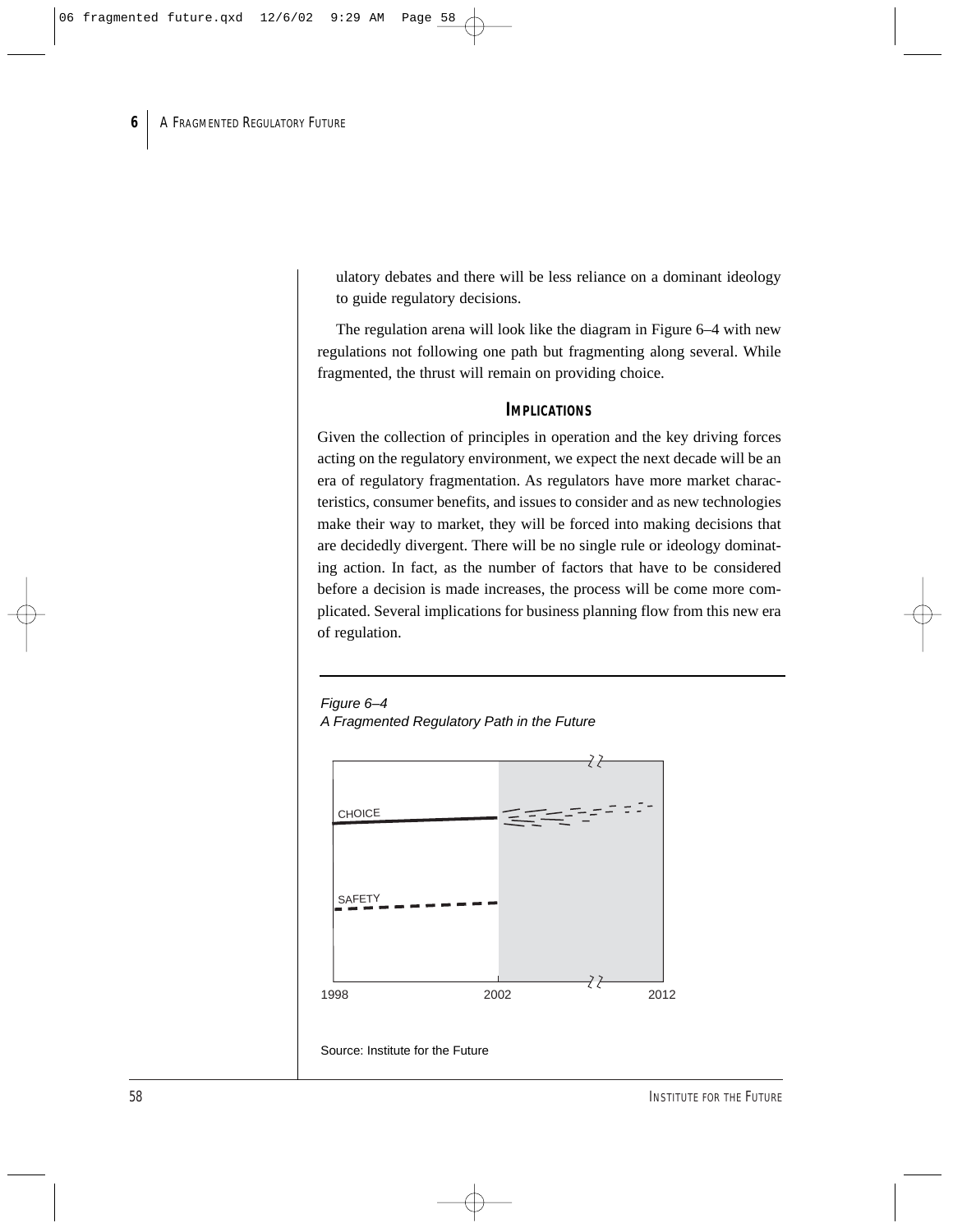- *Slower.* As regulators consider the full range of issues, the decisionmaking process will likely slow down. As industries await new formal rules, self-regulation will become even more important. The slowdown might also be exacerbated by a lack of adequate staffing in some agencies. In an era of government downsizing, some key regulatory agencies, such as the FDA and antitrust authorities, might find themselves increasingly back-logged and under pressure to go back to basic rules and patterns of control.
- *Better, if slower, rules.* However, if regulators can keep up with the workload, it is likely that the decisions that do flow from the process will be better ones. They will likely have taken into account a wider range of issues and will have been supported by diverse coalitions of interest groups. These rules will be more tailored to the practical issues at hand and less susceptible to legal challenges. These rulings will be more acceptable to parties in current disputes, but they will also be less susceptible to be used as precedents for the next issue on the horizon.
- *Cooperation and contention between regulators and industry.* Today, the FDA works very closely with the pharmaceutical industry in order to bring safe, new drugs to market as quickly as possible. In fact, the FDA Modernization Act required better communication by the agency with industry. Other industries should learn from the FDA/pharma example and work with regulators to generate mutually beneficial rules. But conflicts among industry players—the pharma companies and generic manufacturers and the makers of nutritional supplements, those grappling with issues of market dominance, parties who have varied interest in protecting individual client privacy, new entrants seeking controlled entry to traditionally regulated markets like telecom and energy—will assure that any attempts at cooperation will likely be outweighed contention.
- *Pay to be regulated.* The pharma branch of the FDA is in a unique situation with those that it regulates as well. Pharmaceutical companies pay a substantial fee when making an application for a new drug. Income generated from these fees has allowed the pharma arm of the FDA to hire enough experts to carry the workload. With tighten budgets in the government sector and a likely need to increase the expertise of regula-